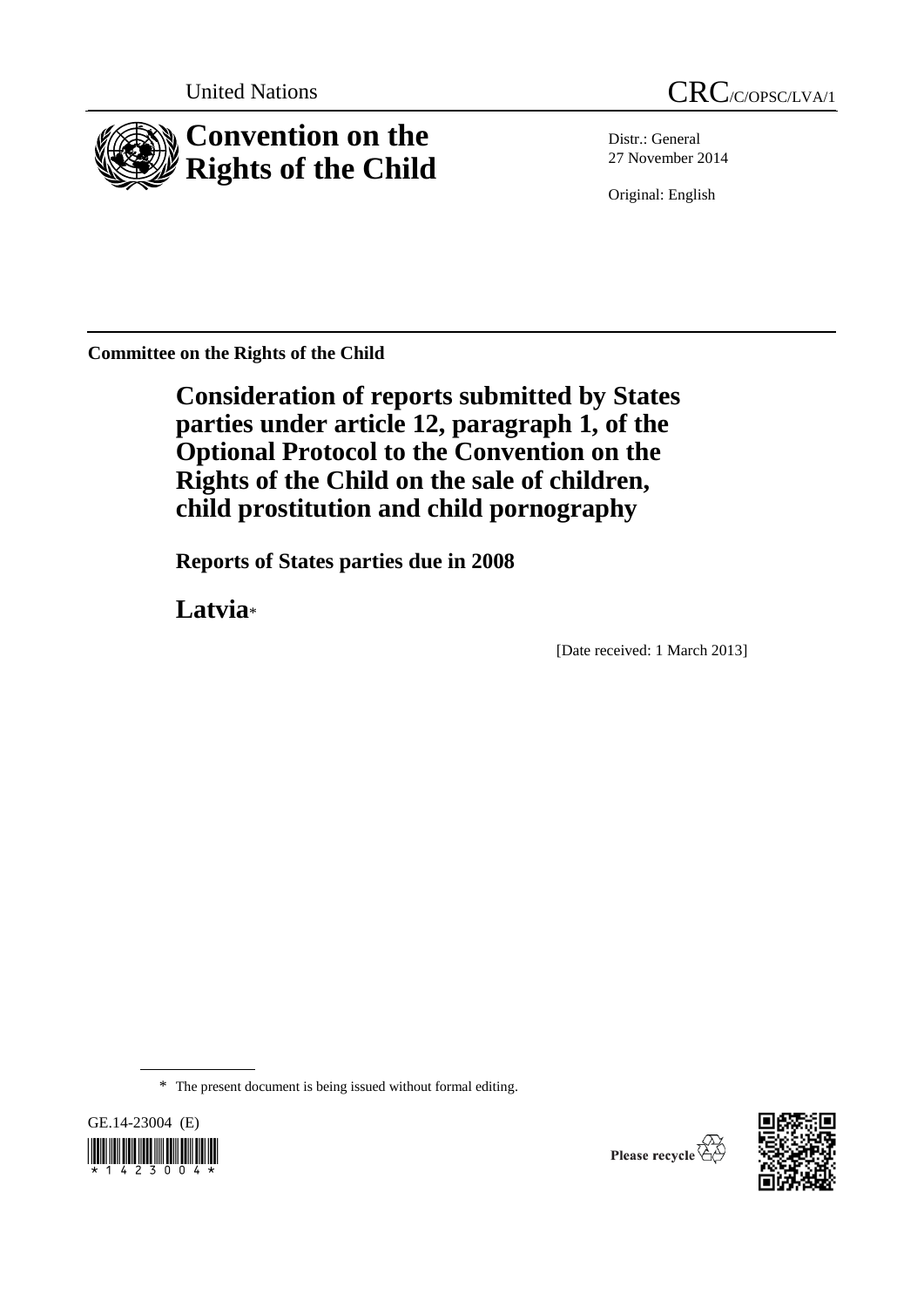# Contents

|      |                                                                 | Paragraphs | Page          |
|------|-----------------------------------------------------------------|------------|---------------|
| I.   |                                                                 | $1 - 15$   | $\mathcal{R}$ |
| Н.   |                                                                 | $16 - 17$  | .5            |
| Ш.   |                                                                 | $18 - 33$  | 8             |
| IV.  |                                                                 | $34 - 94$  | 15            |
| V.   |                                                                 | $95 - 137$ | 28            |
| VI.  | Protection of the rights of the victims (arts 8 and 9, paras. 3 |            |               |
|      |                                                                 | 138-184    | 41            |
| VII. |                                                                 | 185–191    | 52            |
|      |                                                                 |            |               |

Annexes**\*\***

<sup>\*\*</sup> Annexes can be consulted in the files of the Secretariat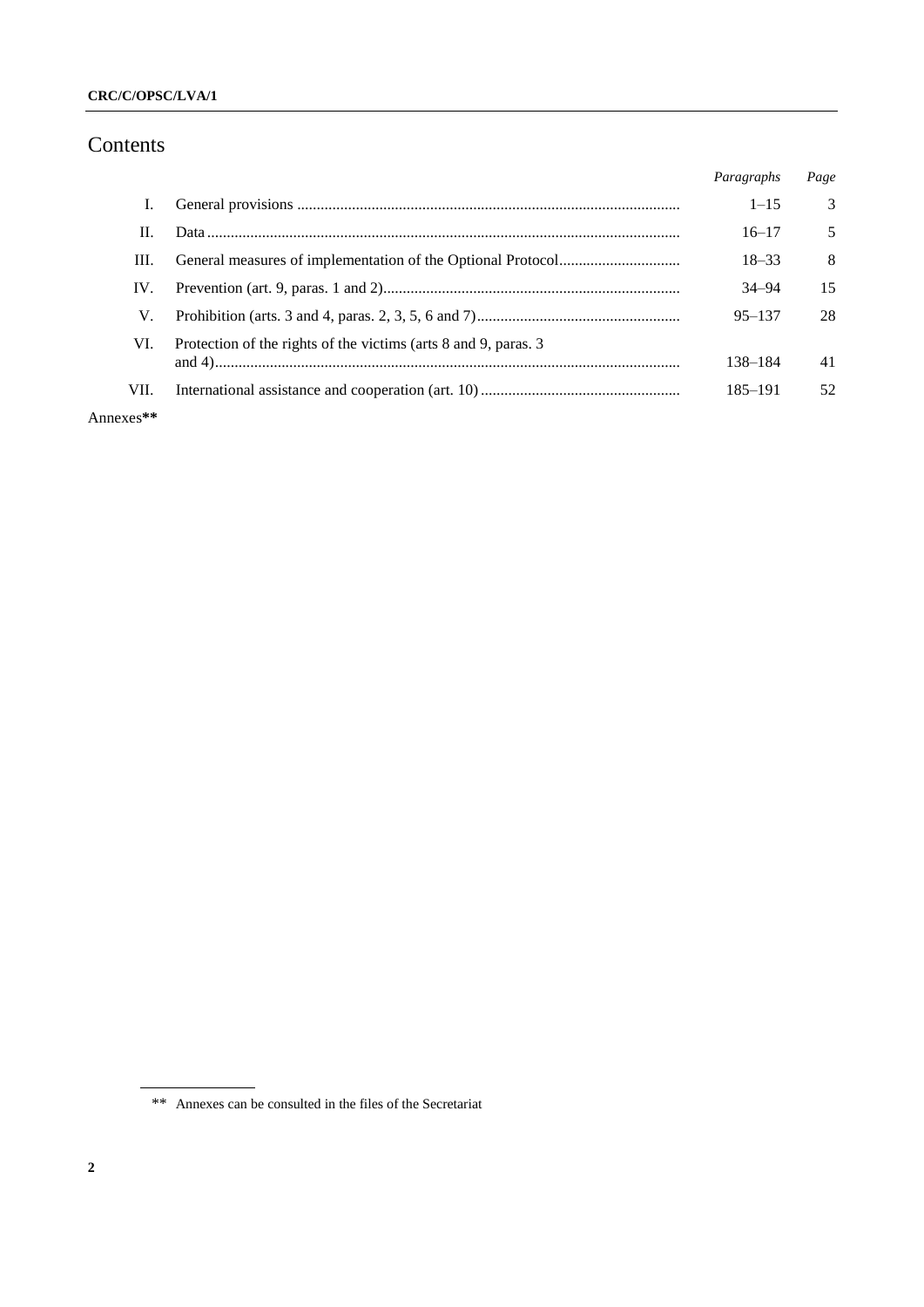## **I. General provisions**

1. The Optional Protocol to the Convention on the Rights of the Child on the sale of children, child prostitution and child pornography (henceforth Protocol) was accepted and approved by the law "On the Optional Protocol to the Convention on the Rights of the Child on the Sale of Children, Child Prostitution and Child Pornography" adopted by Saeima and proclaimed by the President of Latvia on 26 January 2006 (published in "Latvijas Vēstnesis", 24 (3392), 09.02.2006; Ziņotājs, 5, 09.03.2006) and became effective 10 February 2006. The Ministry of the Interior coordinates implementation of obligations as defined in the Protocol in compliance with Section 2 of the law.

2. Accordingly, the Latvian legal system rests on the doctrine of monism: provided that international [legal acts](http://www.l2d.lv/l.php?doc_id=212800) have passed a relevant procedure, those are acknowledged elements of the national legal system. Moreover, international legal provisions and principles have legal precedence over national legal provisions. It was initially determined in the [Declaration](http://www.l2d.lv/l.php?doc_id=51717) of 4 May 1990 ["On Renewal of Independence of the Republic of Latvia"](http://www.l2d.lv/l.php?doc_id=75539) by provision of Section 1 acknowledging priority of the fundamental principles of international law over national legal provisions. According to Section 13 of the law of 13 January 1994 "On International Agreements of the Republic of Latvia", if provisions of an international agreement approved by Saeima differ from those provided by the legislative acts of the Republic of Latvia, provisions of the [international agreement](http://www.l2d.lv/l.php?doc_id=57840) shall apply.

3. Following Latvian national legislation and main legal principles, provisions of [international agreements](http://www.l2d.lv/l.php?doc_id=244657) ratified by means of a certain procedure can be directly applied to legal proceedings. Several Latvian courts including the [Constitutional court](http://www.l2d.lv/l.php?doc_id=63354) have referred to and applied provisions of binding [international agreements](http://www.l2d.lv/l.php?doc_id=244657) in their judgements.

4. The second periodic report by the Republic of Latvia on the implementation the Convention on the Rights of the Child (henceforth Convention) was examined by the Committee on the Rights of the Child (henceforth Committee) at the 1124th and 1126th meetings of its forty-second session, on 16 May 2006. Following the final recommendations of the Committee (CRC/C/LVA/CO/2), the Republic of Latvia was invited to submit the initial report on the implementation of its obligations under the Protocol.

5. The initial report on the implementation of the Protocol was prepared by the Ministry of the Interior. The present report was coordinated with the Ministry of Justice, the Ministry of Welfare, the Ministry of Education and Science, the Ministry of Foreign Affairs, State Inspectorate for Protection of Children's Rights, Prosecutor General Office, State Police, State Border Guard, Office of Citizenship and Migration Affairs, State Labour Inspectorate, Information Centre of the Ministry of the Interior, Ombudsman of the Republic of Latvia, Welfare Department of the Riga city Council, Riga Municipal Police, and Society "Shelter Safe House".

6. The initial report on the implementation of the Protocol was prepared in accordance with the United Nations revised guidelines concerning the preparation of the reports.

7. One of the principles stated in the Convention on the Rights of the Child as regards consideration of the interests of the child when solving any issues, has been incorporated in the Protection of the Rights of the Child Law (adopted by Saeima on 8 July 1998). Section 6 of the Protection of the Rights of the Child Law states that in lawful relations that affect a child, the rights and best interests of the child shall take priority, and in all activities in regard to a child, irrespective of whether they are carried out by State or local government institutions, public organisations or other natural persons and legal persons, as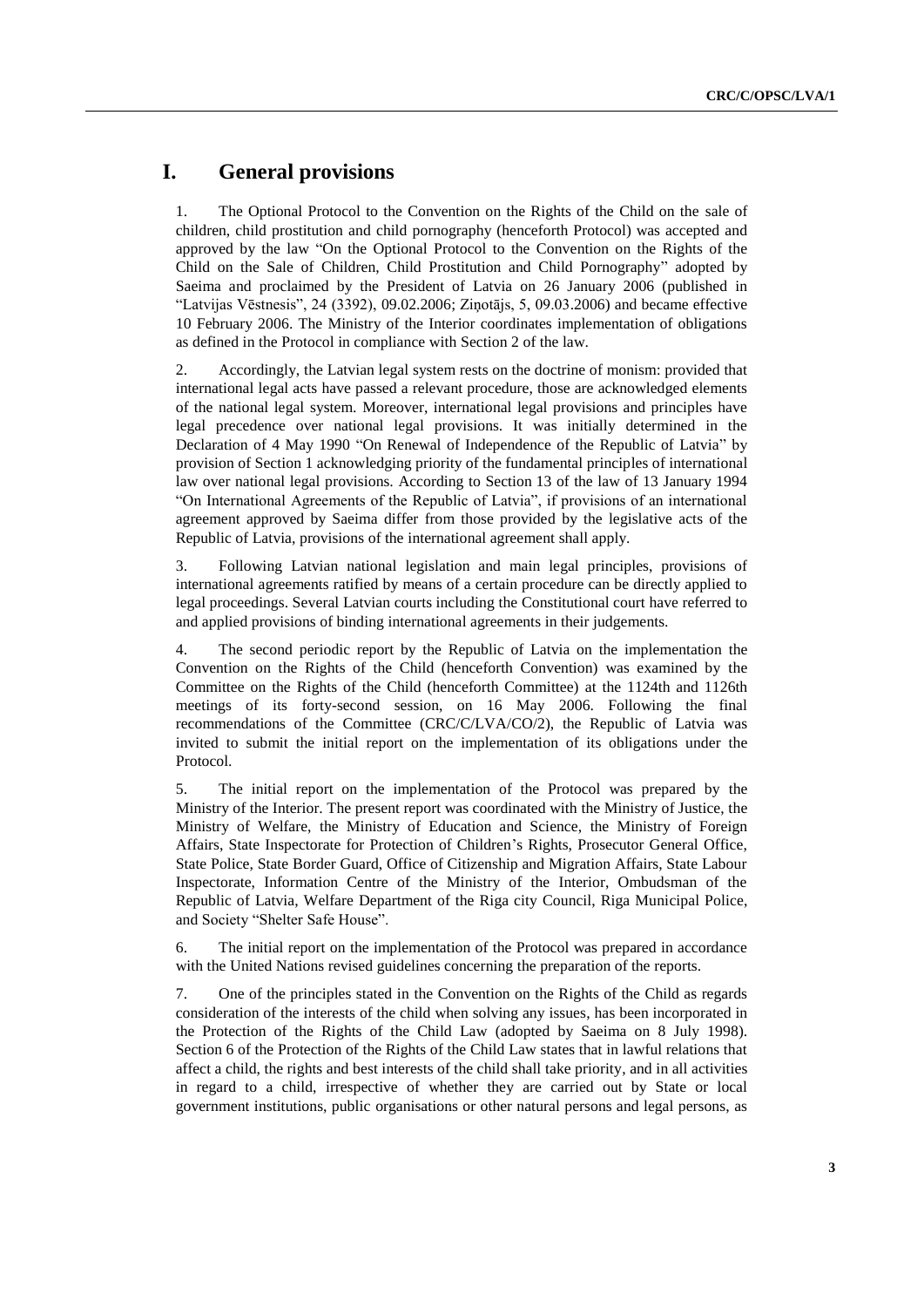well as the courts and other law enforcement institutions, the ensuring that the rights and interests of the child shall take priority.

8. Protection of the rights of a child is a part of the State policy according to Section 2 (3) of the Protection of the Rights of the Child Law. The State and local governments shall organise and monitor the protection of the rights of the child throughout the territory of the State. According to the Protection of the Rights of the Child Law, the State shall ensure the rights and freedoms for all children without any discrimination – irrespective of race, nationality, gender, language, political party alliance, political or religious preferences, national, ethnic or social origin, place of residence, property or health condition, birth and other circumstances of a child, his or her parents, guardians or family members.

9. The Guidelines "Latvia Suitable for Children" where supported by the Cabinet of Ministers on 31 March 2004 for the purpose of planning the State policy regarding improvement of situation of children in the State (order No. 185) in order to promote introduction of the Convention on the Rights of the Child. In the guidelines, substantial attention is paid to the problem of violence against children, sexual exploitation and trafficking of children. Children with no parental care, children living in institutions for a prolonged period of time (non-family care institutions, boarding schools, prisons, educational institutions for social correction, psychiatric clinics etc.) are subject to high risk of trafficking in persons. According to the guidelines the State is obliged to take the necessary measures to prevent, fight and punish sexual exploitation and trafficking in children, to guarantee safety, protection, immunity of victims, as well as to provide help and services for the promotion of recovery and social reintegration of the victims. The main measures to be taken to reach this goal is education of society and the youth in particular on the situations when there is a risk of becoming a victim of sexual exploitation and trafficking in children, as well as possibilities to defend against such risks. Actions must be taken to achieve effective control of limiting and eliminating the involvement of children in prostitution, pornography and trafficking in children, as well as broadening rehabilitation and protection opportunities for children who have suffered and providing the necessary help for their family members.

10. The legal framework of Latvia concerning the rights of the child has been advanced ever since the restoration of independence. The legal framework provides all the most important basic values and conditions as determined by the Convention on the Rights of the Child, including prohibition of discrimination, protection of the child's best interests, the right to life and development, protection against violence, and availability of information appropriate for a child etc.

11. It is determined by Section 3 (1) of the Protection of the Rights of the Child Law that a child is a person who has not attained 18 years of age, excepting such persons who have been declared to be of legal age in accordance with the law or have entered into marriage before attaining 18 years of age. It complies with the provisions under article 1 of Convention on the Rights of the Child, namely, any person below the age of 18 is considered a child. It is determined by law that a person of age between 14 and 18 is regarded a minor while a person below the age of 14 is regarded as being underage.

12. Protection of children against sexual exploitation and trafficking in children is the responsibility of the State as stipulated by the Protection of the Rights of the Child Law. According to Section 15 (2) of this Law the child has the right to be protected against physical and mental exploitation, sexual exploitation and seduction, as well as other forms of exploitation that could harm them in any way.

13. Engagement of children in forced labour is regarded as one of the ways of exploitation of the child. The State Labour Inspectorate supervises the observation of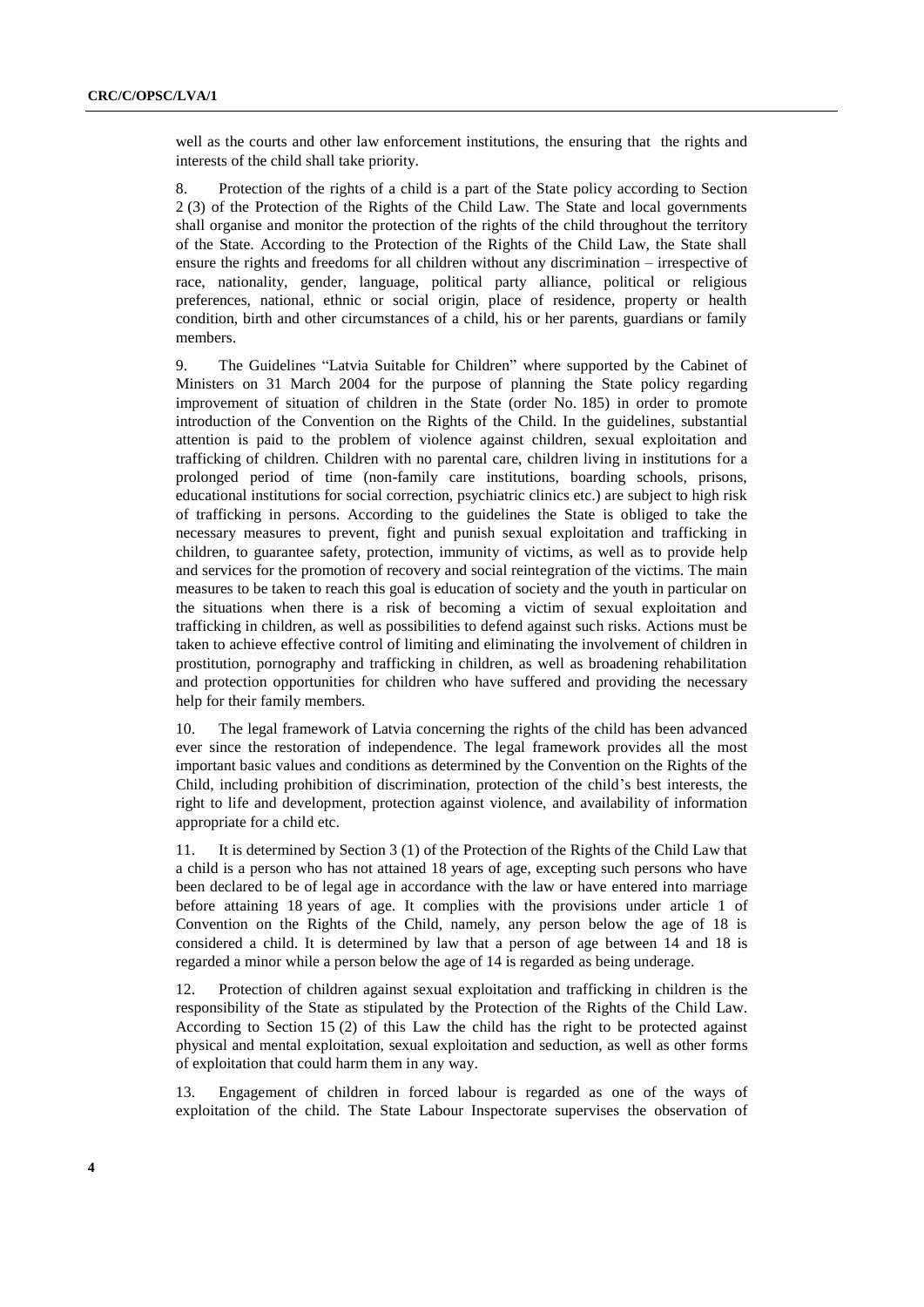requirements determined by regulatory acts on labour legal relationship and labour protection in Latvia (Section 3 (2) 1) of the State Labour Inspection Law). No case of exploitation of children (forcing into work) has been detected by the State Labour Inspectorate during the reporting period.

14. The Ministry of Welfare is the holder of Adoption Register (a register listing children with no parental care and persons who want to adopt).

15. The Ministry of Welfare is the central institution in Latvia for the implementation of the Hague Convention on Protection of Children and Co-operation in Respect of Intercountry Adoption. The Ministry of Welfare has no information on cases of violation of adoption process as determined by the Optional Protocol – adoption of children by involving intermediaries using methods not compliant with article 21 of the Convention on the Rights of the Child or other international regulations binding for Latvia.

### **II. Data**

**Criminal offences as of 2006 to 2010**

|                                                                                                                                                       | 2006         | 2007     | 2008     | 2009     | 2010     |
|-------------------------------------------------------------------------------------------------------------------------------------------------------|--------------|----------|----------|----------|----------|
| Section 139 of the Criminal Law: Illegal Removal of Tissue<br>and Organs from a Human Being                                                           | $\Omega$     | $\Omega$ | $\Omega$ | $\Omega$ | $\Omega$ |
| Section 154 <sup>1</sup> of the Criminal Law: Human Trafficking*                                                                                      | 9            | 8        | 4        | 25       | 3        |
| Section 159 of the Criminal Law: Rape                                                                                                                 | 123          | 93       | 100      | 69       | 78       |
| Section 161 of the Criminal Law: Sexual Connection,<br>Pederasty and Lesbianism with a Person who has not Attained<br>the Age of Sixteen Years        | 29           | 31       | 42       | 8        | 8        |
| Section 162 of the Criminal Law: Leading to Depravity                                                                                                 | 50           | 174      | 174      | 99       | 72       |
| Section 162 <sup>1</sup> of the Criminal Law: Encouraging to Involve in<br>Sexual Acts                                                                | $\Omega$     | $\Omega$ | $\theta$ | 9        | 6        |
| Section 164 of the Criminal Law: Involvement of a Person in<br>Prostitution and Compelling Engaging in Prostitution                                   | $\mathbf{1}$ | $\Omega$ | 1        | $\Omega$ | 1        |
| Section 165 of the Criminal Law: Living on the Avails of<br>Prostitution                                                                              | 7            | 6        | 6        | 15       | 15       |
| Section 166 of the Criminal Law: Violation of Provisions<br>Regarding Importation, Production and Distribution of<br>Pornographic or Erotic Materials | 7            | 11       | 59       | 36       | 26       |

*Source*: Information Centre of the Ministry of the Interior.

*\** Two cases of selling minors where discovered in 2008. In one case a group of souteneurs was detained that had purchased/sold a 16 years old person for the purpose of sexual exploitation inside the country. As a part of the second case, a group of persons was detained that had tried to send one 16 years old person and one 17 years old person to the Great Britain for the purpose of sexual use. An investigation on a case of trafficking in a minor person for the purpose of sexual use in Greece was conducted by the State Police of Latvia in 2010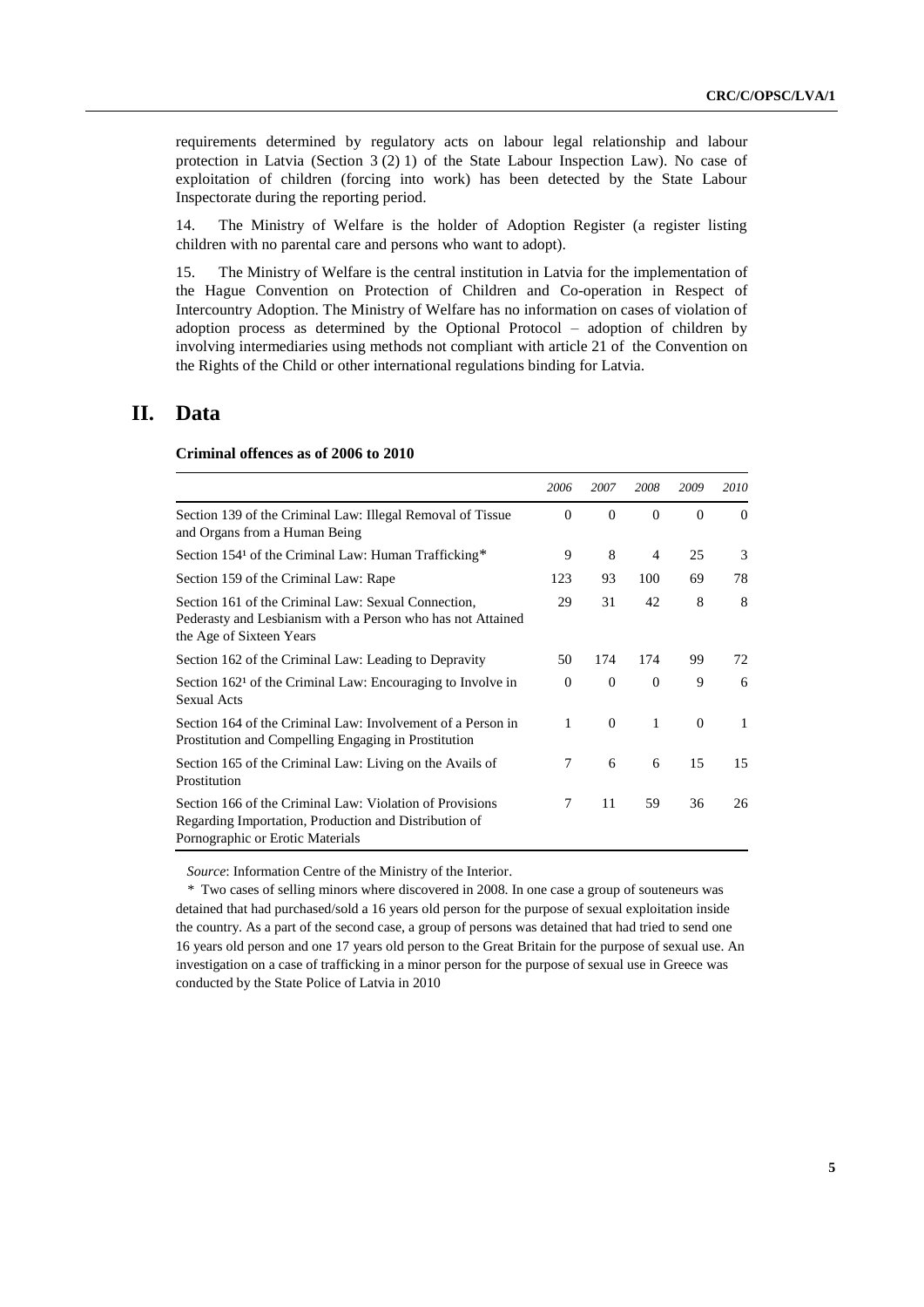| Number of criminal offences, wherein minor persons and underage persons (persons |  |  |  |  |
|----------------------------------------------------------------------------------|--|--|--|--|
| of age 1 to 17) have been victims as of 2006 to $2010$                           |  |  |  |  |

|                                                                                                                                                    | 2006 | 2007   | 2008   | 2009  | 2010  |
|----------------------------------------------------------------------------------------------------------------------------------------------------|------|--------|--------|-------|-------|
| Section 139 of the Criminal Law: Illegal Removal of Tissue and Organs from a Human Being                                                           |      |        |        |       |       |
| Minors (girls/boys)                                                                                                                                | 0/0  | 0/0    | 0/0    | 0/0   | 0/0   |
| Underage (girls/boys)                                                                                                                              | 0/0  | 0/0    | 0/0    | 0/0   | 0/0   |
| Section 1541 of the Criminal Law: Human Trafficking*                                                                                               |      |        |        |       |       |
| Minors (girls/boys)                                                                                                                                | 0/0  | 2/0    | 0/0    | 2/0   | 0/0   |
| Underage (girls/boys)                                                                                                                              | 0/0  | 0/0    | 0/0    | 0/0   | 0/0   |
| Section 159 of the Criminal Law: Rape                                                                                                              |      |        |        |       |       |
| Minors (girls/boys)                                                                                                                                | 36/3 | 35/0   | 41/0   | 25/0  | 28/0  |
| Underage (girls/boys)                                                                                                                              | 6/3  | 9/0    | 18/0   | 8/0   | 13/0  |
| Section 161 of the Criminal Law: Sexual Connection, Pederasty and Lesbianism with a Person who<br>has not Attained the Age of Sixteen Years        |      |        |        |       |       |
| Minors (girls/boys)                                                                                                                                | 19/1 | 24/1   | 38/3   | 15/0  | 10/0  |
| Underage (girls/boys)                                                                                                                              | 1/0  | 1/0    | 3/0    | 1/0   | 0/0   |
| Section 162 of the Criminal Law: Leading to Depravity                                                                                              |      |        |        |       |       |
| Minors (girls/boys)                                                                                                                                | 24/4 | 43/114 | 125/32 | 55/32 | 31/15 |
| Underage (girls/boys)                                                                                                                              | 21/3 | 34/20  | 116/29 | 45/28 | 27/10 |
| Section 162 <sup>1</sup> of the Criminal Law: Encouraging to Involve in Sexual Acts                                                                |      |        |        |       |       |
| Minors (girls/boys)                                                                                                                                | 0/0  | 0/0    | 0/0    | 4/2   | 4/0   |
| Underage (girls/boys)                                                                                                                              | 0/0  | 0/0    | 0/0    | 2/1   | 0/0   |
| Section 164 of the Criminal Law: Involvement of a Person in Prostitution and Compelling Engaging<br>in Prostitution                                |      |        |        |       |       |
| Minors (girls/boys)                                                                                                                                | 0/0  | 0/0    | 0/0    | 0/0   | 0/0   |
| Underage (girls/boys)                                                                                                                              | 0/0  | 0/0    | 0/0    | 0/0   | 0/0   |
| Section 165 of the Criminal Law: Living on the Avails of Prostitution                                                                              |      |        |        |       |       |
| Minors (girls/boys)                                                                                                                                | 1/0  | 1/0    | 0/0    | 0/0   | 0/0   |
| Underage (girls/boys)                                                                                                                              | 0/0  | 0/0    | 0/0    | 0/0   | 0/0   |
| Section 166 of the Criminal Law: Violation of Provisions Regarding Importation, Production and<br>Distribution of Pornographic or Erotic Materials |      |        |        |       |       |
| Minors (girls/boys)                                                                                                                                | 0/0  | 3/0    | 2/2    | 1/4   | 3/0   |
| Underage (girls/boys)                                                                                                                              | 0/0  | 1/0    | 1/1    | 1/4   | 1/0   |

*Source*: Information Centre of the Ministry of the Interior.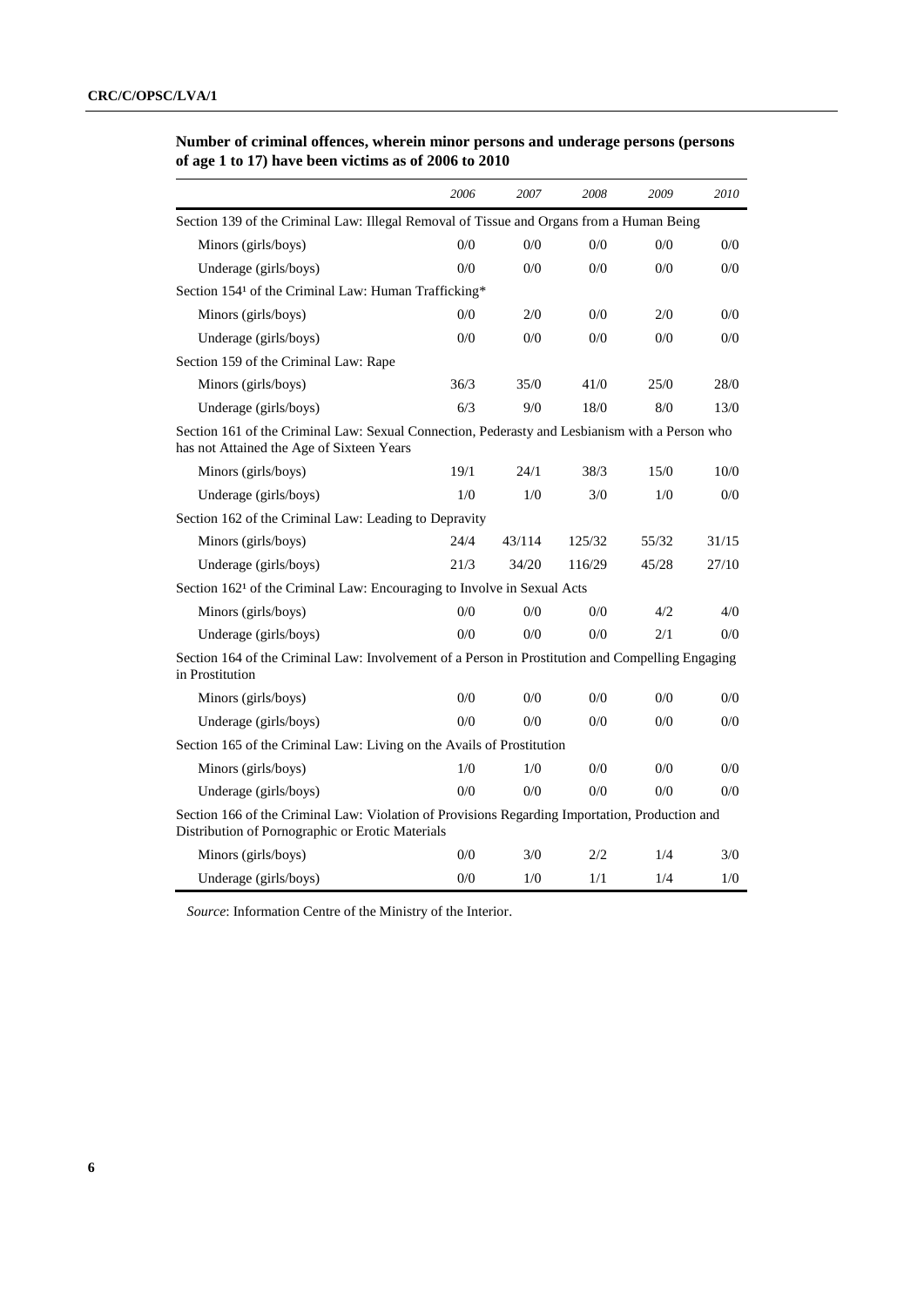|                                                                                                                                                   | Criminal cases submitted to the court<br>for examination/accused persons |       |       |       |       |
|---------------------------------------------------------------------------------------------------------------------------------------------------|--------------------------------------------------------------------------|-------|-------|-------|-------|
|                                                                                                                                                   | 2006                                                                     | 2007  | 2008  | 2009  | 2010  |
| Section 159 of the Criminal Law: Rape                                                                                                             | 28/32                                                                    | 19/22 | 23/29 | 18/22 | 13/18 |
| Section 160 of the Criminal Law:<br>Forcible Sexual Assault                                                                                       | 22/28                                                                    | 13/13 | 21/25 | 18/21 | 12/14 |
| Section 161 of the Criminal Law: Sexual<br>Connection, Pederasty and Lesbianism<br>with a Person who has not Attained the<br>Age of Sixteen Years | 4/4                                                                      | 15/15 | 19/19 | 14/14 | 3/3   |
| Section 162 of the Criminal Law:<br>Leading to Depravity                                                                                          | 24/26                                                                    | 29/34 | 27/29 | 38/39 | 20/22 |

### **Statistics on cases completed by the prosecutors' offices as of 2006 to 2010 concerning criminal offences against the chastity of minors and underage persons and sexual offences**

Statistical data provided by Prosecutor General Office on children who have suffered criminal offences indicated in Section 154<sup>1</sup> of Criminal Law Human Trafficking and Sections 163-166 of the Criminal Law are not separated

*Source*: Operation analysis and control department of Prosecutor General Office.

#### **Statistics on persons sentenced for criminal offences related to trafficking in human beings, child prostitution and child pornography**

|                                                                                                                                             | 2006                                                                                                                                                                                                                                                                                                        | 2007 | 2008 | 2009 | 2010 |
|---------------------------------------------------------------------------------------------------------------------------------------------|-------------------------------------------------------------------------------------------------------------------------------------------------------------------------------------------------------------------------------------------------------------------------------------------------------------|------|------|------|------|
| Section 139 of the Criminal<br>Law: Illegal Removal of<br>Tissue and Organs from a<br>Human Being                                           | No person has been sentenced during the period                                                                                                                                                                                                                                                              |      |      |      |      |
| Section 153 of the Criminal<br>Law: Kidnapping                                                                                              | In total 13 persons have been sentenced, 11 of them have<br>committed a criminal offence in group, 1 person has a<br>previous conviction. 6 of the convicts were 18 to 24 years<br>old, 2 of them 25 to 29 years old, 4 persons $-30$ to 49 years<br>old, 1 person was more than 50 years old.              |      |      |      |      |
| Section 154 <sup>1</sup> of the Criminal<br>Law: Human Trafficking*                                                                         | In total 11 persons have been sentenced, 5 of them were<br>females, 8 persons have committed the criminal offence in<br>group, only 2 persons have a previous conviction, 5 of the<br>sentenced persons were 18 to 24 years old, $1 -$ of age<br>between 25 and 29 years, 3 of them were 30 to 49 years old |      |      |      |      |
| Section 162 <sup>1</sup> of the Criminal 1 person of age 30 to 49 years has been sentenced<br>Law: Encouraging to<br>Involve in Sexual Acts |                                                                                                                                                                                                                                                                                                             |      |      |      |      |
| Section 164 of the Criminal<br>Law: Involvement of a<br>Person in Prostitution and<br>Compelling Engaging in<br>Prostitution                | No person has been sentenced during the period                                                                                                                                                                                                                                                              |      |      |      |      |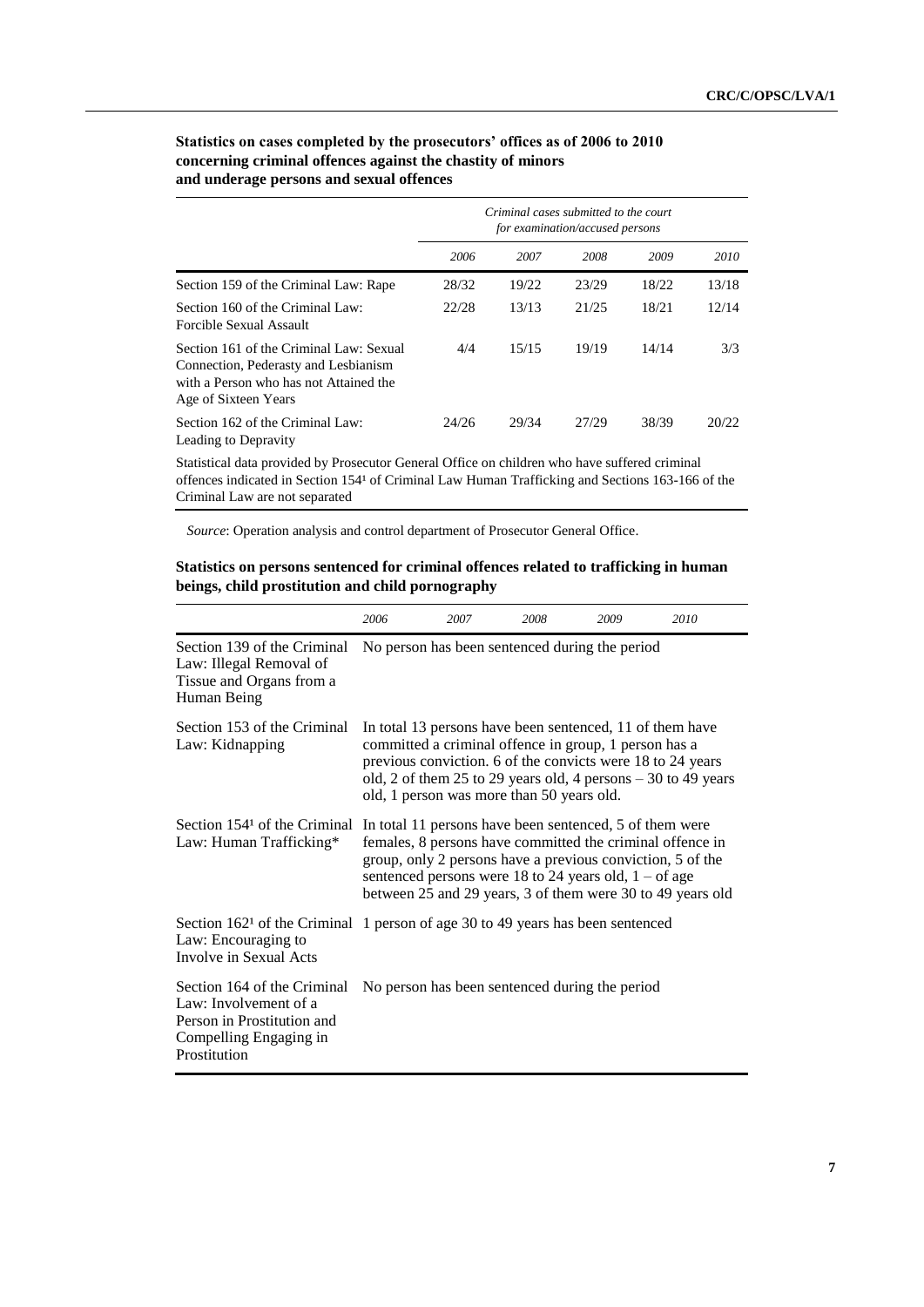|                                                                                                                                                                   | 2006                                                                                                                                                                                                                                                                                                                                                                                                                                                                                                                                         | 2007                                                                                                      | 2008 | 2009 | 2010 |
|-------------------------------------------------------------------------------------------------------------------------------------------------------------------|----------------------------------------------------------------------------------------------------------------------------------------------------------------------------------------------------------------------------------------------------------------------------------------------------------------------------------------------------------------------------------------------------------------------------------------------------------------------------------------------------------------------------------------------|-----------------------------------------------------------------------------------------------------------|------|------|------|
| Section 165 of the Criminal<br>Law: Living on the Avails<br>of Prostitution                                                                                       | In total 21 persons have been sentenced for souteneurism,<br>however, it is not known how many of them have got their<br>sentence for actions towards minor or underage persons. 11<br>of the sentenced persons were females. 5 of the sentenced<br>persons had been convicted before while 18 of the convicts<br>have committed their crime\inal offence in a group. 4 of the<br>convicts were 18 to 24 years old, 2 of them 25 to 29 years<br>old, while 11 persons $-30$ to 49 years old. 4 of the convicts<br>were 50 years old or older |                                                                                                           |      |      |      |
| Section 166 of the Criminal<br>Law: Violation of<br>Provisions Regarding<br>Importation, Production and<br>Distribution of<br>Pornographic or Erotic<br>Materials | Without distinguishing between certain cases regarding<br>their relation to child pornography, in total 16 persons have<br>been sentenced. 2 of them have had previous convictions, 2<br>of the convicts are women, 4 of the convicts have<br>committed their criminal offence in a group. 5 of the<br>sentenced persons were minors of age 14 to 17, 1 person<br>was 18 to 24 years old, 4 of them were 25 to 29 years old<br>while 3 of the convicts were 30 to 49 years old. 3 of the<br>sentenced persons were at least 50 years old.    |                                                                                                           |      |      |      |
| Section 169 <sup>1</sup> of the Criminal<br>Law: Disclosure of<br>Confidentiality of Adoption                                                                     |                                                                                                                                                                                                                                                                                                                                                                                                                                                                                                                                              | No person has been sentenced since the section came into<br>effect on 19 July 2007 until 31 December 2010 |      |      |      |

*Source*: Information System of Courts (ISC).

16. Information is available in general on the Sections of the Criminal Law as a whole, without separating parts thereof.

17. No sex tourism cases were detected during the period under review where persons from abroad would have visited Latvia for the purpose of sexual abuse of underage persons. No cases were detected where persons from Latvia would have travelled abroad for purposes of sex tourism in order to exercise sexual abuse of underage persons in destination countries.

# **III. General measures of implementation of the Optional Protocol**

18. Persons are subject to prosecution according to the Criminal Law (hereinafter – CL) for committing criminal offences defined in the Protocol in Latvia. There are various regulatory acts in the Latvian legal system ensuring protection of children against various risks and a support system for children-victims.

| No. | Regulatory act                   | Provisions of the Regulatory Act                                                                                                                                                                                                                                                                        |
|-----|----------------------------------|---------------------------------------------------------------------------------------------------------------------------------------------------------------------------------------------------------------------------------------------------------------------------------------------------------|
|     | The Criminal Law<br>(08.07.1998) | The purpose of the CL is to regulate lawfully the criminal<br>relationship, determining clearly what behaviour is<br>regarded criminal and what consequences it entails.<br>Human trafficking and offences against morals, and<br>sexual inviolability are also regarded as criminal offences<br>by CL. |

|  | Regulatory acts that ensure implementation of obligations implied by the Protocol: |  |
|--|------------------------------------------------------------------------------------|--|
|  |                                                                                    |  |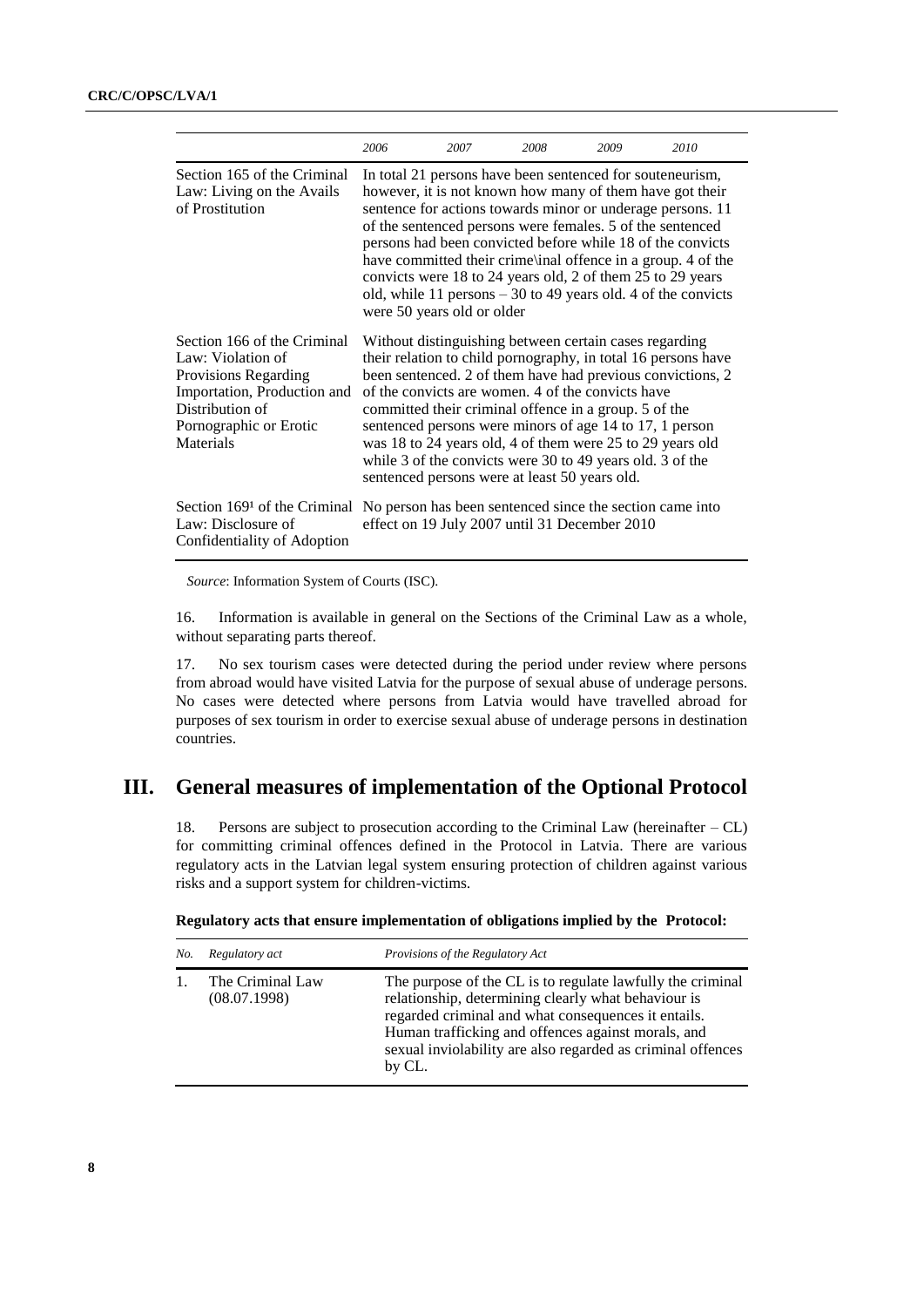| No. | Regulatory act                                                   | Provisions of the Regulatory Act                                                                                                                                                                                                                                                                                                                                                                                                                                                                                                                                                                                                                                                                                                                                                                                                                                                                                                                                          |
|-----|------------------------------------------------------------------|---------------------------------------------------------------------------------------------------------------------------------------------------------------------------------------------------------------------------------------------------------------------------------------------------------------------------------------------------------------------------------------------------------------------------------------------------------------------------------------------------------------------------------------------------------------------------------------------------------------------------------------------------------------------------------------------------------------------------------------------------------------------------------------------------------------------------------------------------------------------------------------------------------------------------------------------------------------------------|
| 2.  | Latvian Administrative<br><b>Violations Code</b><br>(07.12.1984) | The task of administrative violations legislation is to<br>protect public order, property, socio-economic, political<br>and personal rights and freedoms of citizens, as well as<br>the rights and legal interests of merchants, institutions and<br>organisations, the specified management procedures,<br>State and public order, to strengthen legality, to prevent<br>right violations, to educate citizens in a spirit of precise<br>and strict observance of laws, to inculcate a full of respect<br>attitude in them towards the rights of other citizens,<br>honour and self-esteem towards the provisions of social<br>life, upright attitude towards the duties thereof and<br>liability to the public.                                                                                                                                                                                                                                                         |
| 3.  | Criminal Procedure Law<br>(21.04.2005)                           | The purpose of the Criminal Procedure Law is to<br>determine the order of criminal procedure that ensures the<br>effective application of the norms of the Criminal Law<br>and the fair regulation of criminal legal relations without<br>unjustified intervention in the life of a person.                                                                                                                                                                                                                                                                                                                                                                                                                                                                                                                                                                                                                                                                               |
| 4.  | Law on Pornography<br>Restrictions                               | The purpose of this law is, respecting the right of a person<br>to a private life, to protect persons from unwanted contact<br>with materials of a pornographic nature and not to allow<br>the involvement of children in the circulation of material<br>of a pornographic nature. General restrictions: Child<br>pornography shall be prohibited in the circulation of<br>material of a pornographic nature, as well as the<br>circulation of material of such pornographic nature, in<br>which sexual activities of people with animals,<br>necrophilia or the sexual acts of gratification in a violent<br>way are described or depicted. It shall be prohibited to<br>involve a child in the circulation of material of a<br>pornographic nature, including the ensuring of access to<br>material of a pornographic nature or child pornography to<br>a child, as well as to allow the specified material to be<br>accessible to a child.                             |
| 5.  | Protection of the Rights of<br>the Child Law                     | The purpose of this law is to set out the rights and<br>freedoms of a child and the protection therefore, taking<br>into account that a child as a physically and mentally<br>immature person has the need for special protection and<br>care. This law also regulates the criteria by which the<br>behaviour of a child shall be controlled and the liability of<br>a child shall be determined, regulates the rights,<br>obligations and liabilities of parents and other natural<br>persons and legal persons and the State and local<br>governments in regard to ensuring the rights of the child,<br>and determines the system for the protection of the rights<br>of the child and the legal principles regarding its<br>operation. Protection of the rights of the child is an<br>integral part of State policy. The State and local<br>governments shall organise and monitor the protection of<br>the rights of the child throughout the territory of the State. |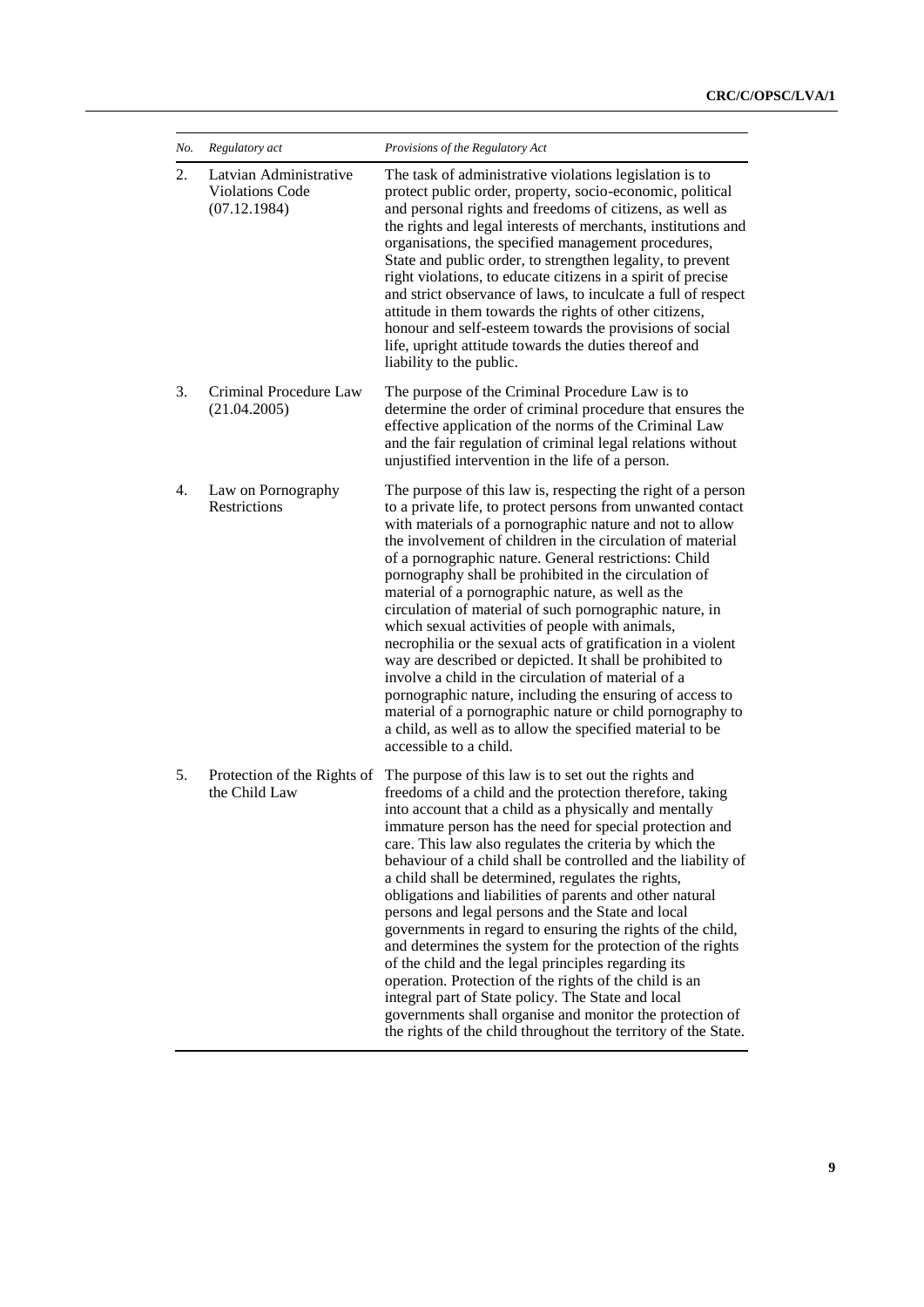| No. | Regulatory act                                                                                                 | Provisions of the Regulatory Act                                                                                                                                                                                                                                                                                                                                                                                                                                                                                                                                                                                                                                                                                                                                                                                                                                                                                                                                                                                                                                      |
|-----|----------------------------------------------------------------------------------------------------------------|-----------------------------------------------------------------------------------------------------------------------------------------------------------------------------------------------------------------------------------------------------------------------------------------------------------------------------------------------------------------------------------------------------------------------------------------------------------------------------------------------------------------------------------------------------------------------------------------------------------------------------------------------------------------------------------------------------------------------------------------------------------------------------------------------------------------------------------------------------------------------------------------------------------------------------------------------------------------------------------------------------------------------------------------------------------------------|
| 6.  | Social Services and Social<br>Assistance Law                                                                   | The purpose of this Law is to establish principles for the<br>provision and receipt of social work, caritative social<br>work, social care, social rehabilitation, vocational<br>rehabilitation services (hereinafter - social services) and<br>social assistance, the range of persons who have the right<br>to receive these services and assistance, as well as the<br>principles for payment and financing of social care, social<br>rehabilitation and vocational rehabilitation services. The<br>law defines the term "victim of trafficking in human<br>beings". A victim of trafficking in human beings who is a<br>citizen of the European Union, and a minor accompanied<br>by him or her has the right to receive social rehabilitation.<br>A victim of trafficking in human beings who is not a<br>citizen of the European Union and a minor accompanied<br>by him or her has the right to receive social rehabilitation<br>in the cases provided for in the Law On Residence of a<br>Victim of Trafficking in Human Beings in the Republic of<br>Latvia. |
| 7.  | Law On Residence of a<br>Victim of Trafficking in<br>Human Beings in the<br>Republic of Latvia<br>(25.01.2007) | The purpose of this law is to promote the fight against<br>trafficking in human beings, providing the conditions for<br>the granting of the reflection period and termination of<br>such period to the victim of trafficking in human beings,<br>as well as the conditions in relation to his or her residence<br>in the Republic of Latvia. The provisions of this law shall<br>not apply to the citizens of the European Union.                                                                                                                                                                                                                                                                                                                                                                                                                                                                                                                                                                                                                                     |
| 8.  | Law On State<br><b>Compensation to Victims</b><br>(20.06.2006)                                                 | The purpose of this law is to provide a natural person<br>who, in accordance with the procedures specified in the<br>Criminal Procedure Law, has been recognised a victim<br>with the right to receive a State compensation for moral<br>injury, physical suffering or financial loss resulting from<br>an intentional criminal offence, if the criminal offence has<br>resulted the death of the person or caused severe,<br>moderate bodily injuries to the victim or the criminal<br>offence has been directed against sexual inviolability of<br>the person or the victim has been infected with human<br>immunodeficiency virus, Hepatitis B or C.                                                                                                                                                                                                                                                                                                                                                                                                               |
| 9.  | Labour Law (06.06.2001)                                                                                        | This law regulates employment legal relationships and<br>shall be binding on all employers irrespective of their<br>legal status and on employees if the mutual legal<br>relationships between employers and employees are based<br>on an employment contract. The law stipulates restrictions<br>and prohibitions on employment of children and<br>adolescents.                                                                                                                                                                                                                                                                                                                                                                                                                                                                                                                                                                                                                                                                                                      |
| 10. | Special Protection of<br>Persons Law (19.05.2005)                                                              | The purpose of this law is to ensure the protection of the<br>life, health and other legal interests of such persons who<br>are testifying in criminal proceedings or who participate<br>in the uncovering, investigation or adjudication of a<br>serious or especially serious crime Special protection of<br>persons is an aggregate of criminal procedural, operative<br>and other protection measures that ensures the protection<br>of the life, health and other legal interests of persons to be<br>protected.                                                                                                                                                                                                                                                                                                                                                                                                                                                                                                                                                 |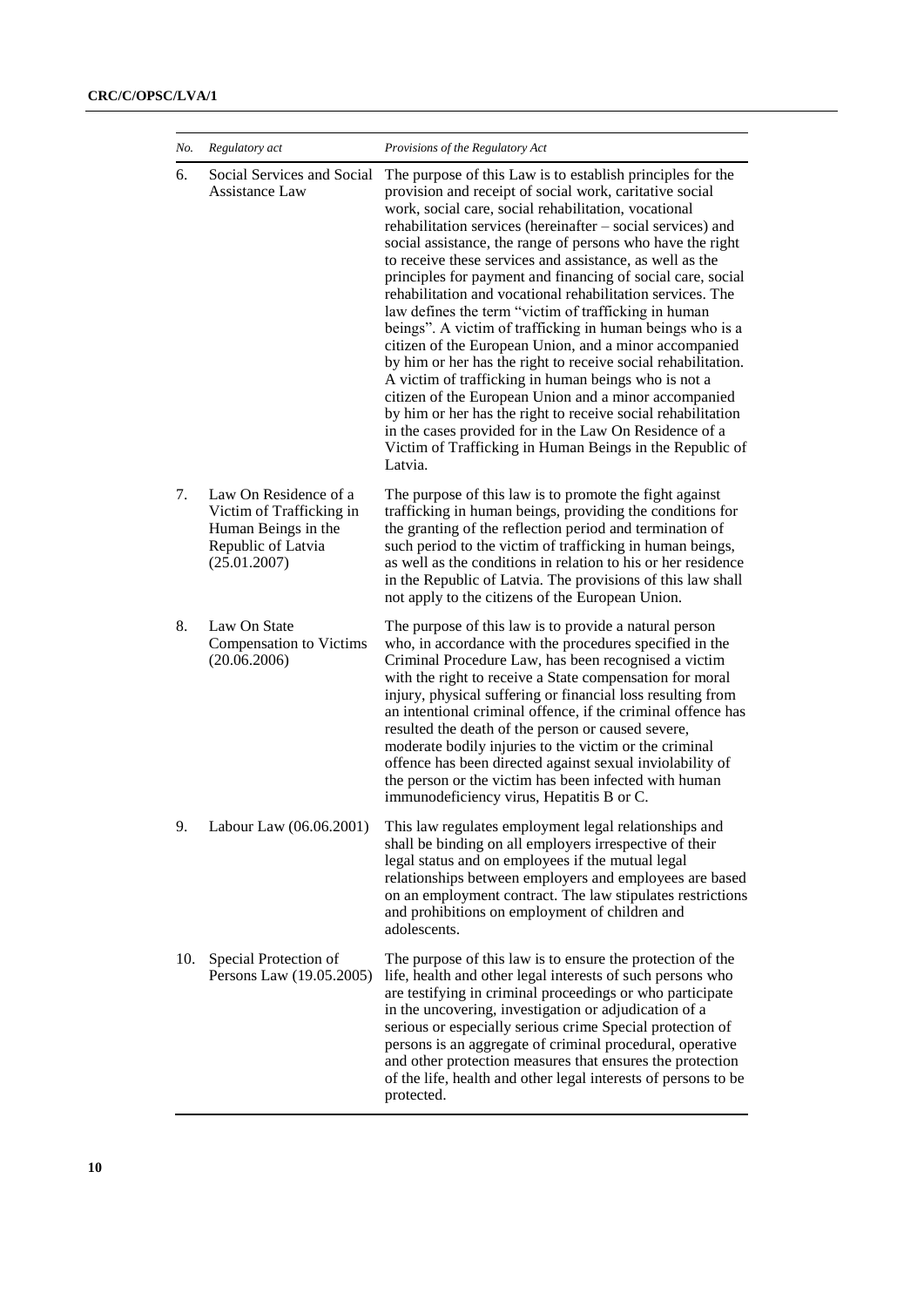| No. | Regulatory act                                                                                                                                                                                                                                                               | Provisions of the Regulatory Act                                                                                                                                                                                                                                                                                                                                                                                                                                                                                                                                                                                                                                                                                                                                                                                                                                                                                                                                                                                                                       |
|-----|------------------------------------------------------------------------------------------------------------------------------------------------------------------------------------------------------------------------------------------------------------------------------|--------------------------------------------------------------------------------------------------------------------------------------------------------------------------------------------------------------------------------------------------------------------------------------------------------------------------------------------------------------------------------------------------------------------------------------------------------------------------------------------------------------------------------------------------------------------------------------------------------------------------------------------------------------------------------------------------------------------------------------------------------------------------------------------------------------------------------------------------------------------------------------------------------------------------------------------------------------------------------------------------------------------------------------------------------|
| 11. | Law On the Press and<br>Other Mass Media<br>(20.12.1990)                                                                                                                                                                                                                     | The law determines information not for publication in the<br>press and mass media.                                                                                                                                                                                                                                                                                                                                                                                                                                                                                                                                                                                                                                                                                                                                                                                                                                                                                                                                                                     |
| 12. | Electronic Mass Media<br>Law (12.07.2010)                                                                                                                                                                                                                                    | The law regulates provisions and operational procedure of<br>electronic mass media subject to the Latvian law.                                                                                                                                                                                                                                                                                                                                                                                                                                                                                                                                                                                                                                                                                                                                                                                                                                                                                                                                         |
| 13. | Cabinet Regulation No. 32<br>"Regulations Regarding<br>Restriction of<br>Prostitution" (22.01.2008)                                                                                                                                                                          | The regulation determines the prostitution (provision of<br>sexual services for pay) restriction procedure. A minor is<br>prohibited to engage in prostitution.                                                                                                                                                                                                                                                                                                                                                                                                                                                                                                                                                                                                                                                                                                                                                                                                                                                                                        |
| 14. | <b>Cabinet Regulation</b><br>No. 407 "Procedures by<br>which Children may be<br>Involved in Activities<br>(Events) Concerned with<br>the Demonstration of<br>Outer Appearance"<br>(05.05.2009)                                                                               | The regulation determines the procedures by which<br>children may be involved in activities (events) concerned<br>with the demonstration of outer appearance (for example,<br>modelling school, demonstration of clothes and<br>advertising of goods).                                                                                                                                                                                                                                                                                                                                                                                                                                                                                                                                                                                                                                                                                                                                                                                                 |
| 15. | Cabinet Regulation No. 10<br>"Regulations regarding<br>Work in which<br><b>Employment of Children</b><br>from the Age of 13 is<br>permitted" (08.01.2002)                                                                                                                    | The regulation prescribes work in which employment of<br>children from the age of 13 years is permitted if one of the<br>parents (guardian) has given written consent.                                                                                                                                                                                                                                                                                                                                                                                                                                                                                                                                                                                                                                                                                                                                                                                                                                                                                 |
| 16. | <b>Cabinet Regulation</b><br>No. 206 "Regulations<br>regarding Work in which<br>Employment of<br>Adolescents is Prohibited<br>and Exceptions when<br>Employment in such<br>Work is Permitted in<br>Connection with<br>Vocational Training of the<br>Adolescent" (28.05.2002) | The regulation prescribes work in which employment of<br>adolescents is prohibited and exceptions when<br>employment in such work is permitted in connection with<br>vocational training of the adolescent.                                                                                                                                                                                                                                                                                                                                                                                                                                                                                                                                                                                                                                                                                                                                                                                                                                            |
| 17. | <b>Cabinet Regulation</b><br>No. 729 "Regulations<br>regarding Procedures for<br>the Acquisition of Special<br>Knowledge in the Field of<br>Protection of the Rights of<br>the Child and the Content<br>of Such Knowledge"<br>(27.09.2005)                                   | The regulation prescribes the procedures by which<br>specialists of the State and local government institutions<br>who examine cases that are related to protection of the<br>rights of the child acquire special knowledge in the field<br>of protection of the rights of the child, as well as content<br>of such knowledge. In order to acquire special knowledge<br>in the field of protection of the rights of the child, a<br>specialist shall acquire a training programme of 40<br>academic hours in length on following topics: the system<br>for protection of the rights of the child and regulatory acts<br>regarding protection of the rights of the child; application<br>of international legislative acts for protection of the rights<br>of the child; the rights and duties of parents and children;<br>violence against a child, the types and indications thereof,<br>inter-institutional co-operation if violence has occurred;<br>the basic principles of communication in relation to<br>specific character of the child's age. |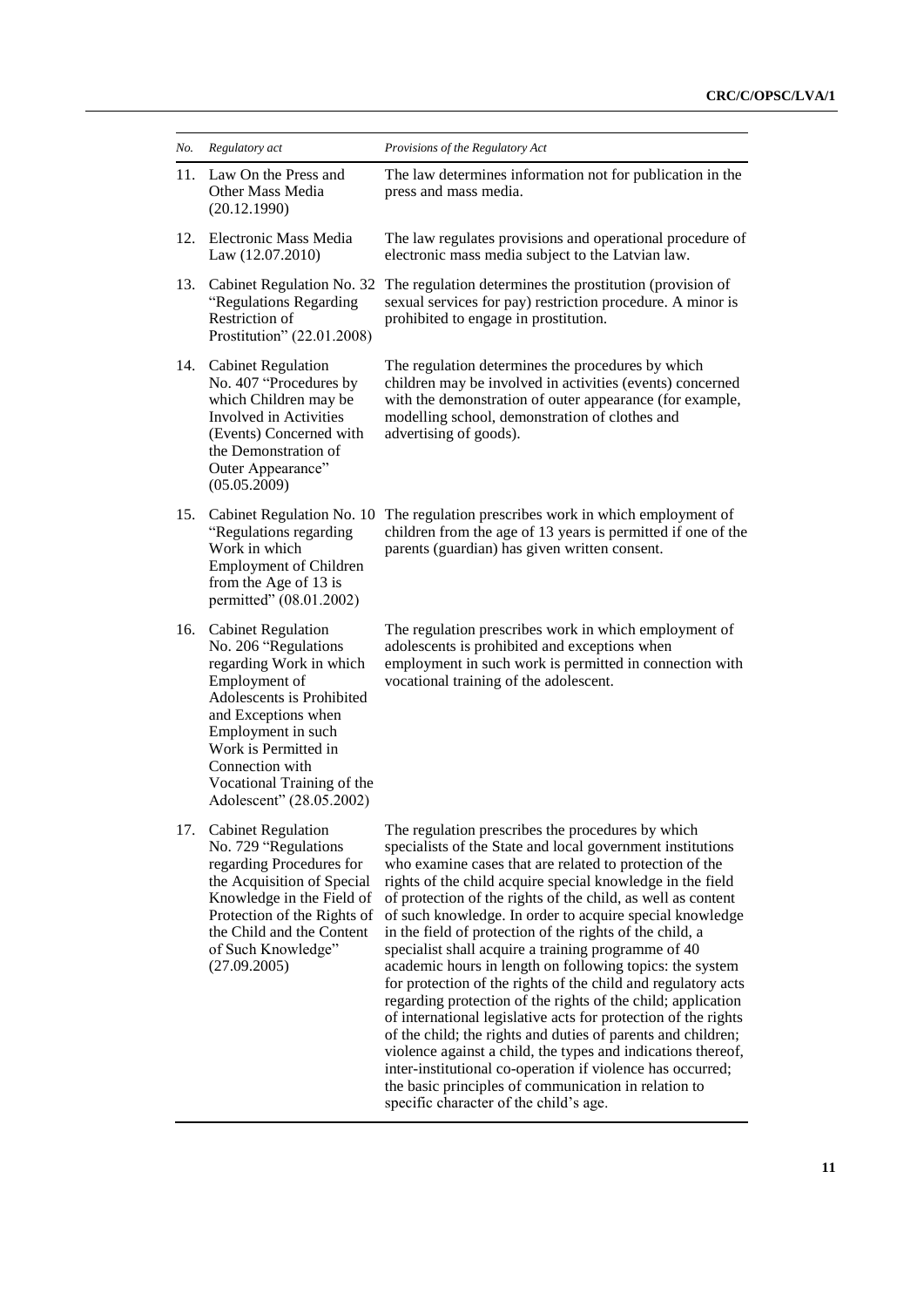| No. | Regulatory act                                                                                                                                                                             | Provisions of the Regulatory Act                                                                                                                                                                                                                                                                                                                                                                                                                                                                                                                                                                |
|-----|--------------------------------------------------------------------------------------------------------------------------------------------------------------------------------------------|-------------------------------------------------------------------------------------------------------------------------------------------------------------------------------------------------------------------------------------------------------------------------------------------------------------------------------------------------------------------------------------------------------------------------------------------------------------------------------------------------------------------------------------------------------------------------------------------------|
| 18. | <b>Cabinet Regulation</b><br>No. 1493 "Regulations on<br>the volume of state-<br>provided legal aid, amount<br>paid, costs reimbursed and<br>procedure of payment<br>thereof" (22.12.2009) | The regulation prescribes types of state-provided legal<br>aid, its scope, amount of fee and amount of reimbursable<br>costs and payment procedure related to provision of the<br>legal aid.                                                                                                                                                                                                                                                                                                                                                                                                    |
| 19. | <b>Cabinet Regulation</b><br>No. 1613 "Procedure of<br>Providing the Required<br>help for a Child who has<br>Suffered from Unlawful<br>Actions" (22.12.2009)                               | The regulation prescribes the procedure of providing the<br>required help for a child who is a victim of criminal<br>offence, exploitation, sexual abuse, violence or any other<br>unlawful, cruel or demeaning acts, in order that a child<br>may regain physical and mental health and reintegrate<br>into society, including the procedure of provision of state-<br>funded social rehabilitation services <sup>*</sup> by the foundation<br>"Latvian Children's Fund" for children who have suffered<br>from violence and conditions for completion of this task<br>delegated by the State. |
| 20. | <b>Cabinet Regulation</b><br>No. 721 "Procedures by<br>which Children Cross the<br>State Border"<br>(03.08.2010)                                                                           | The regulation prescribes the procedures by which<br>children shall cross the State border of the Republic of<br>Latvia.                                                                                                                                                                                                                                                                                                                                                                                                                                                                        |

19. Considering trafficking in human beings to be a topical problem and seeking to comply with the requirements of international agreements, a specialized branch with 19 officers (the 3rd department in charge of fighting trafficking in human beings and souteneurism) is operating since 2003 as part of the Organized Crime Enforcement Department (OCED) of the Central Criminal Police Department. Four inspectors were appointed at regional departments of criminal police as officials responsible for fighting prostitution, trafficking in human beings and child pornography on the Internet.

20. A group of employees was created in 2008 as part of Section 3 of OCED of the State Police for the purpose of solving and investigating criminal offences related to the circulation of child pornography on the Internet uncovered as a result of international cooperation.

21. A separate division of Criminal Police Department of Riga Region Department was created in 2008 for the purpose of prevention and investigation of criminal offences against morals, and sexual inviolability of minors and underage persons, including illegal activities of intellectual nature when carried out on the Internet or by other means of electronic communication. The division has developed an investigation strategy in order to ensure as quick as possible investigation of criminal offences against underage persons on the Internet thus preventing or reducing the number of possible victims.

22. Riga Municipality Police has launched a regular patrolling near 31 Riga city schools during the school year 2005/2006. Patrolling near 40 schools for the purpose to ensure public order was carried out during the school year 2008/2009, while patrolling near 129

<sup>\*</sup> Social rehabilitation service - a set of measures aimed at the renewal of the social functioning abilities in order to ensure the recovery of social status and integration into society and includes services at the place of residence of the person and at a social care and social rehabilitation institution.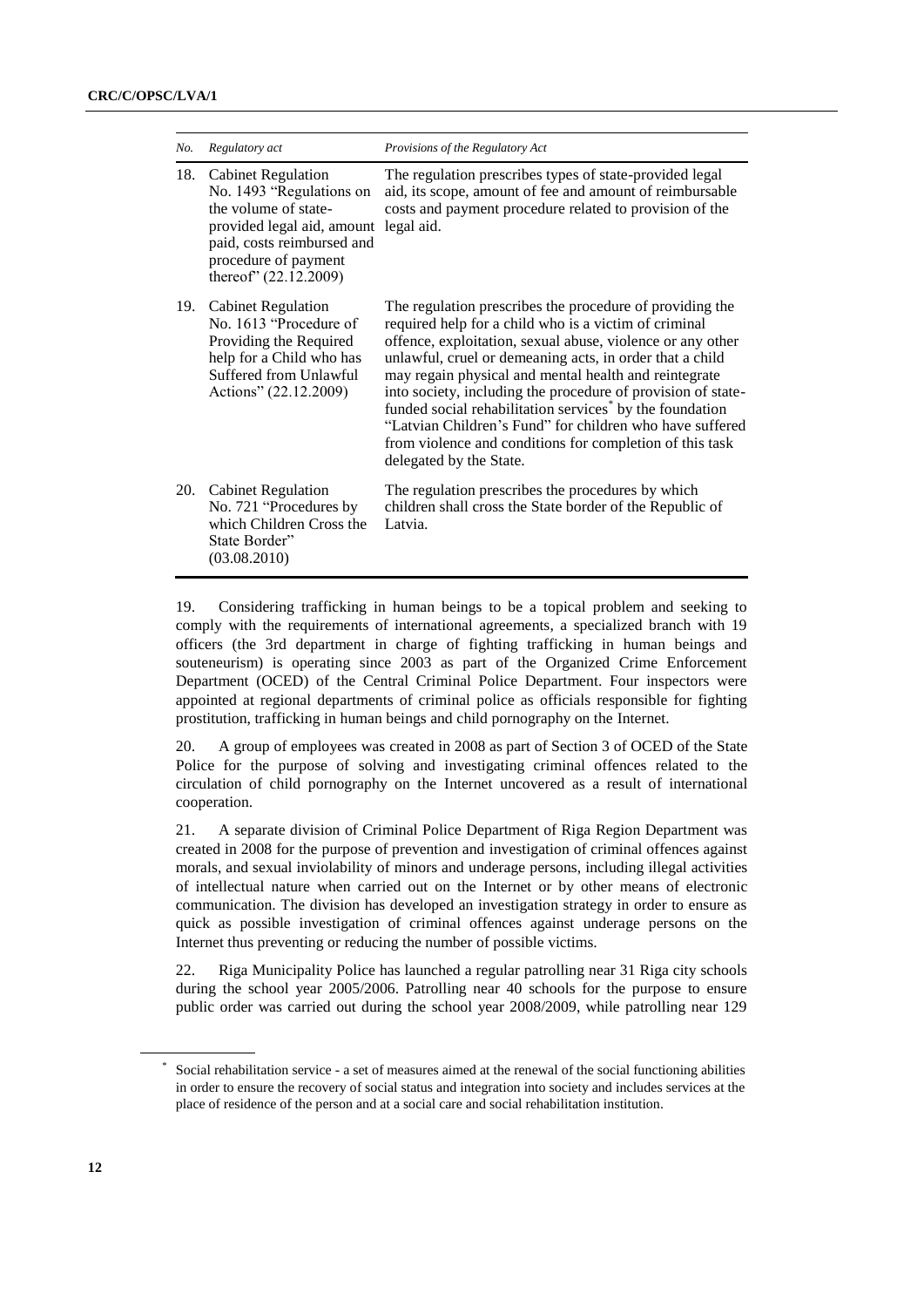schools was provided by the Riga Municipality Police in 2009/2010. The patrolling squads are closely cooperating with school personnel while on their daily duty.

23. The Child Delinquency Prevention Department (hereinafter – CDPD) with 29 employees was established in 2006. When on their duty CDPD employees examine cases related to criminal offences committed by minors and cases of violence against the child in the form of physical, emotional violence or neglect of a child. Employees of Riga Municipal Police CDPD carry out active educational activities in schools, introducing the children to the existing law and regulations. Preventive activities are performed involving both children and their parents. Children's favourite places of socializing are inspected on a regular basis. Preventive measures are taken in places where alcohol and cigarettes are sold in order to prevent sales of those to minors.

24. Employees of Riga Municipal Police CDPD and 107 more employees of Riga Municipality Police have acquired an accredited educational programme on protection of the rights of the child that includes the following topics: the system for protection of the rights of the child and regulatory acts regarding protection of the rights of the child; application of international legislative acts for protection of the rights of the child; rights and duties of parents and children; violence against the child, the types and indications thereof, inter-institutional cooperation if violence has occurred; the basic principles of communication in relation to specific character of the child's age.

25. Employees of Riga Municipality Police CDPD have improved their knowledge attending various courses provided by: Foundation by NGO "Centrs Dardedze" (on causes, risks, consequences of violence; educational programme for psychologists, psychotherapists and social workers for rehabilitation of children, who have suffered from violence; on emotional upbringing of children), Riga Centre for Prevention of Dependence (educational programme for police employees on prevention of dependence), Municipal Consulting Centre (on principles of developing contact according to specific features of age groups of children), Local Governments Training centre of Latvia (on types of violence and capability of helping children who have suffered from violence), Riga Council Centre for Prevention of Drug Addiction (on working with children at the risk of drug addiction), Social assistance foundation (on social rehabilitation of children) etc.

26. A specialized structural unit, Department of Tourism, was established at Riga Municipality Police on 1 September 2009 for provision of help for foreign citizens in nonstandard situations and for the control of administrative offences committed by foreign citizens. Fifteen persons with good command of foreign languages (English, German, Italian, Spanish, Dutch and Japanese) are employed at the department. The Tourism Department of Riga Municipality Police is mainly working with tourists, visiting the most popular recreational places on a regular basis. A special phone line (number: 67181818) has been introduced by Riga Municipality Police for obtaining information about accidents. The line is available 24 hours a day and it provides an opportunity to consult an employee of Riga Municipality Police in English, ask for help, give information on possibly illegal actions etc. The information on this line can be found in special brochures handed out to tourism companies and hotels. The policemen of Tourism Department patrol mostly at the central part of the city where places frequented by tourists are located, though, if necessary, they can do their service anywhere in the city where an accident with foreign citizens has taken place.

27. RMP takes part in the circulation of current information since 2009; all topical incidents and all information known to employees of the RMP including the features of the criminal offence are sent to the State Police for evaluation.

28. According to information summarized by the Latvian Judicial Training Centre education and seminars in relation to the rights of the child and implementation of the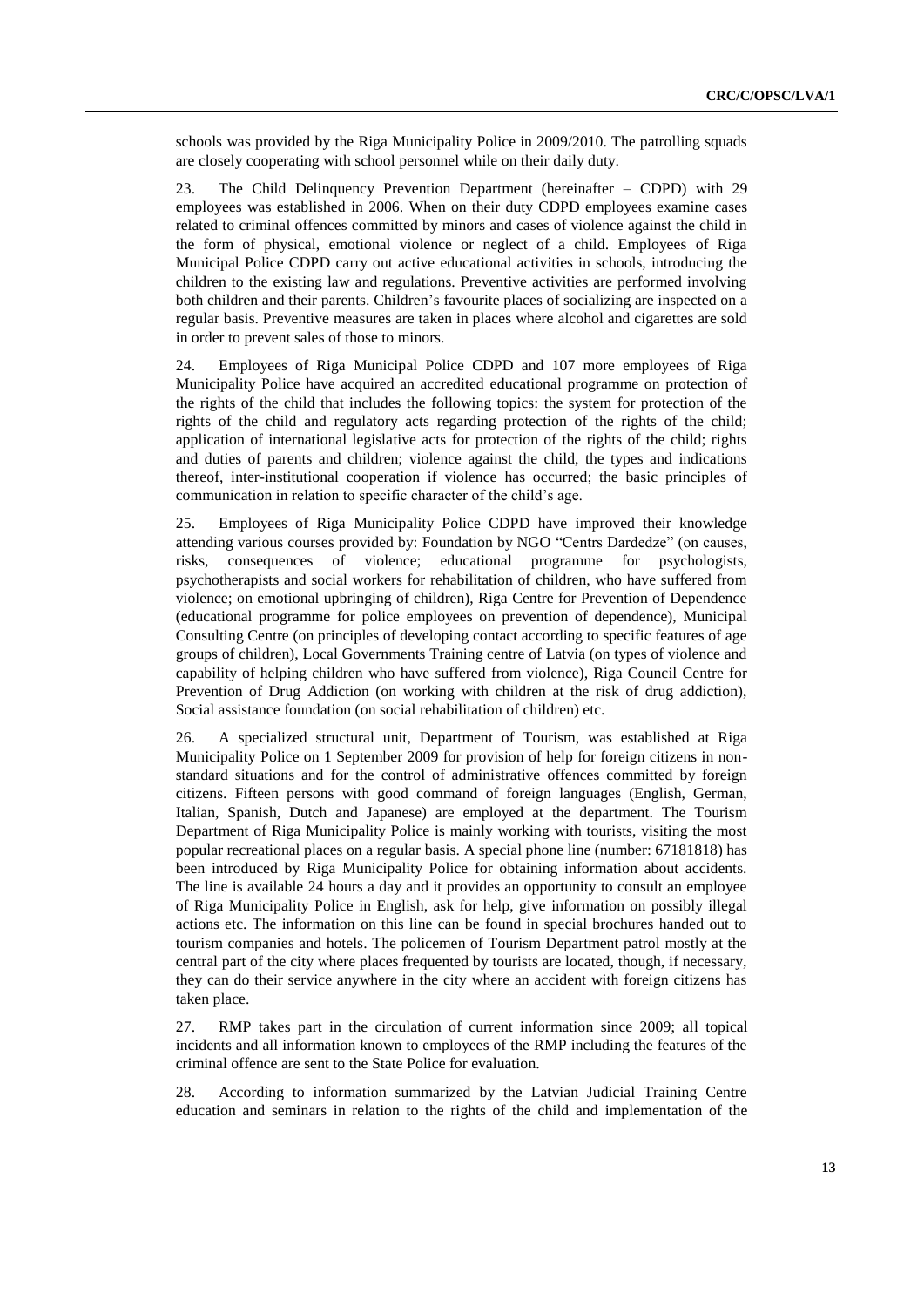Optional Protocol to the Rights of the Child on the sale of children, child prostitution and child pornography have been regularly organized during the period of 2006 to 2010. Although no seminars concerning child pornography, sex crimes, trafficking in children have been organized, these issues were viewed in lectures on sex crimes and trafficking in human beings. As to the seminars on the issues of trafficking in human beings, one or twoday seminars were held for several groups in 2005, 2006 and 2007. For example, several lectures on themes revealing the rights of the child where the child is a victim or a person on trial were organized in 2008: a lecture on issues of qualification of sex crimes (sexual exploitation of children) was organized for judges of chambers of criminal cases of regional courts. Approximately 52 judges took part at the event. The lecture "Application of Measures of Compulsion of Educational Nature for adolescents" was organized and attended by approximately 52 participants, the lecture "Violence against Children" was held during the Day of Criminal Law and 90 judges attended the lecture. Trafficking in human beings was one of the four types of offences was viewed in detail at the lecture "Qualification of sex crimes" held for 70 judges of regional and district courts as part of the activities of the Day of Criminal Law in 2010. The lecture "Illegal abduction and detention of children" was organized in 2010 for a Collegium of judges of civil cases of regional courts. The judges have attended lectures during the period of 2007 to 2010 in connection with legal issues of the European Union regarding the rights of the child. For example, the lecture "Application of EU Regulations for Family Law" was organized and 15 listeners participated at the event.

29. In analysing case law for the period of 2006 to 2010, the following examples should be noted: In 2007 the Chamber of Criminal Law of the Supreme Court overruled in part the verdict of a court of first instance and sentenced a citizen of Germany to four years of imprisonment for committing the act of leading to depravity of a minor. In 2008 the Chamber of Criminal Law of the Supreme Court sentenced a Portuguese national to one year and eight months of imprisonment for committing leading to depravity of a minor. In 2010 the Chamber of Criminal Law of the Supreme Court left unchanged the ruling of the Chamber of Criminal Cases of the Riga Regional Court according to which a citizen of Great Britain was sentenced to eight years and six months of imprisonment for, among other charges, manufacture of materials of pornographic and erotic nature which depicted sexual exploitation of minors. General statistics on persons sentenced for criminal offences related to trafficking in human beings, child prostitution and child pornography are included under paragraph 19 of chapter II, Data" of the present report.

30. A Grant agreement between Information Centre of the Ministry of the Interior and the EU Commission was concluded on 8 December 2009 on the project "Development of minors' support information system". The Cabinet Regulation No. 348 "Provisions of minors' support information system" was approved on 25 May 2012; however, implementation of the system is still in progress. The purpose of the system is to promote protection of the rights of the child by processing required information and advancing interinstitutional cooperation concerning various issues (e.g., protection of the rights and interests of a minor, preventive work, etc.). Information necessary for the protection of the rights of the child is included in the system by integrating information of the State and local authorities, and medical records related to minors. The system provides access to the current information and the possibility to receive and produce operative reports to competent authorities regarding cases when a minor is in an unfavourable situation (for example, he/she has committed administratively or criminally punishable actions), and promotes information exchange in order to ensure timely, valuable and organized interinstitutional cooperation for prevention of adverse situations, to assist a minor and to carry out preventive activities for protection of the rights of the child.

31. The summarizing of data accomplished by the Latvian law enforcement institutions using databases developed for operative needs of these institutions and analytic action files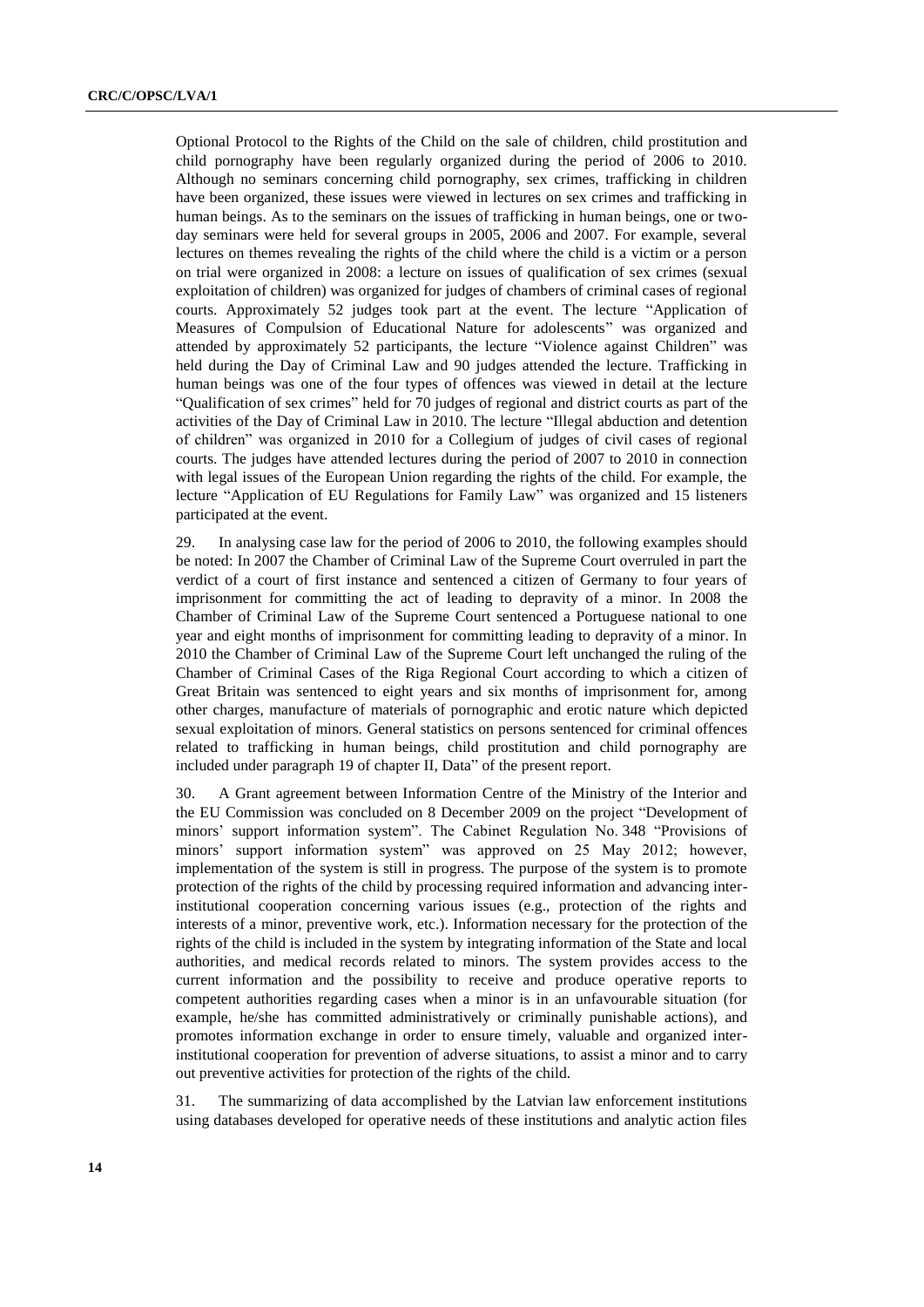is regarded successful. Moreover, when summarizing the data, the State Police is taking into account data provided by both open and undercover data sources including information received from Europol, Interpol, and provided by communication officers of police institutions abroad.

32. It was decided on 29 September 2010 in the meeting of the Group for Criminal Intelligence Tactical level Tasks and Coordination of the State Police that because of the need to undertake a tactical assessment of prostitution, souteneurism, trafficking in human beings related to criminal offences and related activities, all regional departments of the State Police should launch a set of measures to identify activities of prostitution, souteneurism, trafficking in human beings and persons involved in such activities in the territories under the control of the respective departments. The summarized results for each month are sent to the 3rd division of the Organized Crime Enforcement Department of the Central Criminal Police Department responsible for fighting trafficking in human beings and souteneurism up to the 10th day of the following month.

33. All activities and actions related to the fulfilment of obligations determined by the Protocol are covered from the annual budget of involved competent authorities.

#### **Documents of political planning, that facilitate obligations according to the Protocol**

| No.            |                                                                                                                                                                                 |
|----------------|---------------------------------------------------------------------------------------------------------------------------------------------------------------------------------|
| $\mathbf{1}$   | "State programme for prevention of trafficking in human beings for 2004 to 2008"<br>(03.03.2004 Cabinet Order No. 132)                                                          |
| 2              | Guidelines "Latvia Suitable for Children" (31.03.2004 Cabinet Order No. 185)                                                                                                    |
| 3              | "Programme for prevention of child crime and protection of the child from crime<br>for 2006 to 2008" (06.12.2006 Cabinet Order No. 938)                                         |
| $\overline{4}$ | "Programme for decreasing violence in the family for 2008 to 2011" (18.06.2008)<br>Cabinet Order No. 343)                                                                       |
| 5              | "Roadmap by the Cabinet of Ministers for protection of minors from criminal<br>offences to morality and sexual offences for 2010 to 2013" (25.08.2009 Cabinet<br>Order No. 581) |
| 6              | "Programme for prevention of trafficking in human beings for 2009 to 2013"<br>(27.08.2009 Cabinet Order No. 590)                                                                |
| 7              | "Programme for prevention of child crime and protection of the child from crime"<br>for 2009 to 2011" (03.09.2009 Cabinet Order No. 605)                                        |

## **IV. Prevention (art. 9, paras. 1 and 2)**

34. As to article 9, paragraph 1, several documents of political planning have been developed and are being implemented to prevent criminal offences listed in the Protocol.

35. The "State programme for prevention of trafficking in human beings for 2004 to 2008" has been approved by the Cabinet Order of 3 March 2004 No. 132. During implementation of the programme it was achieved that Latvia has fulfilled all international requirements and has joined the most significant international documents, its national legal norms conform to necessary requirements – all the most important aspects in relation to trafficking in human beings have been defined by the norms, it is possible to bring offenders to trial even if their criminal offences have been committed with consent of the victims. A well-functioning system of identification of trafficking victims and system of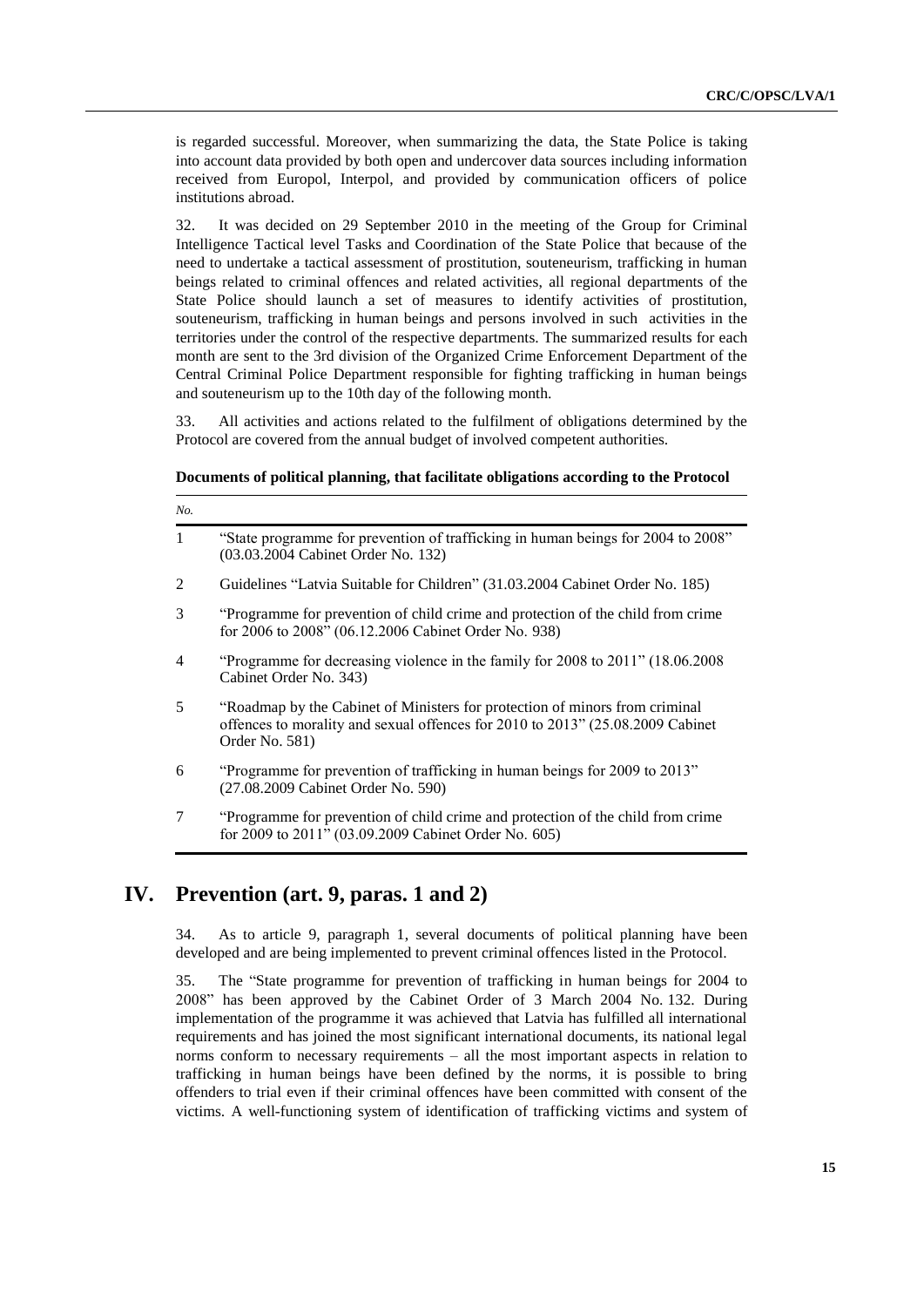rehabilitation providers financed by the State was established during the implementation of the State programme.

36. The "Programme for Prevention of Trafficking in Human Beings for 2009 to 2013" the main purpose of which is planning and implementation of activities facilitating prevention of trafficking in human beings was approved by the Cabinet Order of 27 August 2009 No. 590. The Ministry of the Interior and the Ministry of Welfare have been appointed to be the institutions responsible for the implementation of the programme. Overall implementation of the programme in 2009 and  $2010<sup>†</sup>$  is regarded as successful as all available financial and human resources are being used for accomplishing the tasks and achieving results, solutions and capabilities for getting financing of the European Commission programmes are being searched for to reach main and subordinate goals of planning and implementing activities for facilitating prevention of trafficking in human beings by raising educational level of society on trafficking in human beings and providing support for victims of trafficking by cooperation of State institutions and non-governmental organizations and improving the work of law enforcement institutions. 23 out of 26 tasks determined by the programme are considered completed or regular tasks or tasks that have been started according to schedule provided by the programme. Nine tasks have been fully completed. Thirteen tasks of the programme have been indicated as continuous (regular or annual) – the tasks related to prevention, provision of social services for victims of trafficking in human beings, cooperation and information exchange between institutions.

37. The "Programme for Prevention of Child Crime and Protection of the Child from Crime for 2006 to 2008" has been approved by the Cabinet Order of 6 December 2006 No. 938. The purpose of this programme is to reduce child crime, to prevent factors of criminal behaviour and improve safety of children and protect children from any violence. Preventive projects for reducing crime and violence by minors have been developed as a part of the programme and crime prevention improved reducing delinquency of minors. Within the framework of the programme inter-institutional cooperation at local authorities between educational institutions, social service and the police has substantially improved for purposes of resolving social issues. Social rehabilitation was ensured for children who have developed dependence on narcotic, toxic or other dependence-inducing substances, possibilities of social rehabilitation have improved for children who have suffered from violence, and availability of hobby education has improved for the children exposed to risk of dependence.

38. The "Inter-institutional Working Group was approved by the Cabinet Order of 3 March 2010 No. 77 to coordinate State authority institutions, local authorities and nongovernmental organizations on implementation of the "Programme for Prevention of Trafficking in Human Beings for 2009 to 2013" and to ensure operative exchange of information and coordination of measures regarding prevention of and fighting trafficking in human beings, to provide support and social services to victims of trafficking in human beings. The working group for coordination of implementation of the Programme and experts involved in achieving the objectives of the working group and in the implementation of tasks assigned to it form a system capable of facing any challenges related to changes in development of trafficking in human beings. This system sets long and short term priorities for both implementation of the Programme and for activities concerning participation of Latvia in international organizations. Management and organization of the working group is provided by the Ministry of the Interior, the group includes representatives from the Ministry of Foreign Affairs, Ministry of Welfare,

<sup>†</sup> Informatīvais ziņojums par "Programmas cilvēku tirdzniecības novēršanai 2009-2013.gadam" īstenošanu 2009.gadā un 2010.gadā", http://www.iem.gov.lv/lat/nozare/in/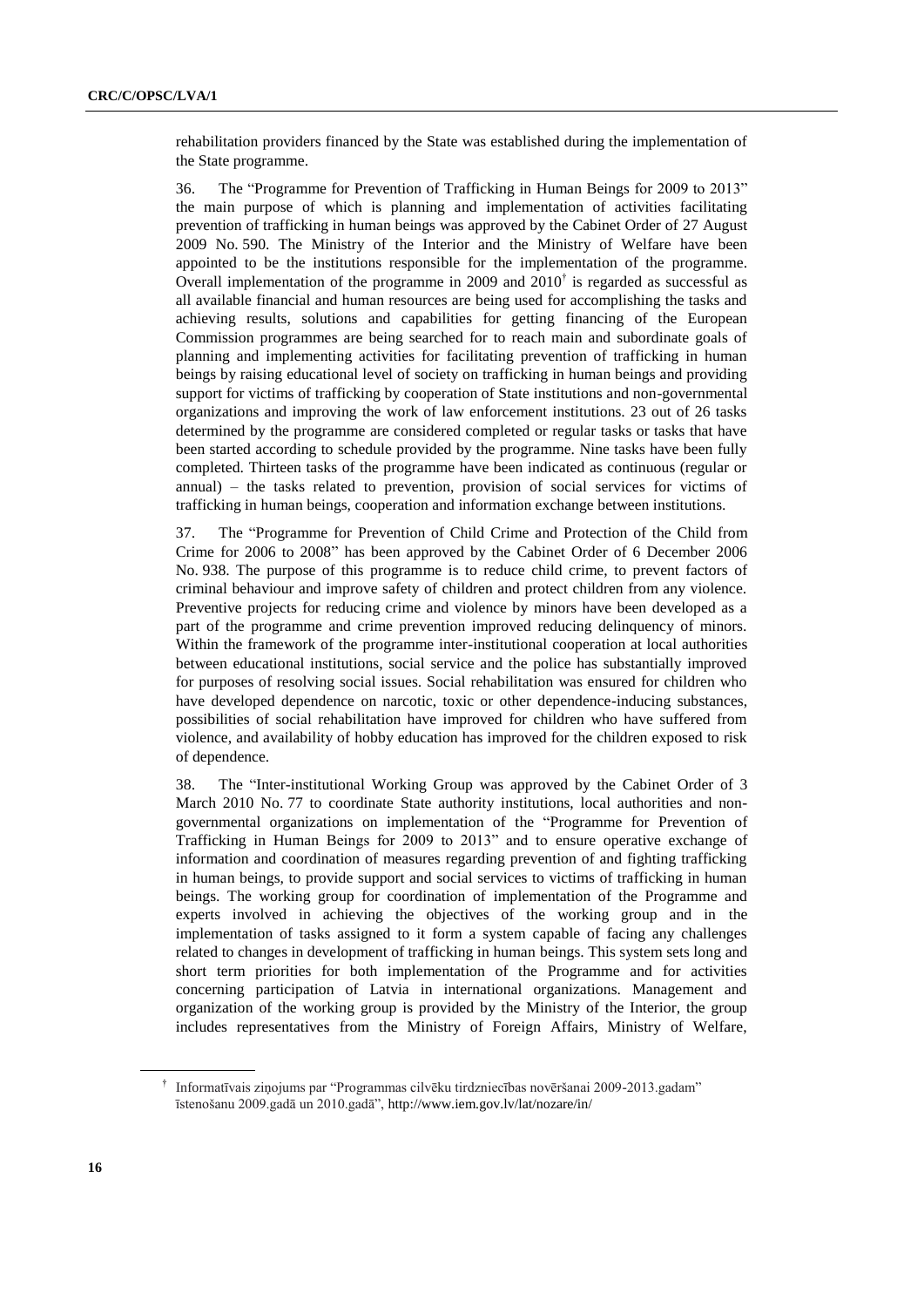Ministry of Justice, Ministry of Economics, Ministry of Health, Ministry of Education and Science, the State Police, the State Border Guard, Office of Citizenship and Migration Affairs, State Agency of Medicines, Riga City Council, society "Resource Centre for Women ʻMarta'", society "Shelter Safe House", the International Organization for Migration office in Latvia.

39. The State programme "Programme for Prevention of Child Crime and Protection of the Child from crime for the period of 2009 to 2011" the purpose of which is to reduce child crime, prevent factors of criminal behaviour and to improve safety of children by protecting them from any threat to health or life was approved by the Cabinet Order of 3 September 2009 No. 605.

40. The "Programme for Decreasing Violence in the Family for the period of 2008 to 2011", a medium-term document of political planning was approved by the Cabinet Order of 18 June 2008 No. 343. The purpose of the Programme is to prevent offences related to violence in the family by decreasing quantity and negative consequences of such offences. The Programme has three directions for actions and respective subordinate goals:

- Recognition of violence in the family gathering of information on the spread of violence in the family in Latvia, ensuring sufficient level of knowledge of the persons involved in solving the problem, improving the legislation in order to effectively implement a policy for curtailing violence in the family;
- Prevention of violence in the family activation of the problem of violence in the family, informing society of violence in the family, prevention of such violence and possibilities to report on such offences;
- Cooperation of institutions providing help and rehabilitation services establishment of a joint system of help and rehabilitation of family violence victims and offenders; coordination of cooperation of the institutions involved in prevention process, detecting violence in the family and acting on the violence after it has been detected.

41. Changes in regulatory enactments influencing directly and indirectly the solution of problems related to violence in the family have been made as a part of implementation of the Programme. The changes have affected the definition of violence in the family, the organization of criminal proceedings of criminal offences related to violence in the family, and the determination of punishment and implementation of preventive measures.

42. The "Roadmap by the Cabinet of Ministers for protection of minors from criminal offences to morality and sexual offences for period of 2010 to 2013" was approved by the Cabinet Regulation of 25 August 2009 No. 581. The roadmap includes three main directions:

- Preventive measures, education of the society and involvement of the society in restricting offences against morality and sexual offences;
- Improvement of penal policy
- Implementation of inter-institutional cooperation.

43. According to the Cabinet Regulation of 3 August 2010 No. 721 "Procedures by which Children Cross the State Border" there are special requirements currently effective in Latvia considering children crossing the outer border of the State (consent of a parent for independent departure of the child, authorization by a parent for departure of the child accompanied by the authorized person or the other parent who is not a citizen of Latvia, non-citizen of Latvia, a citizen of the European Union Member State, European Economic Area State or Swiss Confederation or a stateless person to whom the status of the stateless person has been granted in the Republic of Latvia, European Union Member State,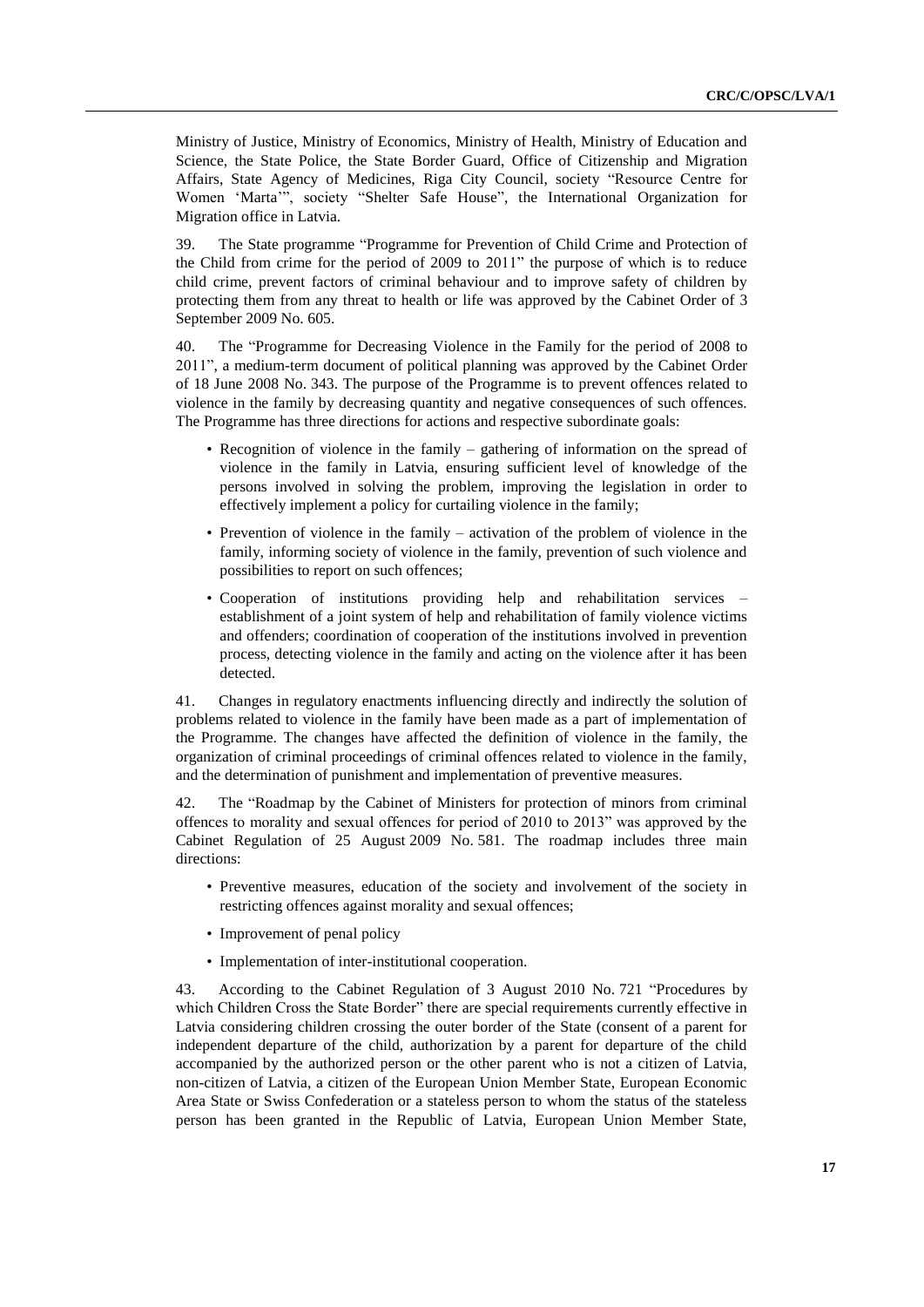European Economic Area State or Swiss Confederation). According to the data gathered by the State Border Guard there have been tens of cases during the last five years when minors have tried to cross the State border without any consent of their parents (e.g., in 2005 there were  $108$  cases, in  $2008 - 20$  cases, in  $2009 - 28$  cases). Declaration of the consent by parents as a mechanism of introducing additional documents has become an effective control measure on the State border probably decreasing the number of children illegally brought out of the country. According to provisions of annex VII (6) of Regulation (EC) No. 562/2006 of the European Parliament and of the Council establishing a Community Code on the rules governing the movement of persons across borders (Schengen Borders Code) special attention must be paid by officials of the State Border Guard to minors travelling independently or accompanied by other persons, as well as examination must be carried out as to whether the child is accompanied by a parent or a legal representative.

44. On 28 October 2010 the State Border Guard issued Order No. 1493 "On border control of children and measures for prevention of kidnapping" where the conduct of the officials of the State Border Guard regarding border check-ups of children crossing the border as well as when a child is detected crossing an inner border independently or accompanied by a person was provided in order to ensure a joint and full compliance with the border crossing procedure determined by the Cabinet Regulation No. 721 "Procedures by which Children Cross the State Border" as well as for permitting check-ups inside the State in order not to admit forbidden independent travelling of children out of the State or illegal bringing of children out of the Shengen Treaty member States.

45. Provisions requiring to submit a notarially certified permit by one or both parents for the child's stay in the Republic of Latvia and acknowledgement determining the person responsible for the child during his or her stay in the Republic of Latvia when an underage child is applying for residence permit in the Republic of Latvia have been included in the Cabinet Regulation subordinated to the Immigration Law to decrease the risk of trafficking in children. In case an underage child would stay in the Republic of Latvia with one of the parents a notarially certified permit by other parent is required according to Sub-paragraph 40.2 and paragraph 43 of the Cabinet Regulation of 21 June 2010 No. 564 "Regulation regarding Residence Permits".

46. During the assessment period, the Cabinet Regulation of 29 April 2003 No 217 "Visa Regulations" was in effect, determining that a foreigner below age of 18 travelling independently or with a person responsible a visa is issued to the minor if a notarially certified permit by a parent or guardian for travelling to the Republic of Latvia is submitted. Notarial certification is not necessary if a parent or guardian submits the permit to an agency in person. The permit must refer to a person responsible for the child's stay in the Republic of Latvia. The Cabinet Regulation No. 958 of 12 October 2010 "Visa Regulations" defining a procedure similar to that determined by the previous Cabinet Regulation became effective on 16 October 2010 stating that a visa is issued to a foreigner under age of 18 travelling independently or with another person responsible if a notarially certified permit by a parent or a guardian for the child's travelling to the Republic of Latvia or to the Republic of Latvia and one or several other Shengen Treaty member States is submitted. Notarial certification is not necessary if a parent or guardian submits the permit to an agency or Office of Citizenship and Migration Affairs in person. Referral to a person responsible for the child's travelling during the period of validity of the visa shall be included in the permit".

47. According to the new Cabinet Regulation of 30 August 2011 No. 676 "Visa Regulations", if a foreigner's child does not have his or her own travelling document but a picture and data of the child are included in a travelling document of the adult traveller, individual visa is issued to every child travelling with the foreigner by gluing it into the travelling document of the adult foreigner. This provision is applied if the foreigners are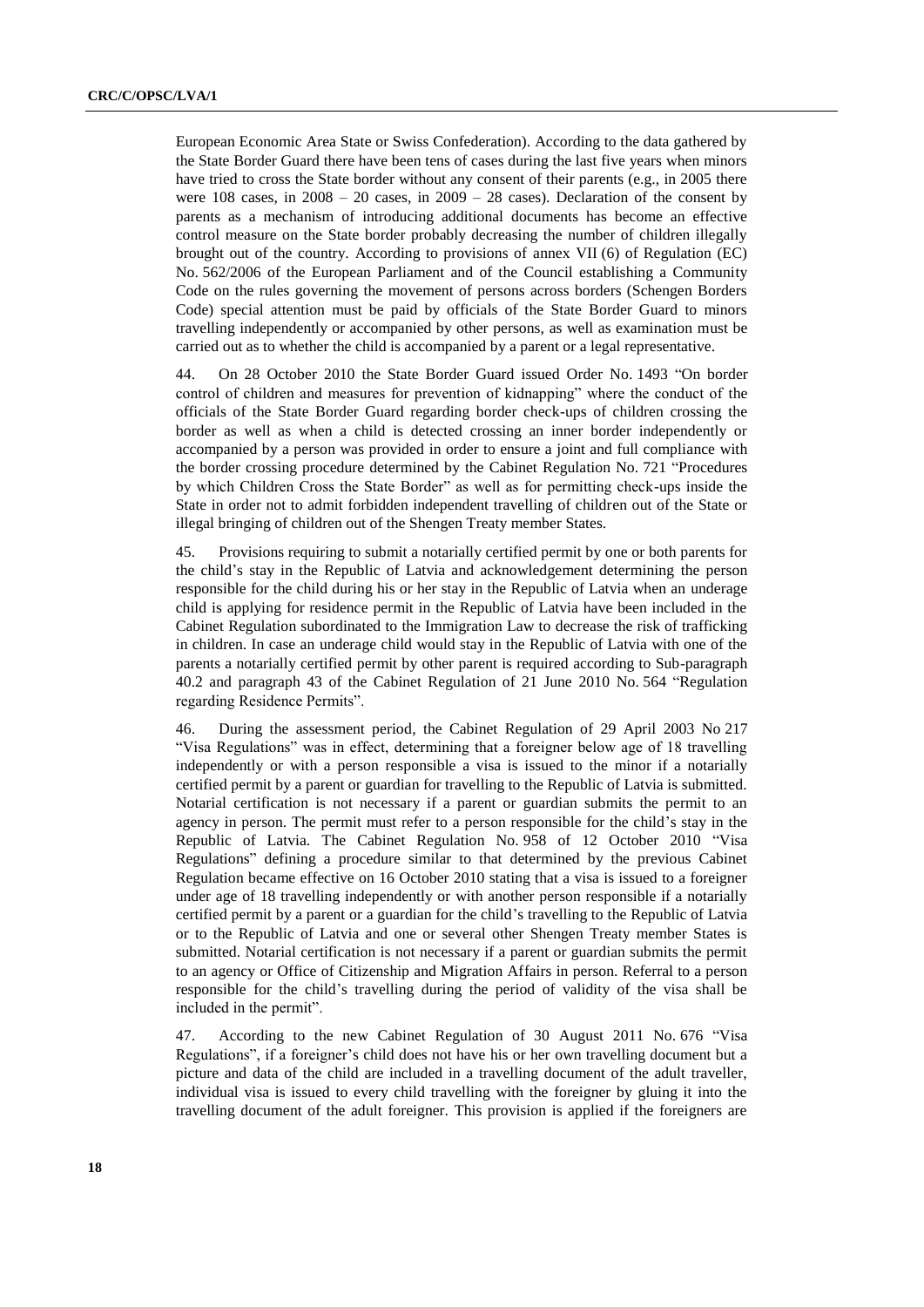travelling into the Republic of Latvia or into the Republic of Latvia and one or several other Shengen Treaty member States, are staying there and travelling out of such State or transiting it together. A visa is issued to a foreigner who is under the age of 18 and is travelling independently or with another person who is responsible for the minor, if a notarially certified permit for the child's travelling to the Republic of Latvia or to the Republic of Latvia and one or several other Shengen Treaty member States is submitted. Notarial certification is not necessary if a parent or guardian submits the permit to an agency or the office in person. Referral to a person responsible for the child during the period of validity of the visa shall be included in the permit.

48. According to "Amendments of Immigration Law" of 26 May 2011, Section 23 of Immigration Law has been supplemented with a Part Seven that includes provisions regulating cases where a foreigner is an underage child who has been illegally employed during an illegal stay in the Republic of Latvia; in such case, the child has the right to receive a temporary residence permit for the period necessary to collect unpaid wages from the employer. For the purpose of this section, the particular exploitative working conditions are such working conditions and employment requirements that cause highly disproportionate differences between the working conditions and employment requirements of workers employed legally and the working conditions and employment requirements of a foreigner who is residing illegally in the Republic of Latvia, as well as differences due to gender or other types of discrimination, or differences that affect the protection of health and safety of a foreigner at work and violates his or her dignity

49. As regards article 9, paragraph 1 of the Protocol on the protection of children especially those vulnerable to such activities and article 9, paragraph 2, of the Protocol, the State Children's Rights Protection Inspectorate has gathered information on groups that may be subject to risks mentioned in the Protocol:

- Children travelling around stopping cars on the roads (hitch-hikers) and vagrant children;
- Children involved in model agencies;
- Children spending time on the Internet chat pages
- Children living in children's homes
- Families with children and with problems of social dysfunction

Activities of informing these groups have been undertaken to relieve the problem.

#### **Risk group: hitch-hikers and vagrant children**

50. An agreement (hereinafter agreement) on cooperation and provision of mutual support searching missing children and supporting relatives of missing children was signed by the Inspectorate, the State Police and the public organization "Society for Search of Missing Children" on 14 June 2007.

51. The agreement prescribes that the Inspectorate provides professional on-site psychologist's consultations for relatives, friends and kinsmen of the missing children and off-site consultations via helpline for children and adolescents of the Inspectorate: 116111 or 80006008 and on-site.

52. It is provided by the said agreement that the Inspectorate cooperating with the State Police and "Society for Search of Missing Children" inform the public and state and municipal authorities, including printing materials within the budget funding limits on the search of missing and vagrant children and protection of children against criminal offences.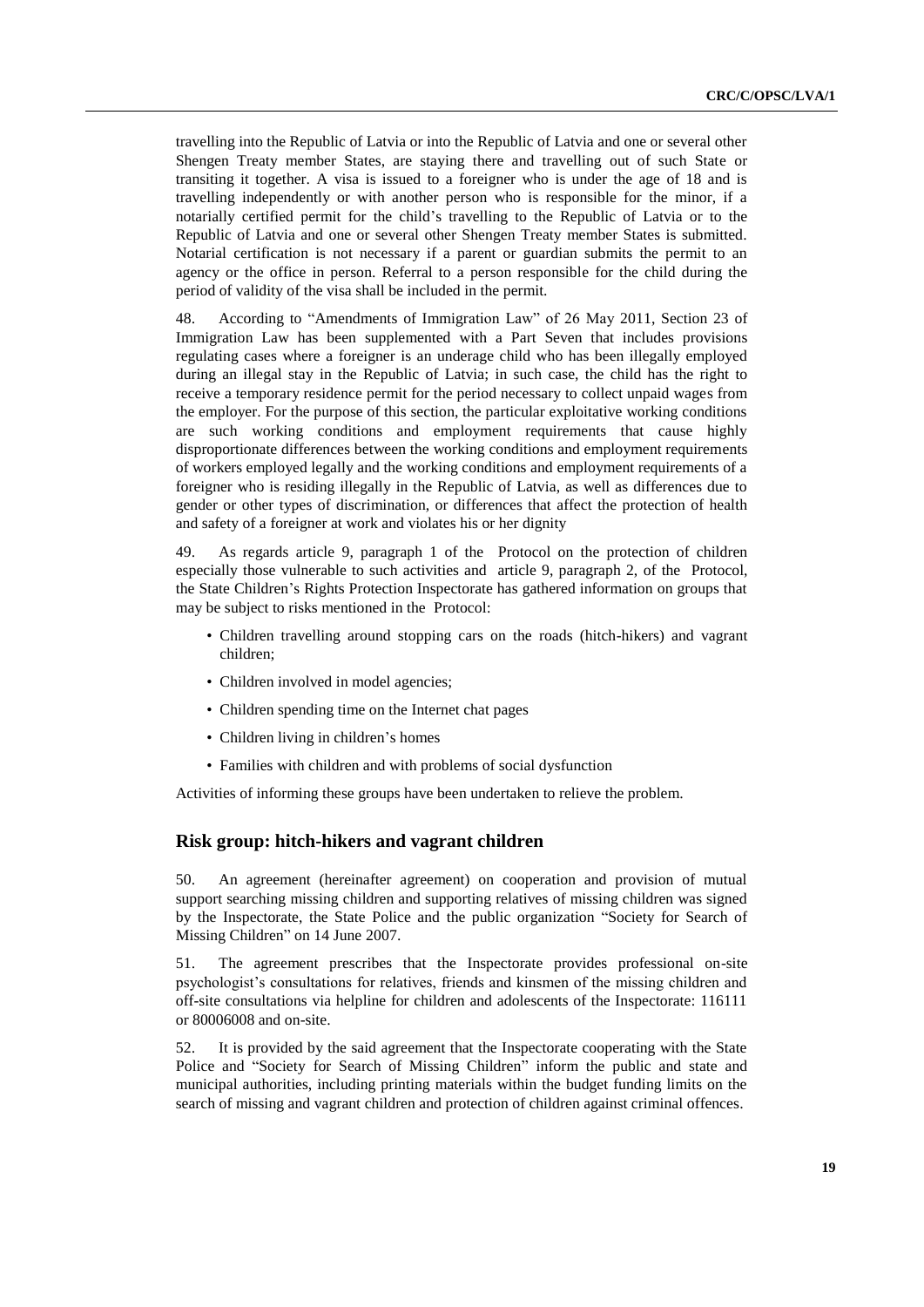53. As part of the cooperation in September, October and November 2007, an informative social campaign "Hitch-hiking is dangerous!" was organized on outdoor safety of the children. It was clarified based on the street raids by State Police and the Inspectorate that along with the beginning of the school year major part of the hitch-hikers are pupils who go home after the school hitch-hiking. The campaign was carried out during the annual "Days of Safety" at schools at the beginning of a new school year.

54. The planned campaign was not aimed at complete elimination of hitch-hiking considering the spread of hitch-hiking and the point of view frequently advertised in the public space and mass media that hitch-hiking is interesting, entertaining and adventurous undertaking. The objectives of the information campaign with care for children's safety in mind were to inform children on the risks and dangers of hitch-hiking emphasizing that hitch-hiking should be regarded as extreme measure to be used to reach a desirable place, to inform on how to make hitch-hiking as safe as possible, to let to know where to turn to in case of a missing child, to tell about other threats and outdoor safety measures putting particular emphasis on self-protection.

55. The target audience — children and parents — was reached by different information channels and ways of presenting it. Children were addressed by handouts, competitions, surveys, [www.sargi-sevi.lv,](http://www.sargi-sevi.lv/) a newly opened Internet site on children's safety as well as by informing interactively, meeting in educational institutions all over the Latvia. The audience of parents, on the other hand, was reached by posters and by using national and regional mass media as channels of information.

56. As part of the campaign "Hitch-hiking is dangerous!" a survey "The experience of hitch-hiking children in Latvia" was carried out and the spread of hitch-hiking in different regions of Latvia was clarified. Altogether 5,758 pupils were polled during the survey by asking if they hitch-hike, if so, how often, what are the most popular routes, how the hitchhiking is done, why they hitch-hike and if they have experienced unpleasant incidents. The results of the survey show that 33 per cent of children hitch-hike in Latvia and the most active of them are 14 to 16 years old. It was detected by the survey that 3 per cent of the polled pupils have experienced unpleasant incidents.

|                  |       | 2006           |                |                  |                | 2007           |                |                  |       | 2008           |                     |                  |                | 2009           |                     |                  |              | 2010         |                |                  |
|------------------|-------|----------------|----------------|------------------|----------------|----------------|----------------|------------------|-------|----------------|---------------------|------------------|----------------|----------------|---------------------|------------------|--------------|--------------|----------------|------------------|
| $Agee$           | Girls | $Boys$         | $\cal{A}$ ll   | Missing          | Girls          | Boys           | $\cal{A}$ ll   | Missing          | Girls | $Boys$         | $\cal{A}$ $\cal{U}$ | Missing          | Girls          | $Boys$         | $\cal{A}$ $\cal{U}$ | Missing          | Girls        | $Boys$       | $\cal{H}$      | Missing          |
| $\boldsymbol{0}$ |       |                |                |                  | $\mathbf{1}$   |                | $\mathbf{1}$   | $\boldsymbol{0}$ |       |                |                     |                  |                |                |                     |                  |              |              |                |                  |
| $\mathbf{1}$     |       |                |                |                  |                |                |                |                  |       |                |                     |                  | $\mathbf{1}$   | $\overline{2}$ | 3                   | $\boldsymbol{0}$ | 1            |              | $\mathbf{1}$   | $\mathbf{0}$     |
| $\mathbf{2}$     |       | $\,1$          | 1              | $\boldsymbol{0}$ |                |                |                |                  | 1     |                | $\mathbf{1}$        | $\overline{0}$   | $\mathbf{1}$   |                | $\mathbf{1}$        | $\boldsymbol{0}$ |              | $\mathbf{1}$ | $\mathbf{1}$   | $\boldsymbol{0}$ |
| $\mathfrak{Z}$   |       |                |                |                  | $\overline{2}$ |                | $\mathbf{2}$   | $\overline{0}$   | 1     |                | $\mathbf{1}$        | $\boldsymbol{0}$ |                |                |                     |                  |              |              |                |                  |
| $\overline{4}$   |       |                |                |                  |                |                |                |                  | 1     |                | $\mathbf{1}$        | $\boldsymbol{0}$ |                |                |                     |                  |              |              |                |                  |
| 5                |       |                |                |                  | $\mathbf{1}$   |                | $\,1\,$        | $\mathbf{0}$     |       |                |                     |                  |                |                |                     |                  |              |              |                |                  |
| $\sqrt{6}$       |       |                |                |                  |                |                |                |                  |       | $\mathbf{1}$   | 1                   | $\boldsymbol{0}$ | 1              | $\overline{2}$ | 3                   | 1                |              |              |                |                  |
| $\boldsymbol{7}$ |       |                |                |                  |                | 3              | 3              | $\boldsymbol{0}$ |       |                |                     |                  |                | $\mathfrak{2}$ | $\mathbf{2}$        | $\mathbf{0}$     | 1            | 2            | 3              | $\mathbf{1}$     |
| $\,$ 8 $\,$      |       |                |                |                  | $\mathbf{1}$   | $\,1$          | $\overline{2}$ | $\overline{0}$   |       | $\overline{4}$ | $\overline{4}$      | $\overline{0}$   | 1              | $\mathbf{1}$   | $\overline{2}$      | $\overline{0}$   | 1            | $\mathbf{1}$ | $\overline{2}$ | $\boldsymbol{0}$ |
| 9                |       | $\,1$          | 1              | $\boldsymbol{0}$ | $\overline{2}$ |                | $\overline{2}$ | $\overline{0}$   |       | $\mathbf{1}$   | 1                   | $\overline{0}$   | 3              | $\overline{2}$ | 5                   | $\boldsymbol{0}$ | 1            | 1            | $\overline{2}$ | 1                |
| 10               |       |                |                |                  | 3              | $\overline{2}$ | 5              | $\mathbf{0}$     | 1     | 3              | $\overline{4}$      | $\boldsymbol{0}$ | $\overline{2}$ | $\overline{4}$ | 6                   | $\mathbf{0}$     | $\mathbf{1}$ | $\mathbf{1}$ | $\mathbf{2}$   | $\boldsymbol{0}$ |
| 11               |       | $\overline{c}$ | $\overline{2}$ | $\mathbf{0}$     |                | $\overline{c}$ | $\overline{2}$ | $\boldsymbol{0}$ | 1     | 6              | 7                   | $\overline{0}$   | 3              | 8              | 11                  | $\boldsymbol{0}$ |              | 5            | 5              | $\mathbf{1}$     |

#### **Statistics on missing persons of minor age**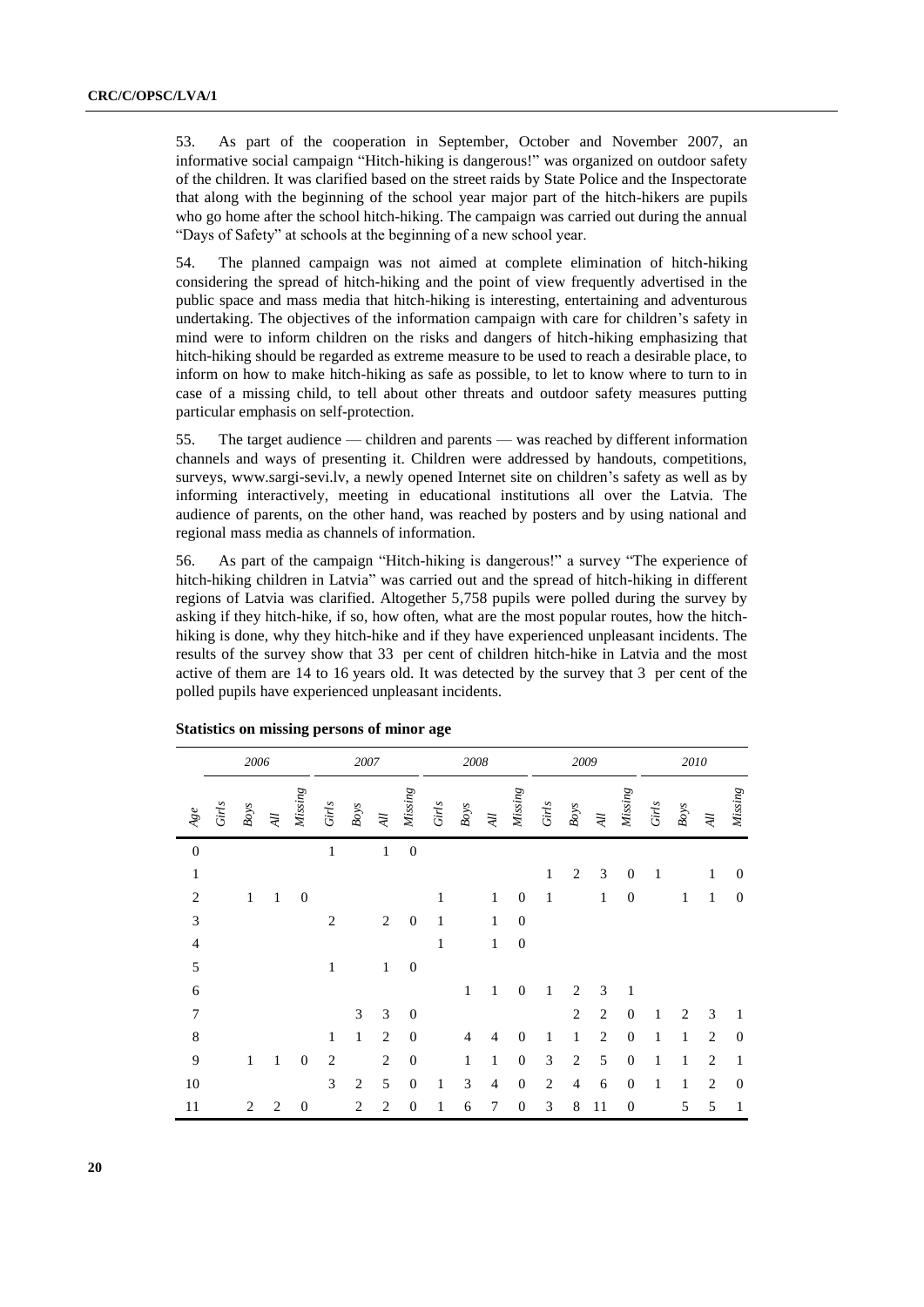|     | 2006<br>2007   |          |                 |                |       | 2008     |                |                | 2009  |            |     |                | 2010  |          |                |                |                |                 |                |                |
|-----|----------------|----------|-----------------|----------------|-------|----------|----------------|----------------|-------|------------|-----|----------------|-------|----------|----------------|----------------|----------------|-----------------|----------------|----------------|
| Age | Girls          | Boys     | $\overline{4}l$ | Missing        | Girls | $Boys$   | $\overline{4}$ | Missing        | Girls | $Boys$     | Al  | Missing        | Girls | Boys     | $\overline{4}$ | Missing        | Girls          | Boys            | $\overline{A}$ | Missing        |
| 12  |                | 1        | 1               | $\Omega$       | 7     | -12      | -19            | $\overline{0}$ | 6     | - 11       | -17 | $\overline{0}$ | 4     | -14      | -18            | $\overline{0}$ | $\overline{4}$ | $7\phantom{.0}$ | - 11           | $\overline{0}$ |
| 13  | $\overline{4}$ |          | 7 11            | $\Omega$       |       | 15 15 30 |                |                |       | 0 15 15 30 |     | $\overline{0}$ | - 19  | 15 34    |                | $\overline{1}$ | 11             | 10              | 21             | $\overline{0}$ |
| -14 | -11            | 9        | 20              | $\overline{0}$ |       | 22 42 64 |                |                |       | 0 26 21    | 47  | $\overline{0}$ | - 19  | 17       | 36             | $\mathbf{1}$   | 21             | 14 35           |                | $\overline{1}$ |
| 15  | 7              |          | 8 15            | $\overline{0}$ |       | 34 36 70 |                | $\overline{0}$ |       | 47 25 72   |     | $\overline{0}$ | 34 29 |          | 63             | 1              | 29             | - 17            | 46             | 2              |
| 16  |                | 15 15 30 |                 | $\mathbf{1}$   |       | 31 23 54 |                | $\overline{0}$ |       | 55 25      | 80  | $\overline{0}$ |       | 50 24 74 |                | $\mathbf{1}$   |                | 28 25 53        |                | 2              |
| 17  | 6              | -11      | 17              | $\theta$       | 19    | 14       | 33             | $\overline{0}$ | 23    | 17         | 40  | $\overline{0}$ | 32    | 40       | 72             | -1             | 18             | 21              | 39             | 2              |

*Source*: Information Centre of the Ministry of the Interior.

### **Risk group: children involved in model agencies**

57. The State Inspectorate for Protection of Children's Rights has faced several cases when parents irresponsibly had signed a contract with a model or photo model agency that has been highly disadvantageous for their child and is limiting even the basic rights and freedoms, as well as regarding complaints received by the Inspectorate that give evidence of probable serious violations of children's rights including involvement in activities of sexual nature, extensive informing of the public on risks and possible threats took place in February 2008 in mass media, by sending information to educational administrations of local authorities and informing school representatives in person.

58. In 2008 a working group for drafting suggestions for Cabinet Regulations was established according to order issued by the Inspectorate to solve the issues of ensuring the rights of the child concerning organizations and actions related to the evaluation of a child's appearance. Based on suggestions developed by the working group on 5 May 2009 Cabinet Regulation No 407 "Procedures by Which Children may be Involved in Activities (Events) Concerned with the Demonstration of Outer Appearance" was adopted by the Cabinet of Ministers. The Regulation more clearly prescribes limitations for involvement of children in activities related to demonstration of their appearance (model schools, fashion shows, advertisement of goods, etc.) that might entail increased risk for children's safety and wellbeing.

59. In addition, five inspections were carried out in model agencies by officials of the Inspectorate in 2009 according to the Cabinet Regulation of 5 May 2009 No. 407 "Procedures by Which Children may be Involved in Activities (Events) Concerned with the Demonstration of Outer Appearance" to ensure protection of the rights of the child. Assessing the information received during the inspections it was concluded that:

1) A register does not exist so that the precise number of involved minors in a respective model agency could be determined and if agreements have been signed with these minors;

2) There is no information if and on what terms the minor has been sent abroad because, in practice, no agreements are signed with foreign partners;

There is no testimony if activities of the Latvian or foreign partner comply with requirements of normative enactments;

4) The sanctions stipulated in agreements for the cases when contractual obligations are not met are disproportionate to the respective violation;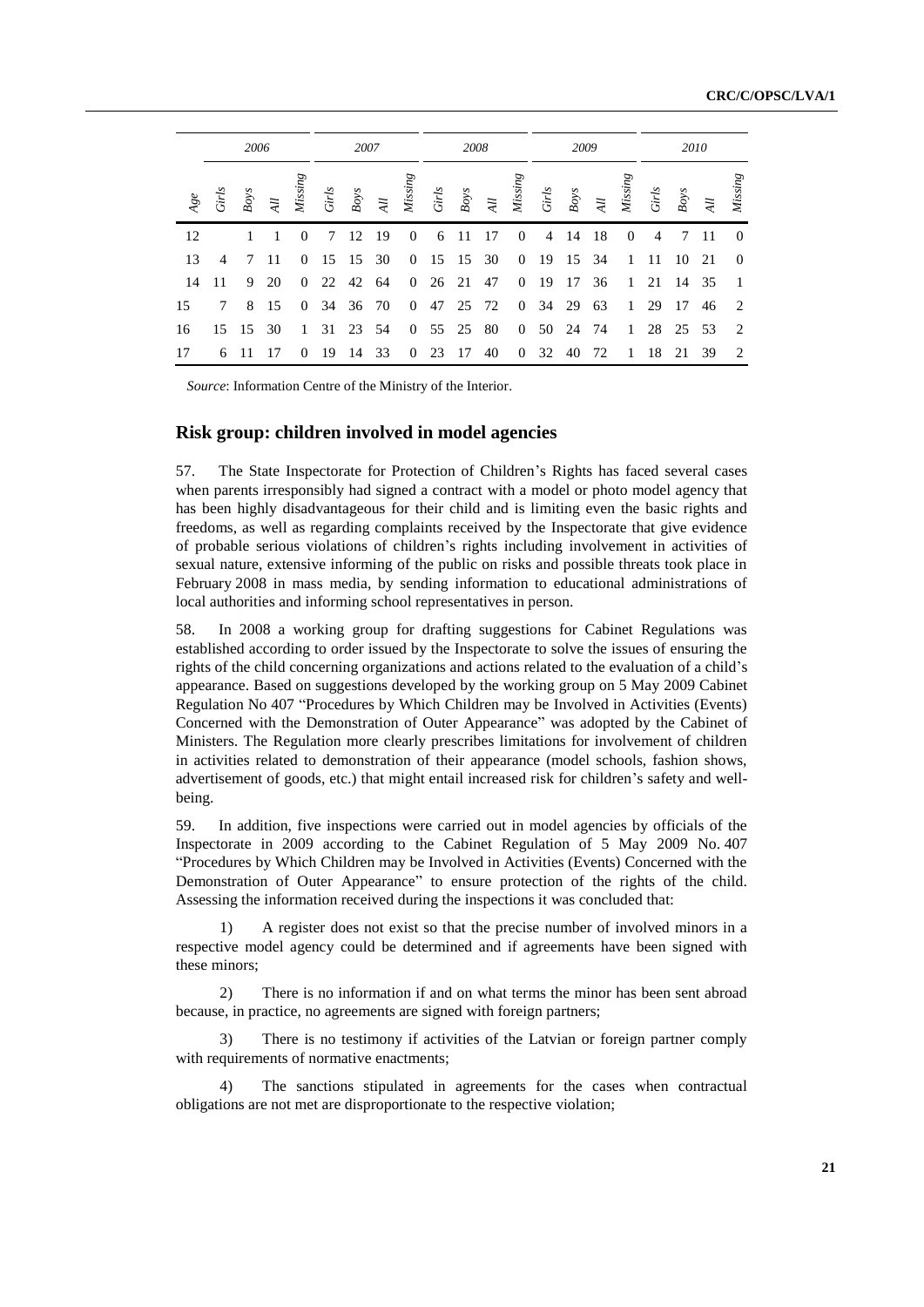5) There are different forms of agreements in model agencies; some of them offer vague and misguiding agreements;

6) There is no information about activities wherein concrete models are involved.

#### **Risk group: children who spend their time on the Internet**

60. Several informative events aimed at recognizing threats on the Internet have been organized during the period of 2006 to 31 December 2010 based on more frequent reporting on children endangered by information technologies including engaging in sexual exploitation.

61. The following materials have been developed as part of the informational activities:

- 10 suggestions for children on safe chatting;
- 10 characteristics of a potential violator;
- 10 suggestions for parents on safety of their children in the Internet environment;
- A brochure "On Safe Internet for You" has been developed and distributed in care and educational institutions;
- A video material on safety on the Internet have been prepared in cooperation with Latvian Internet Association and the portal [www.drossinternets.lv;](http://www.drossinternets.lv/)
- A brochure "Call Safely" has been developed for children;

62. The materials have been published on home page of the State Inspectorate for Protection of Children's Rights at [www.bti.gov.lv](http://www.bti.gov.lv/) and distributed through mass media and Internet portals.

63. The project "Net-Safe Latvia" Safer Internet Centre project of the European Union programme "Safer Internet" (2009 to 2013) is operated and managed by the Latvian Internet Association in cooperation with the State Inspectorate for Protection of Children's Rights. Informative social campaigns for children and adults have been organized as part of the project, educational materials have been developed for schools, training seminars have been organized, research has been done along with other informative and educational activities. 106 notifications about Internet sites containing materials related to sexual exploitation of children or paedophilic activities have been received in 2010 according to data by electronic messaging line of Net-Safe Latvia Safer Internet Centre. 15 web sites were maintained in Latvia. Processing and investigation of the messages was done in cooperation with the State Police.

64. Helpline activity has been maintained as part of the Net-Safe Latvia project since January 2009, providing possibility for children to call helpline 116111 to inform about possible offences on the Internet, to receive psychological help in situations of crisis. Anonymous psychological consultations for children who need such help because of violence they have experienced on the Internet are provided by means of helpline for children and adolescents.

65. The main activities of the helpline maintained by the Net-Safe Latvia Safer Internet Centre are:

- To answer calls by children and adults about modern technologies and the use of the Internet, especially about issues related to illegal and harmful content and activities;
- To transfer messages to the relevant law enforcement institutions;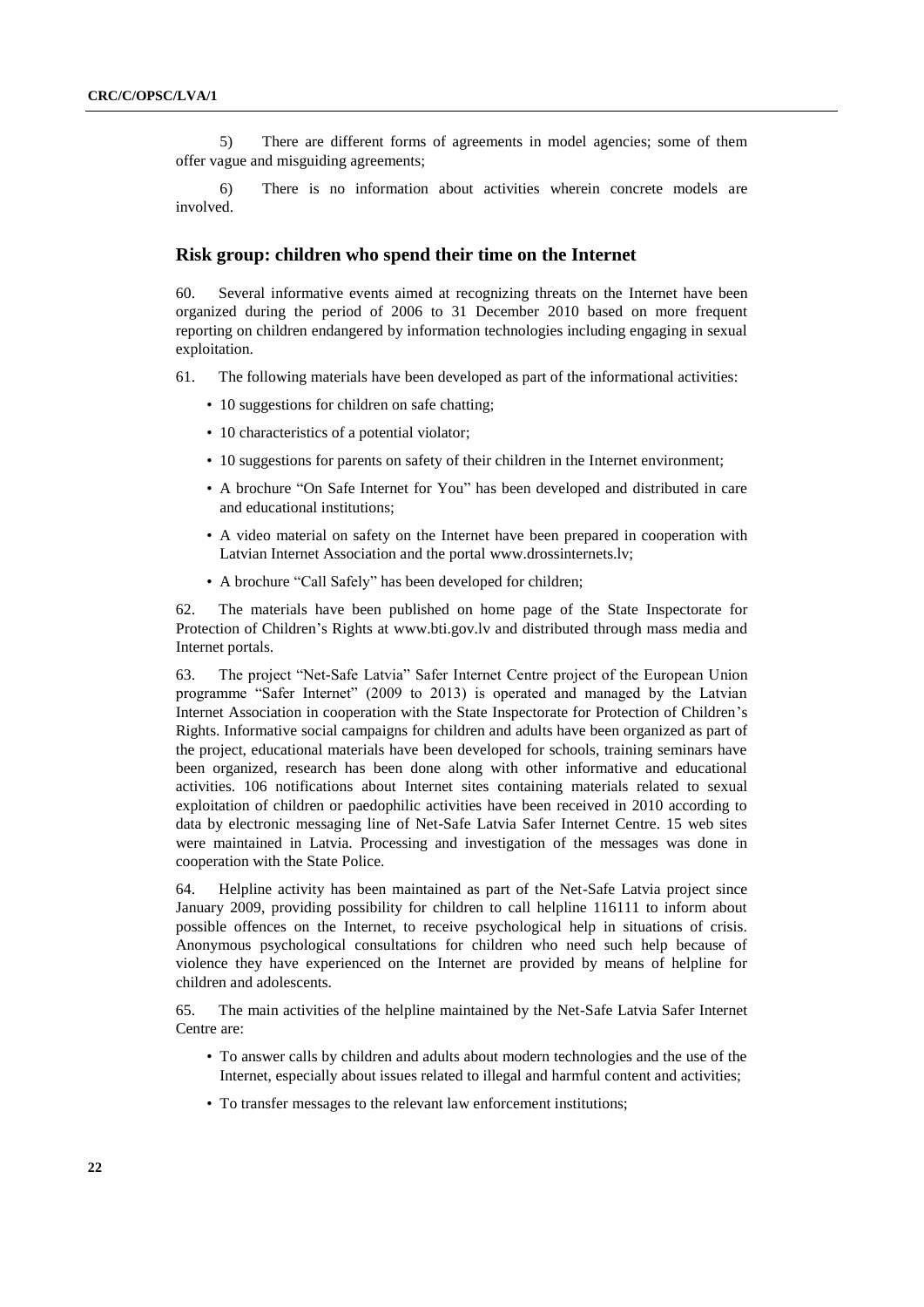- To inform the public about the phone helpline and how to find it;
- Participation in activities intended for recognizability;
- Participation in activities of European scale informing about the activities of helpline in Latvia.

66. 570 participants participated at the conference "Safe Internet and Friendly School" organized by the State Inspectorate for Protection of Children's Rights on 22 October 2010, while the conference "Friendly Home and Safe Internet" organized by the Inspectorate on 16 December 2010 welcomed 80 participants. The conference and the seminar were organized as part of Net-Safe Latvia project. Information about the safety of children on the Internet was presented during the above events. Participants of the conference "Safe Internet and Friendly School" held on 22 October 2010 were surveyed by the Inspectorate to evaluate effectiveness of the event. 342 questionnaires were filled in by attendees of the conference. New ideas and information, a lot of positive impressions and emotions were mentioned among the most valuable benefits in questionnaires submitted by participants of the conference "Safe Internet and Friendly School".

67. Possibility of acquiring knowledge on safety on the Internet and advice on action and finding solutions for different situations was highlighted in the questionnaires as an additional benefit of the conference. Majority of teachers suggest that advice on promotion of safety on the Internet should be summarized and published, as well as regular seminars, meetings, discussions etc. should be organized with participation of the Internet portals. A suggestion to continue the activities has been inscribed in the questionnaires.

68. The necessity to develop new informative materials including short films of good quality in Latvian (both advertisements and informative materials, for example, interviews with the dependants or victims) has been mentioned in many questionnaires. Some teachers suggest offering more new information. In addition, teachers consider the necessity to educate parents is also valuable.

69. While the new information obtained at the conference has been mentioned as the main benefit in most of the questionnaires filled in by pupils particularly highlighting the information on different aspects of communication on the Internet. The most significant suggestion given by the audience of pupils is to continue informing on potential threats and consequences as well as safe communication over the Internet carrying out various activities, holding seminars, conferences and developing and distributing new informative materials.

70. Comparatively many participants of the conference point out the necessity to increase control over activities of the children on the Internet and its content, among other activities promoting the necessary law amendments and striving for less anonymity on the Internet. There has also been a call for increased responsibility for offences in cyberspace.

71. Information on activities implemented by the State Inspectorate for Protection of Children's Rights as part of the Net-Safe Latvia project is provided to the organizer of the project – European Commission that evaluates it after every six months and at the conclusion of the project.

72. When visiting institutions with children, officers of the Inspectorate speak with children and teachers about safety on the Internet and about the ways of protecting themselves against unpleasant incidents.

73. When auditing observation of the rights of the child in institutions, the Inspectorate controls whether content filters have been installed on computers intended to be used by children in order to limit their access to materials promoting cruel behaviour, violence, erotica, and pornography causing problems of mental development of the children. It was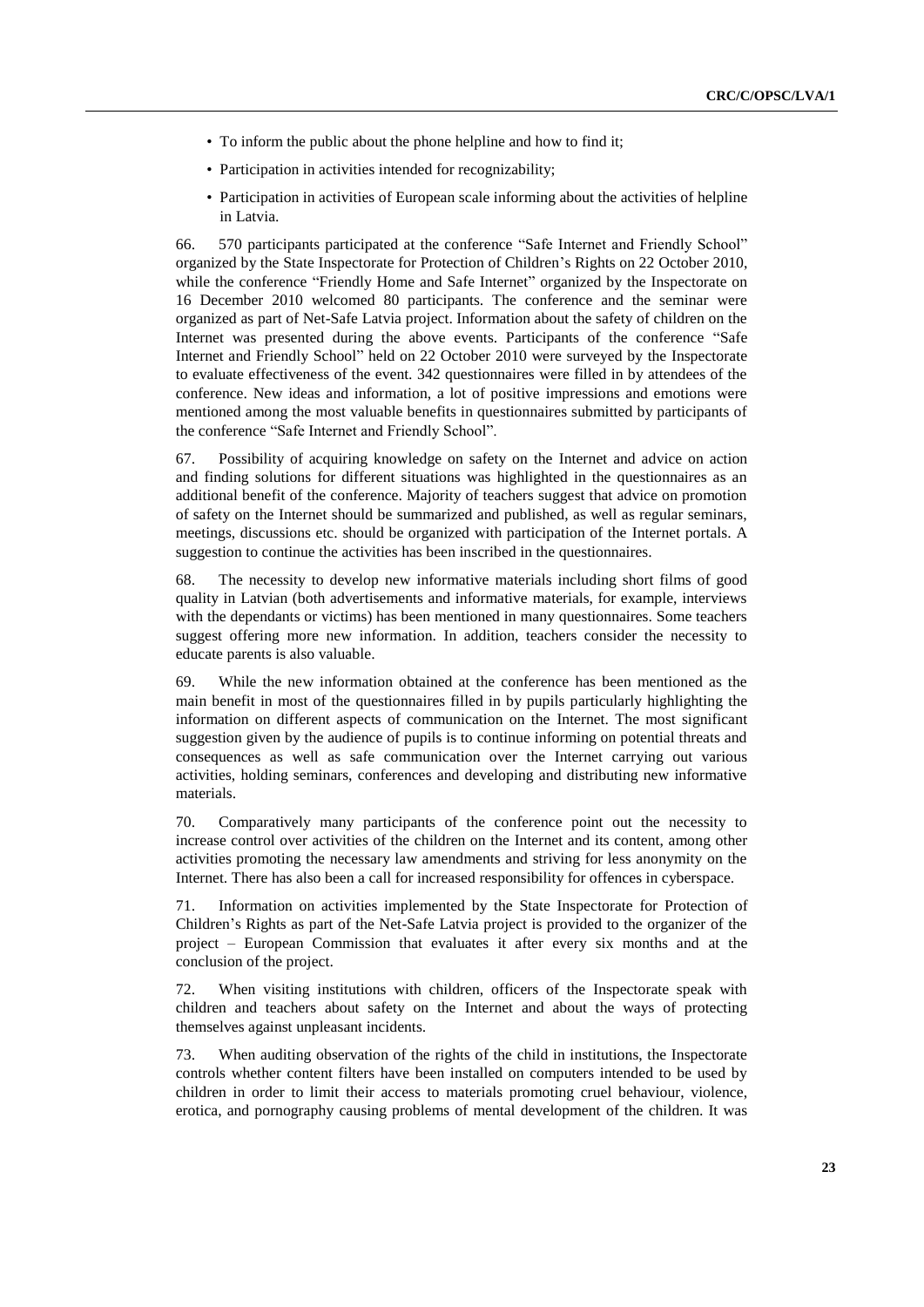discovered by audits of educational institutions in 2009 that 17 schools had no content filters installed on their computers. However, when auditing schools in 2010 it was found that no filters had been installed in the computers of five educational institutions.

74. The State Police took part in the campaign "Do not be indifferent, inform about illegal content!" organized by Net-Safe Latvia Safer Internet Centre of the Latvian Internet, Association in cooperation with the State Inspectorate for Protection of Children's Rights in 2010. The State Police presented practical advice in the seminar held during the campaign for teachers, social workers and parents on how to act when seemingly unwelcome content including child pornography may have been found on the Internet.

75. There is the possibility to inform online about the offences detected on the Internet on http://www.drossinternets.lv homepage, also about the availability of pornographic materials posted without warning, child pornography, violence, racism etc. and the presence of illegal materials on the Internet.

### **Risk group: children living in children's homes**

76. The research "Sexual abuse against the children living in children's homes" (DAPHNE III 2007-2013, JLS/2007/DAP-1/178/-30-CE-0229207/00-68) had been conducted in 2009 and 2010 and an overview has been prepared as part of the research on violence against children in Latvia; examples of good practice in working with children, victims of sexual violence in Latvia have been summarized, recommendations have been prepared for prevention of sexual abuse against the children living in children's homes. 76 children from children's homes representing 13 children's homes in Latvia took part in the research.

#### **Sexual abuse**

| Sexual intercourse with an adult   | 21%   |
|------------------------------------|-------|
| Sexual show-off                    | 15.7% |
| Verbal sexual interference         | 14.4% |
| Rape or attempt of rape            | 10.5% |
| Sexual abuse by peers              | 9.2%  |
| Cyber-sexual abuse                 | 7.8%  |
| Sexual physical interference       | 6.5%  |
| Photographed or filmed while naked | 5.2%  |
| Prostitution                       | 1.3%  |

*Source*: Research "Sexual abuse against the children living in children's homes".

#### **The frequency of child violence experience depending on age and sex**

|                  | Age group |           | Sex       |          |           |
|------------------|-----------|-----------|-----------|----------|-----------|
| Sexual abuse     |           | 14-16     | 17-18     | Girls    | Boys      |
| Has suffered     | $N(\%)$   | 24 (55.8) | 19 (44.2) | 16(37.2) | 27 (62.8) |
| Has not suffered | N(% )     | 14 (42.4) | 19(57.6)  | 23(69.7) | 10(30.3)  |

*Source*: Research "Sexual abuse against the children living in children's homes".

77. Children living in children's homes are perceived as unprotected and offendable. Children from children's homes are chosen as victims more frequently than children living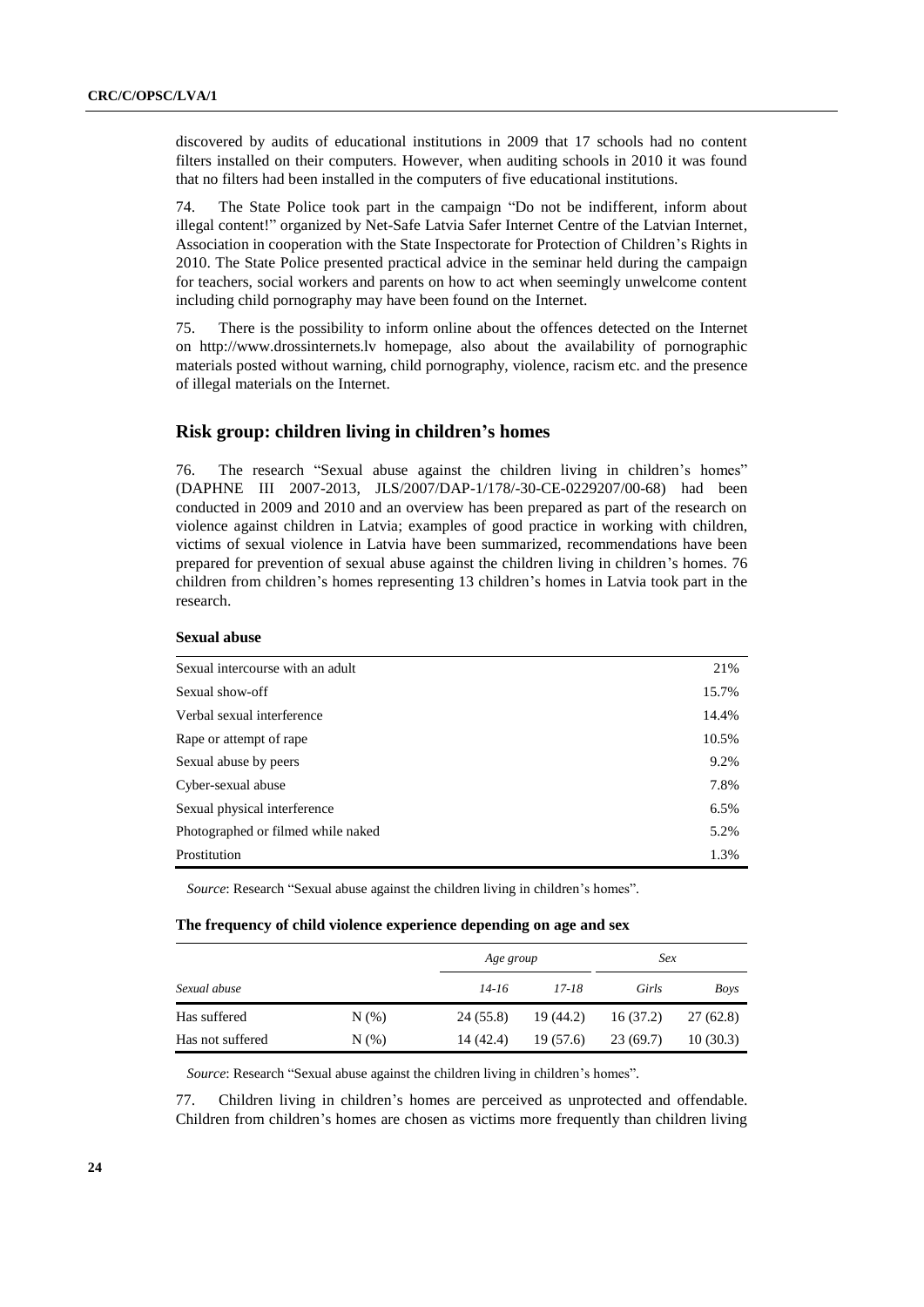in families. Children from children's homes have a tendency to deny emotional symptoms thus making it more difficult to help them. They do not have values: family, health, people, they are less socially ready, and they feel less involved in decision making and are not ready to make decisions. The responsible institutions develop new, innovative methods of offering help to children from children's homes.

78. Date on families insufficiently providing for the development and upbringing of a child and who have been reported by the Orphan's court to the social service office of the local government or other competent institution, is set out below:<sup>†</sup>

| Year | Number of families | Total number of children in families |
|------|--------------------|--------------------------------------|
| 2011 | 2,061              | 3,661                                |
| 2010 | 2,237              | 3,851                                |
| 2009 | 2,300              | 3,916                                |
| 2008 | 2,673              | 5,289                                |
| 2007 | 3,174              | 6,667                                |

*Source*: The State Inspectorate for Protection of Children's Rights.

### **Risk group: families with children and with problems of social dysfunction**

79. Employees of Riga Municipality Police CDPD supervise families with children having problems of social dysfunction. Employees of the department implement a cooperation plan together with other institutions (Riga Centre for Protection of the Rights of the Child, State Police, Orphan's court, Rīga City Council's Education, Culture and Sports Department, Riga Social Service Office) regarding each separate case in order to renew a family's ability to social functioning. Emergency treatment is provided by police officials removing the children from family and bringing them to hospitals or shelter homes in emergency or crisis situations when children are helped by interrupting violence of other persons against the children:

- 86 families with 176 minors were supervised in 2006;
- 73 families, 152 children in 2007;
- 76 families, 157 children in 2008;
- 73 families, 145 children in 2009;
- 52 families, 107 children in 2010.
- 80. The minors are also taken under supervision of the department:
	- 109 minors were supervised in 2006;
	- 93 minors in 2007;
	- 66 minors in 2008;
	- 45 minors in 2009;

<sup>‡</sup> Orphan's Court according to section 17 (5) of Law on Orphan's Courts informs social service office of the local government or other responsible institutions regarding the families, in which the development and upbringing of a child is not ensured sufficiently and which need assistance.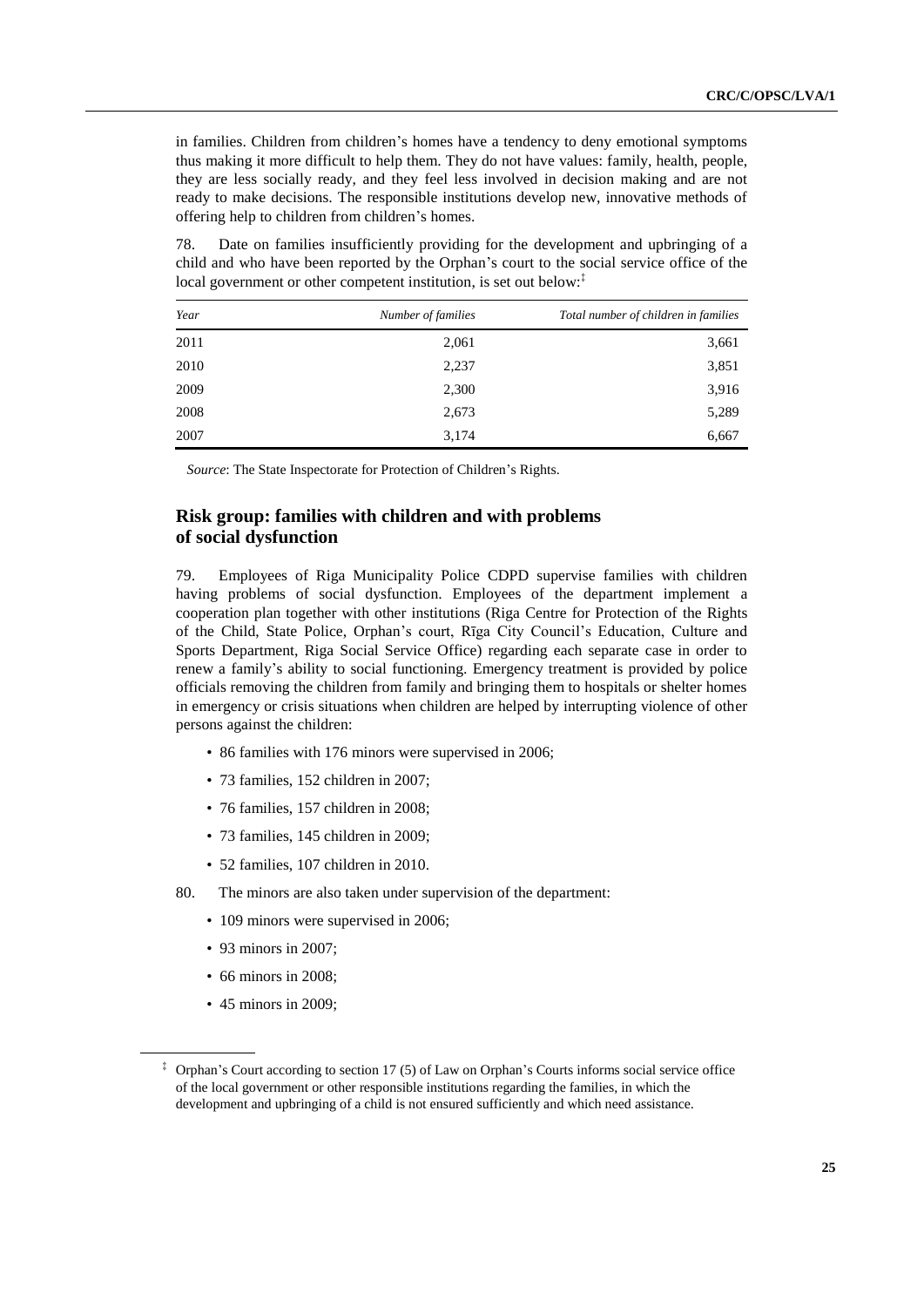• 56 minors in 2010.

81. 58 protocols of discovery (removal) of minors were drawn up in 2006 by employees of Riga Municipality Police, 62 were drawn up in 2007, 40 in 2008, 39 in 2009 and 50 such protocols in 2010.

82. Educational activities have been carried out in educational institutions: (lectures in classrooms, individual discussions, lectures for parents of the pupils):

- 402 activities in 2006;
- 640 activities in 2007;
- 953 activities in 2008:
- 864 activities in 2009;
- 1105 activities in 2010.

83. The Safety classroom was established in September 2010 at Zemgale office of Riga Municipality Police. The Safety classroom is located at the premises of CDPD where employees of the department, in cooperation with representatives of Zemgale Suburb administration of RMP, introduce the Riga Municipality Police to children and discuss themes related to safety issues with them. After children are acquainted with Riga Municipality Police during the Safety classroom activities they are offered to discuss various themes suggested previously by the class visitors. Police representatives speak with children about general rules, order, safety, behaviour and choice. Diverse situations that may be faced in school, on the street, at home as well as possible risks and actions are discussed with the children. The theme "How to feel safe on the street" is offered for discussion by police officials, the strangers met on the street and a child's reaction, possibility of receiving help is discussed with the children along with the themes "The Computer and Safety Conditions", Safe School Environment". Other discussion themes are also possible coordinating with employees of RMP. Such themes are developed considering specific features, needs of a certain school, as well as regarding what is happening in the pupils' group.

84. Questions about children's rights including the rights to be protected against violence, abuse and other illegal activities aimed at safety, health and sexual immunity have been included in the content of Social studies subject at school. According to provisions of the Cabinet Regulation 19 December 2006 No. 1027 "Regulations Regarding the State Basic Education Standard and Basic Education Subject Standards", determining a mandatory subject "Social studies" for forms 1 to 9 and the content that should be acquired, when studying this subject, a model subject programme (model programme) was created in 2007 for the content of social studies.

85. Issues regarding human rights and the rights of the child are thoroughly studied during the classes of subjects of choice "Health teaching" and "Politics and rights" in the secondary school.

86. Issues concerning the rights of the child are included also in the content of professional development courses for teachers, social workers and social teachers. 215 education specialists from general and professional educational institutions, managers of educational institutions and other teachers were trained as part of development of professional competencies of teachers in informative educational seminars and eight professional development programmes in 2010 on issues concerning prevention of trafficking in human beings for the purpose of sexual exploitation.

87. The Latvian Language Agency has developed a methodical material for teachers "A Teacher in an Intercultural Space" during the period of 2009 to 2010 as part of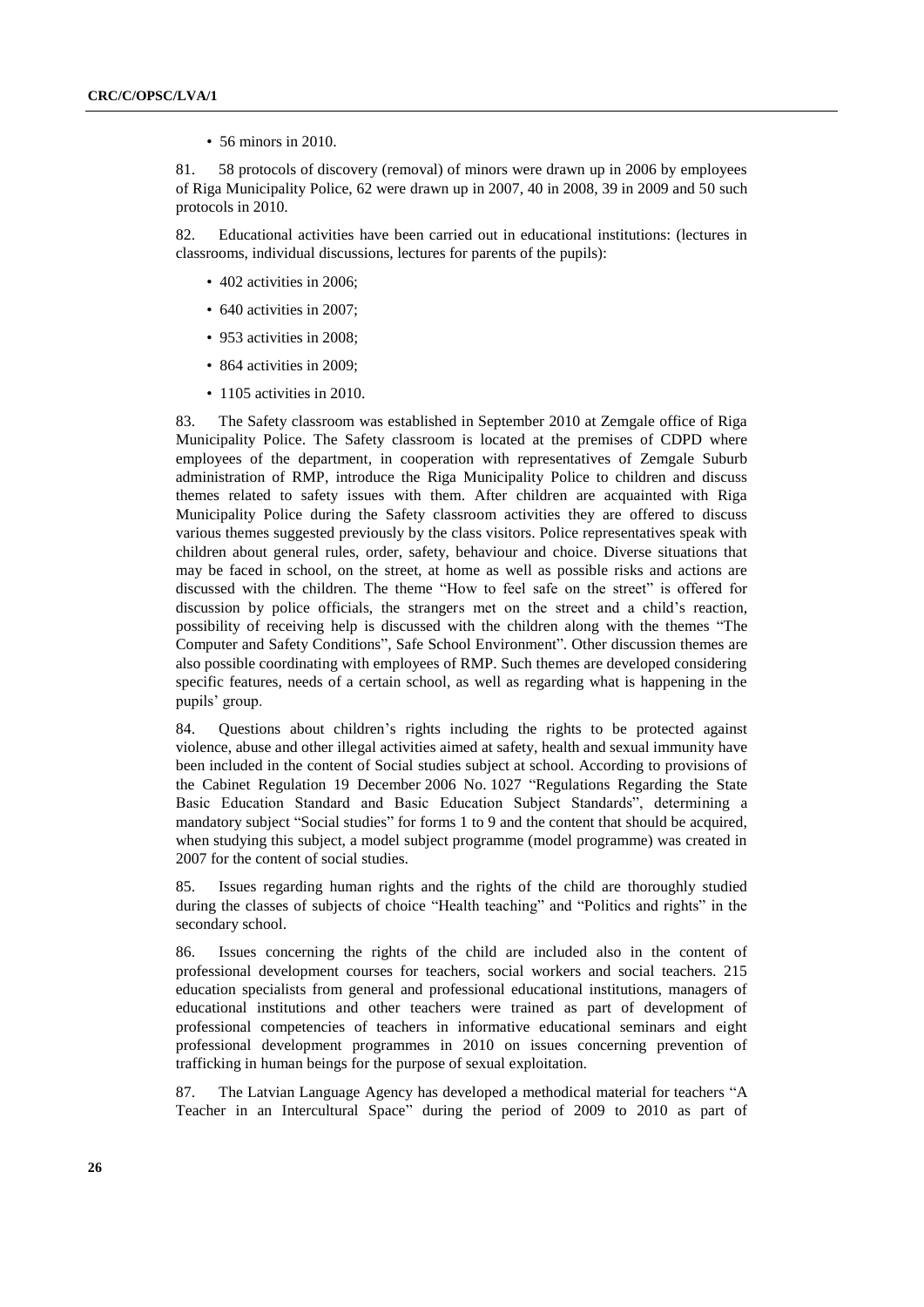implementation of a project by the European Fund for the Integration of Third-country Nationals and has organized courses where 150 teachers were instructed on how to work with pupils representing different ethnic and cultural communities.

88. The open and gradually growing movement of schools "The Friendly School" has been launched by the Inspectorate in the end of 2009 and is coordinated by this institution. The purpose of this movement is to improve cooperation between pupils, their parents and administration of the schools by creating a friendlier and safer environment at schools. 141 educational institutions had joined the movement in 2010.

89. Methodical electronic materials have been developed by the State Police for pupils of general and professional educational institutions on issues of public order and safety.

90. The activity "Safety days in the Schools" has been implemented by the State Police since the beginning of September 2009. During the activity pupils are informed on preventive measures provided by legal education. Pre-school, elementary and secondary schools and special and professional educational institutions in Latvia have been involved in the activity: 213 educational institutions in Riga region, 104 educational institutions in Kurzeme region, 144 educational institutions in Latgale region, 130 educational institutions in Vidzeme region, 106 educational institutions in Zemgale region. 2996 preventive measures were taken in 2010 as part of the activity "Safety Days in the Schools". Preschool (1073), elementary and secondary (1578) and special and professional (259) educational institutions were involved in the activity in 2010 all over the Latvia. 5129 preventive activities have been organized by the State Police in 2010.

91. 5000 copies of the brochure in Latvian "Prevention of trafficking in human beings" containing information on trafficking in human beings, on what is contributing to the trafficking, on recruiting, marriages of convenience, on what the youth should know about working abroad, on what should a person know before going abroad and information on the most important help phone lines were printed in the spring of 2010 for distributing across Kurzeme region. The development of layout of the brochure and printing was accomplished by Kurzeme regional office of the State Police in cooperation with Liepaja City Council, Ventspils City Council, Liepāja Youth Centre and Liepaja Rotari Club. As a result of cooperation between the Welfare Department of the Riga City Council, the Ministry of the Interior and Society "Shelter ʻSafe House'" the developed layout was adjusted to the needs of Riga and 20 000 copies of the brochure "Prevention of trafficking in human beings" were printed both in Latvian and in Russian for distribution in social help offices and educational institutions of Riga city.

92. Researches carried out by foundation of NGO "Centrs Dardedze" have confirmed the importance of the education of children, parents and teachers on the issues of personal safety. The preventive educational programme "Jimba's safety programme" has been implemented by "Centrs Dardedze" since 2003. Children attending the programme are taught to recognize unsafe situations by modelling possible behaviour, where to seek for help when confronted with such a situation, thus decreasing the risk of peer violence and violence inflicted by grown-ups, strangers or familiar persons. Information for teachers and parents who communicate with children daily form an essential part of this programme, in order to promote the importance of this issue every day.

93. Protection of the Rights of the Child Law provides supervision of protection of the rights of the child when the child is living with another person (and not with a parent or if a child is under extra-familial care with a guardian or in a foster family) for more than three months. In such cases regular visits to a child living with another person are ensured by the Orphan's court for examination of the living conditions of the child, also a conclusion is provided by the court before the child is transferred for caring by this person stating that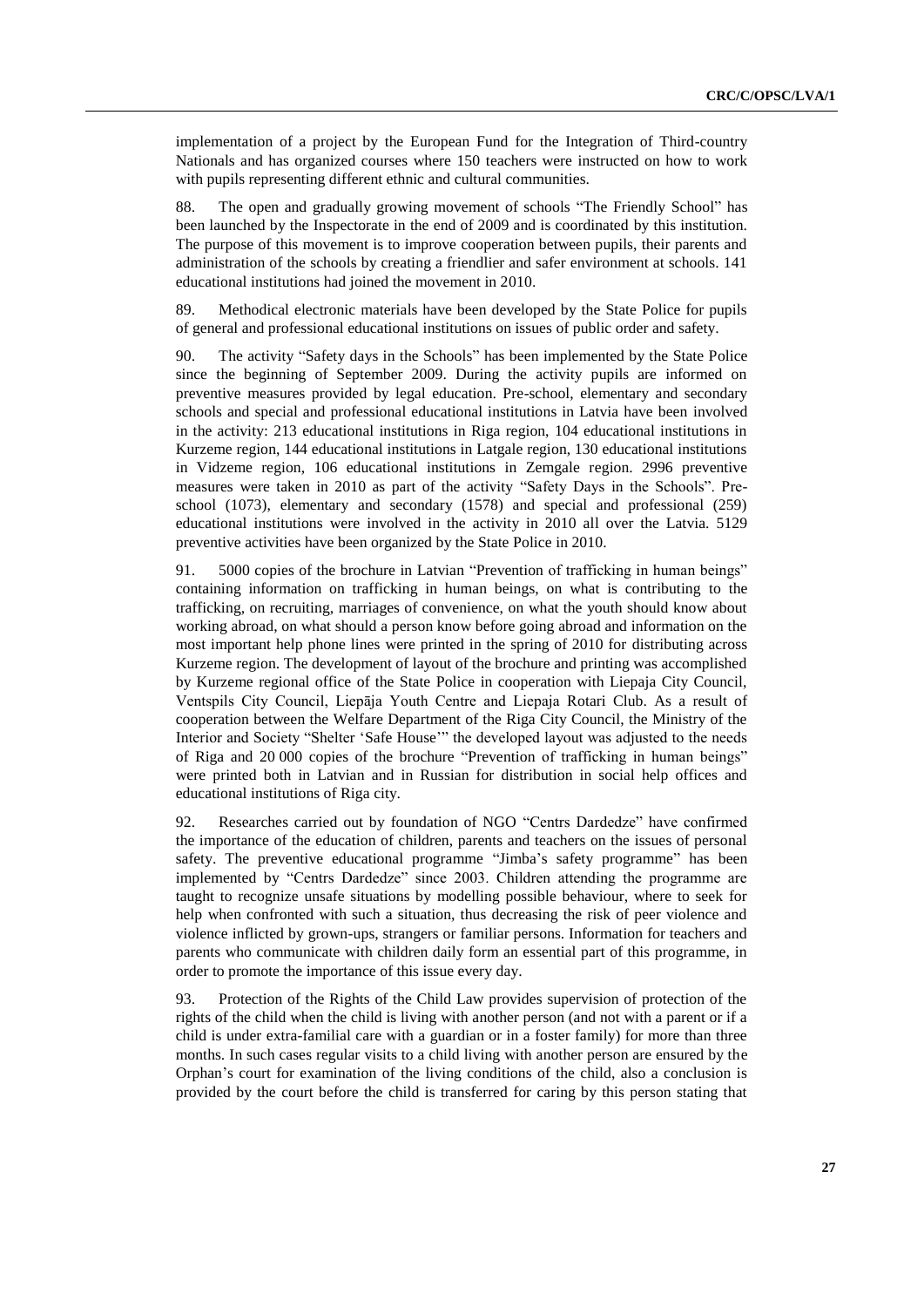such transfer is in the child's interest and that the person is able to duly maintain the child. (Sections 45.<sup>1</sup>, 45.<sup>2</sup>, 45.<sup>4</sup>).

94. Agreements of cooperation were concluded by Latvia with several countries for the purpose of increasing efficiency of fighting trafficking in human beings. These countries are: Uzbekistan, Republic of Moldova, Azerbaijan, Belarus, Armenia, Kazakhstan, Georgia, Israel, Croatia, the United States of America, Czech Republic, Cyprus, Lithuania, Slovakia, Slovenia, Finland, Spain, Turkey, Hungary, and Germany. Information and data is being exchanged as determined by the agreements, mutual operative activities are being carried out, experience exchanged including personnel training, and consultations are being held about the development of regulatory enactments.

## **V. Prohibition (arts. 3 and 4, paras. 2, 3, 5, 6 and 7)**

95. Children are recognized as a group of especially protected persons, and special regulations must be applied to this group. More severe criminal liability is prescribed for criminal offences against a child (minor) by the majority of Sections in the Special Part of the Criminal Law. According to the principle of indiscrimination secured by the Convention in the Rights of the Child, regulatory enactments of Latvia do not provide for unjustified prevalence of the rights of one group of children over the rights of other children. Protection of the rights of the child is implemented by applying the equality principle. Only the children below the age of 14 (underage) are especially separated. The reason for such a separation is the especially vulnerable state of such children and because of this state they are treated like helpless persons. Particularly severe sanctions are provided for the crimes committed against underage persons.

96. If minor age of the underage person is not regarded as one of elements of a criminal offence, Section 48 (1) 6) of the Criminal Law may be applied. According to this clause, a circumstance that the criminal offence was committed against a person who has not attained fifteen years of age or against a person taking advantage of his or her helpless condition (including against an underage person) may be considered an aggravating circumstance. Although this aggravating circumstance does not influence the volume of sanctions; it still can be taken into consideration when determining the punishment.

97. In order to protect the rights of the child more effectively, it is provided also for specific constituent elements of offences including offences entailing criminal liability also in cases when the offence has been committed against a person of minor age, though constituent elements differ depending on the minority or the non-minority of the victim. Thus, for example, according to the Section  $154^2$  (2) of the Criminal Law<sup>§</sup> recruitment, transportation, transfer, concealment or reception for the purpose of exploitation is considered human trafficking even if no means which are constituent elements of human trafficking in case of adult persons were used, namely, regardless of whether these elements are related to violence or threats or abduction of a person by fraud or by taking advantage of the dependence of the person on the offender or of his or her state of helplessness, or by giving or obtaining material benefits or benefits of another nature in order to procure the consent of such person, upon which the victim is dependent. According to Section  $154^2$  (3) of the Criminal Law exploitation is the involvement of a person in prostitution or in other

<sup>§</sup> New sections were added to the Criminal Law by the law "Amendments to the Criminal Law" adopted on 25 April 2002 and in effect since 23 May 2002: section 154<sup>1</sup> "Human trafficking" and section 154<sup>2</sup> "Meaning of Human Trafficking". Section 154<sup>1</sup> of CL "Human Trafficking" was drafted, by accepting United Nations Convention against Transnational Organized Crime (Palermo Convention).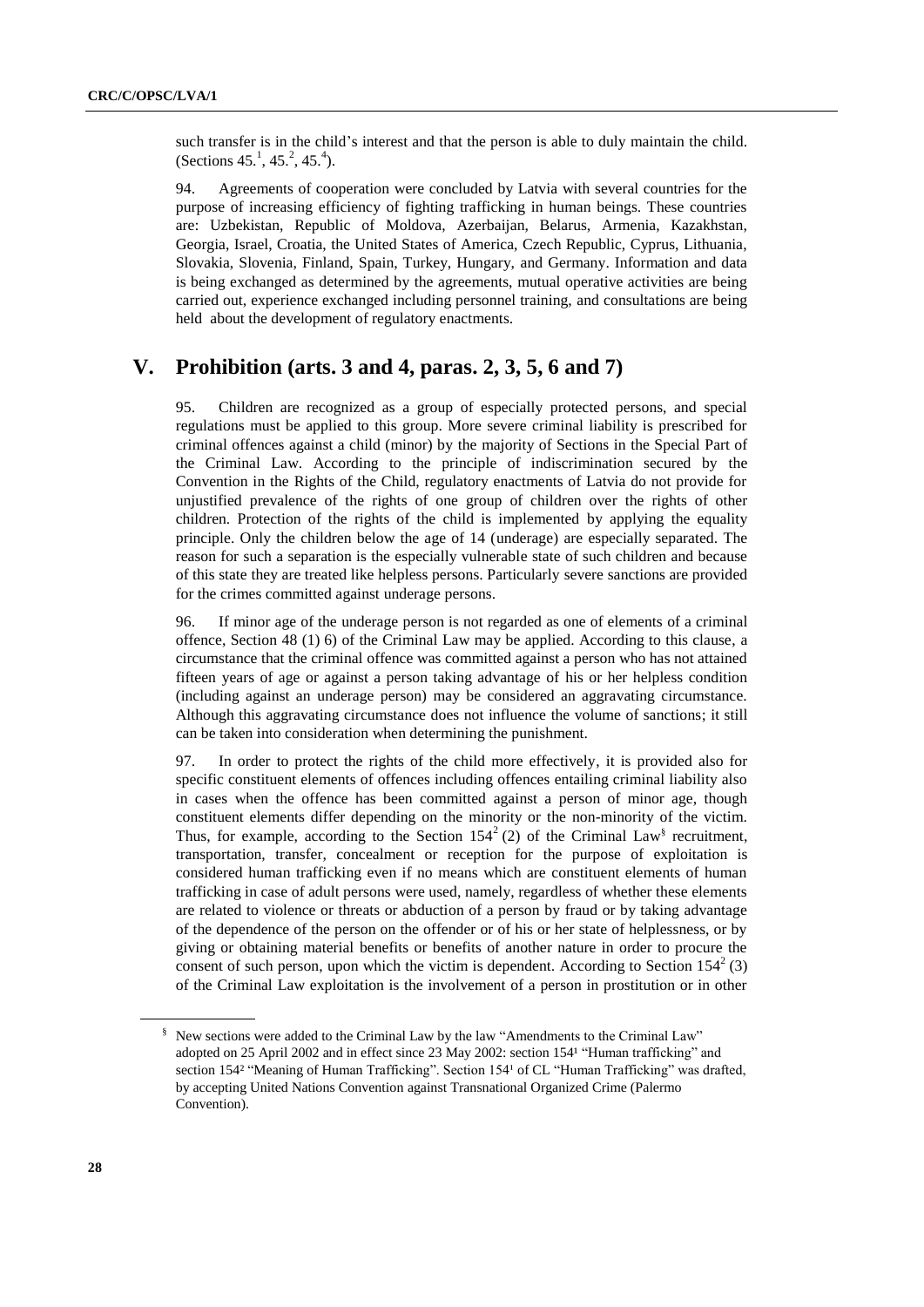kinds of sexual exploitation, the compulsion of a person to perform labour or to provide services, the holding of a person in slavery or other similar forms thereof (debt slavery, serfdom or the compulsory transfer of a person into dependence upon another person), and the holding a person in servitude or also the illegal removal of a person's tissues or organs.

98. Such understanding of trafficking in children complies with article 2 (a) of the Protocol thus also implementing protection against economic and sexual exploitation regulated by articles 32 and 34 of Convention on the Rights of the Child and protection of children against other forms of exploitation that could in any way harm their well-being by preventing kidnapping children or trafficking in children for any purpose or of any form regulated by articles 35 and 36. The definition of human trafficking given in Section  $154<sup>2</sup>$ of the Criminal Law was already present before the Protocol was ratified and its respective edition complied with that regulated by the Protocol and it is because of this fact that no amendments were made to Section  $154^2$  (1), (2) of the Criminal Law in order to implement the norms of the Protocol.

99. Prohibitions and limitations of involvement of children in certain activities are determined by Protection of the Rights of the Child Law (Section  $50<sup>1</sup>$ ) to improve protection of children against involvement in activities related to possible risk of human trafficking. A child may participate in different activities (events) if it does not hinder his or her acquisition of education, as well as does not threaten his or her safety, health, morality or other substantial interests. It is prohibited to involve a child in beauty contests or other similar events, the main objective of which is only evaluation of their outer appearance. A child may participate in activities (events), which are related to the demonstration of outer appearance (modelling schools, demonstration of clothes, advertisement of goods and other similar events) only if the restrictions referred to in the Protection of the Rights of the Child Law (Section 72 (3)) are not applicable to the organiser of the event, the employer, as well as another person whose work is related to engaging of children in such events - they have not allowed violations of regulatory enactments regarding protection of the rights of the child; they have not allowed immoral behaviour at work or outside work, as determined by a court judgement or other decision of a competent institution; they have not been convicted of criminal offences that are associated with violence or threats of violence, of criminal offences against morals and sexual inviolability – irrespective of whether or not the conviction is extinguished or set aside; those whom the court has applied the compulsory measures of a medical nature specified in the Criminal Law for criminal offences provided for in the Criminal Law committed while being in a state of incapacity.

100. Additional requirements for organizers of such activities have been determined by the Cabinet Regulation of 5 May 2009 No. 407 "Procedures by Which Children may be Involved in Activities (Events) Concerned with the Demonstration of Outer Appearance", defining procedure by which children can be involved in activities related to demonstration of outer appearance, for example, activities of modelling schools, demonstration of clothes, advertisement of goods. The provisions limit risk factors related to child prostitution and pornography, manufacture and distribution of pornographic materials. At the same time the provisions influence the Internet environment, decreasing possible risks of threatening the rights and interests of the child. It is determined by the provisions that involvement of a child in an activity can be allowed in case a written permit has been granted by at least one parent of the child, guardian or the Orphan's court, if the child is living in a foster family. A child can be involved in an activity by a natural or legal person whose occupation is the involvement of children in activities. Administrative responsibility is provided for in Section 172<sup>3</sup> of the Latvian Administrative Violations Code of 7 December 1984 since 7 October 2009 for involvement of a child in a beauty contest or other event where only the outer appearance of the child is evaluated by imposing a fine of LVL 250 to LVL 500 for natural persons and LVL 500 to LVL 1 500 for legal persons. A warning is issued or a fine of LVL 100 to LVL 250 for natural persons and 250 to LVL 1 000 for legal persons is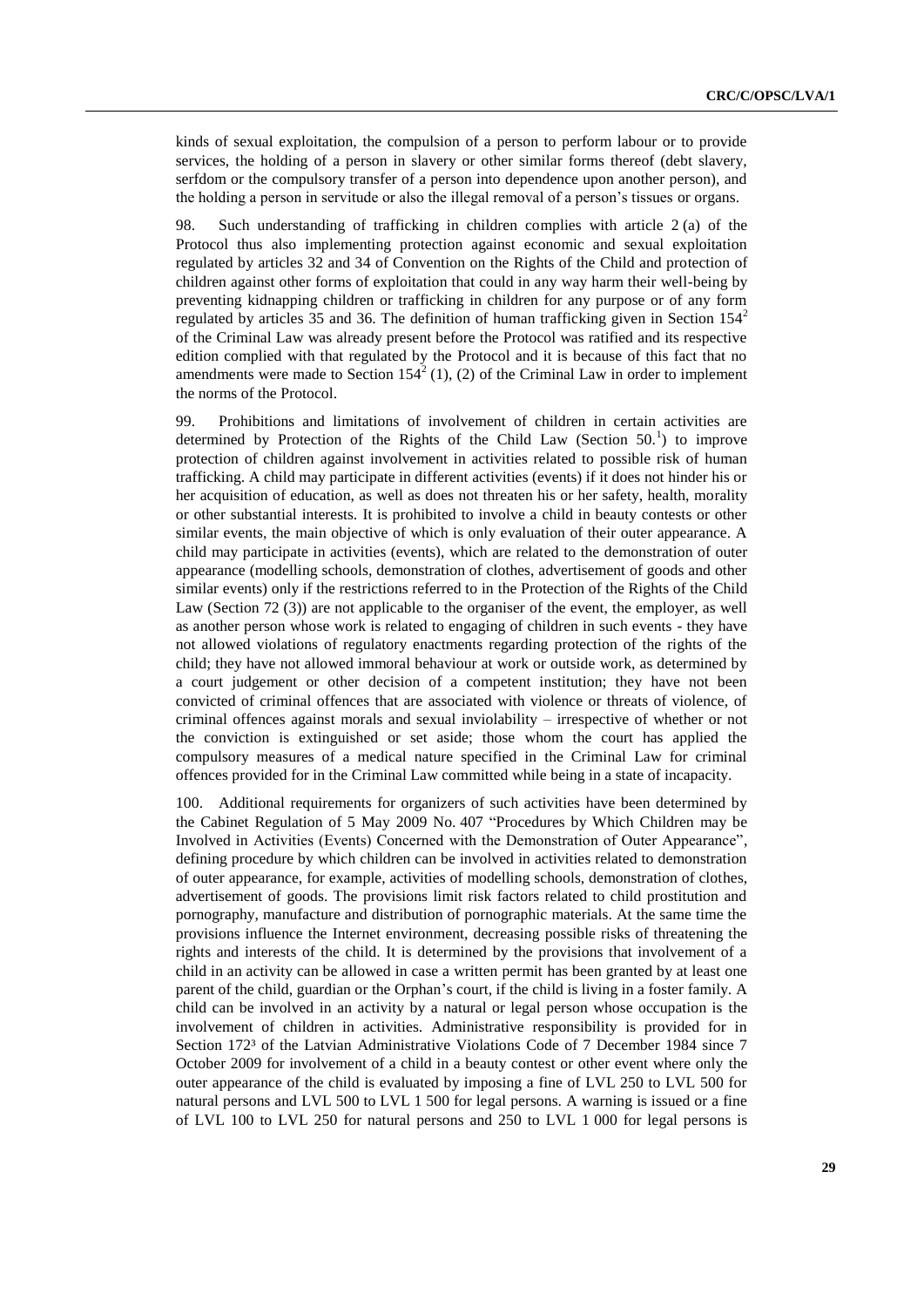imposed for violation of regulatory enactments determining procedures of involvement of children in activities related to demonstration of outer appearance.

101. It was not necessary to make amendments to regulatory enactments of Latvia for the purpose of coordinating the Regulation with the definition of child pornography as determined by article 2 (b) of the Protocol. The definition complies with the provisions the Cabinet Regulation of 22 January 2008 No. 32 "Regulations Regarding Restriction of Prostitution" (hereinafter – Regulations Regarding Restriction of Prostitution). Paragraph 1 of the Regulation states that prostitution is the provision of sexual services for a fee, while paragraph 2 prescribes the prohibition for a minor to be engaged in prostitution. Similar norms are provided by the Cabinet Regulation of 22 May 2001 No. 210 "Regulations Regarding Restriction of Prostitution" that was in effect at the time of the ratification of the Protocol. Adoption of the new regulatory enactment on January 26 2008 – Regulations Regarding Restriction of Prostitution - is not linked to the implementation of provisions of the Protocol.

102. The "Law on Pornography Restrictions" was adopted on 3 May 2007 (effective since 1 June 2007) in order that the notion "child pornography" as regulated by article 2  $(c)$ of the Protocol would be defined in regulatory enactments of Latvia as well as notions like "material of pornographic nature" and "circulation of material of pornographic nature" would be explained.<sup>\*\*</sup> It is provided for in Section 1 (2) of this Law that child pornography is material of pornographic nature, in which a child is depicted or described, or any other material in which:

(a) A child who is involved in sexual activities, a child completely or partially without clothing in a sexual pose or in clothing of an obscene nature is depicted or described, children's genitals or pubic region are depicted in a stimulating way;

A person having the appearance of a child who is involved in the activities specified in Sub-clause "a" of this Clause is depicted or described or presented in a manner specified in Sub-clause "a";

(c) There are realistic images with an actually non-existent child who is involved in the activities specified in Sub-clause "a" of this Clause or presented in a manner specified in Sub-clause "a".

103. The definition pertains to depictions where a person has the appearance of a child, i.e. cases when adults depict children in various phases of sexual intercourse or adult persons who due to various physical or mental disturbances have not attained maturity and appearance of an adult person are involved in the depictions. Simulated depictions of child pornography (descriptions, comics, pictures and others) must be regarded as child pornography according to the definition in the Law.

104. The "Law On the Press and Other Mass Media" of 20 December 1990 regulates the activities of the press and mass media. In accordance with the Law, the press and other mass media are newspapers, magazines, newsletters and other periodicals, as well as television and radio broadcasts, newsreels, information agency announcements, audiovisual recordings, and programmes intended for public dissemination. This Law determines

The notion of child pornography defined by the "Law on Pornography Restrictions" is detailed and complies with the "Additional Protocol to the Convention on Cybercrime, Concerning the Criminalisation of Acts of a Racist and Xenophobic Nature Committed Through Computer Systems" of the EU and the European Council Framework Decision 2004/68/JHA on conditions of combating the sexual exploitation and child pornography stating that criminal liability must be provided for circulation of child pornography of any form including electronic media by legislation of the member states of the European Union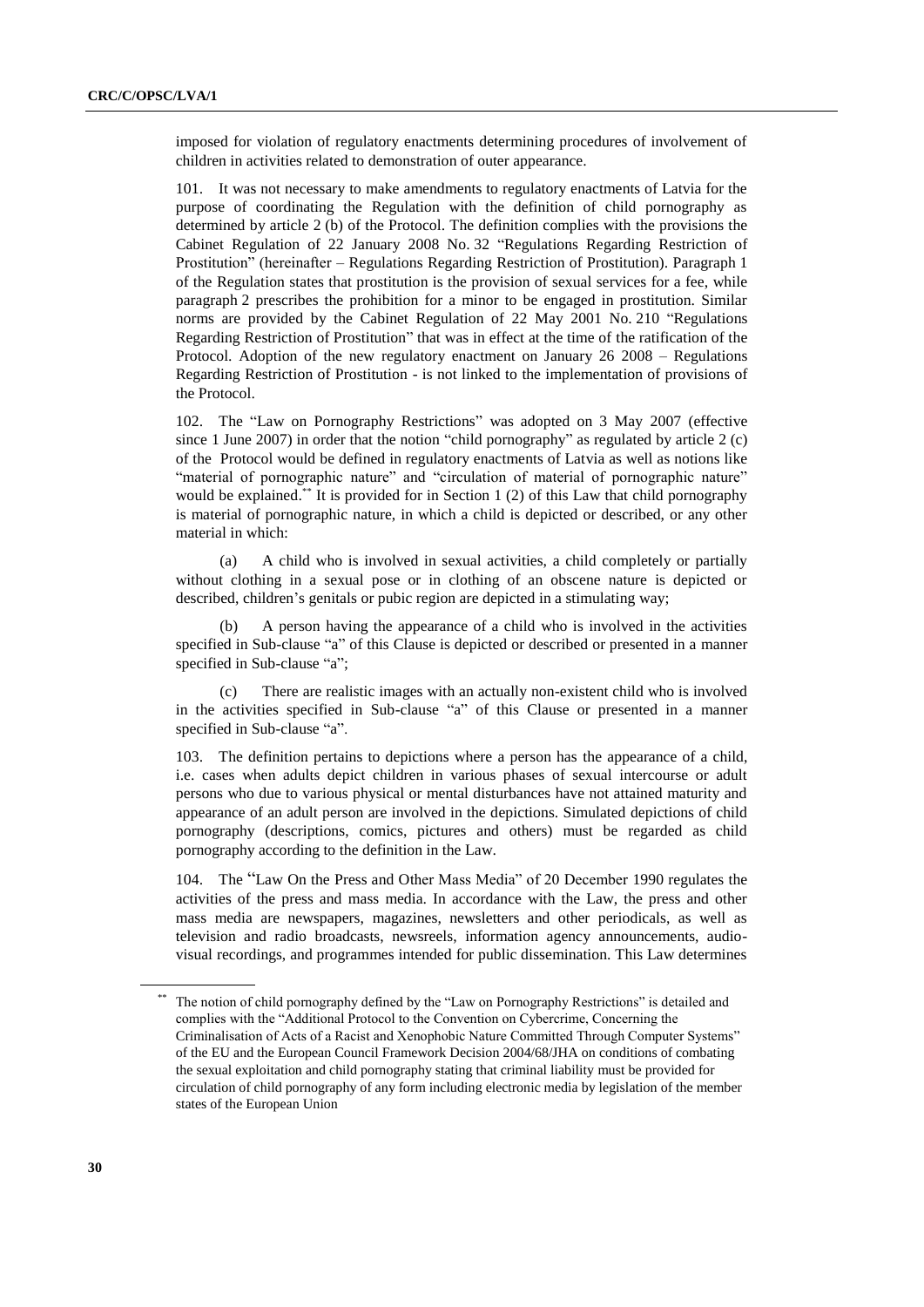also information that may not be published in the press and mass media including prohibition to publish child pornography and materials depicting violence against the child, information by using which personality of a child who has suffered from illegal activity, an offender of minor age or a witness can be identified if consent of persons and institutions determined by the Protection of the Rights of the Child Law has not been obtained. It is prohibited to publish materials of erotic and pornographic nature if procedure determined by regulatory enactments regulating circulation of materials of erotic or pornographic nature is violated by publishing such materials.

105. According to Section 50 of Protection of the Rights of the Child Law, it is prohibited to show, sell, give as a gift, rent or promote to a child, toys and video recordings, computer games, newspapers, magazines and other types of publications, in which cruel behaviour, violence, erotica and pornography are promoted and which pose a threat to the psychological development of a child. Materials that promote cruel behaviour, violence, erotica and pornography and pose a threat to the psychological development of a child may not be accessible to a child, irrespective of the form of expression, devices for showing and location thereof. The Electronic Mass Media Law of 12 July 2010 protects the rights of the child by providing restrictions on mass media programmes and broadcasts. At the same time it is taken into account that one of the freedoms listed in the Protection of the Rights of the Child Law provides for receiving and giving information, though children, as noted by the Convention on the Rights of the Child are still physically and intellectually immature, they are more susceptible, persuadable etc. and thus they are more likely to become victims of various cybercrimes. For this reason, the Protection of the Rights of the Child Law allows for limiting the rights and freedoms of the child in his or her own interests to ensure that one of the fundamental principles of the Convention, the right of the child to healthy development, is complied with. Amendments to the Electronic Communications Law which became effective on 29 July 2009 states that the duties of electronic communications merchants, are to inform the user regarding the possibility of installing a content filter that restricts access to material promoting cruel behaviour, violence, erotica and pornography and threatening the mental development of children, and to ensure free of charge installation of content filter on demand of the subscriber.

106. As regards article 3, paragraphs 1 (a) (i) and 3 of the Protocol, we inform that trafficking in children, namely, any form of recruitment, transportation, transfer, concealment or receipt of a minor for the purpose of exploitation were already criminally liable before the Protocol was ratified. Taking into account the fact that the definition of trafficking in children corresponds to the definition in the Protocol, amendments of the Latvian regulatory enactments were not needed for the purpose of transposing this subparagraph of the Protocol.

107. According to Section  $154<sup>1</sup>$  (2) of the Criminal Law, trafficking in human beings committed with respect to a minor is qualified as especially a serious crime. Deprivation of liberty is provided for this offence for a term not less than two years but not exceeding 12 years with confiscation of property. Moreover, increased criminal liability for the same acts if those have been committed with respect to a minor, is provided for in Section  $154<sup>1</sup>$  (3) of the Criminal Law, determining that such crime is punishable by deprivation of freedom for a term of not less than 10 years but not exceeding 15 years and confiscation of property and with or without probationary supervision for a term not exceeding three years. Reference to additional punishment, probationary supervision, was included in sanction of paragraph 3 of "Amendments to the Criminal Law" of 13 December 2007 effective since 12 January 2008. These changes to sanctions are not related to the implementation of the norms of the Protocol within the legal system of Latvia. No other changes regarding trafficking in children have been applied to Section  $154<sup>1</sup>$  of the Criminal Law during the period of 22 February 2006 to 31 December 2010.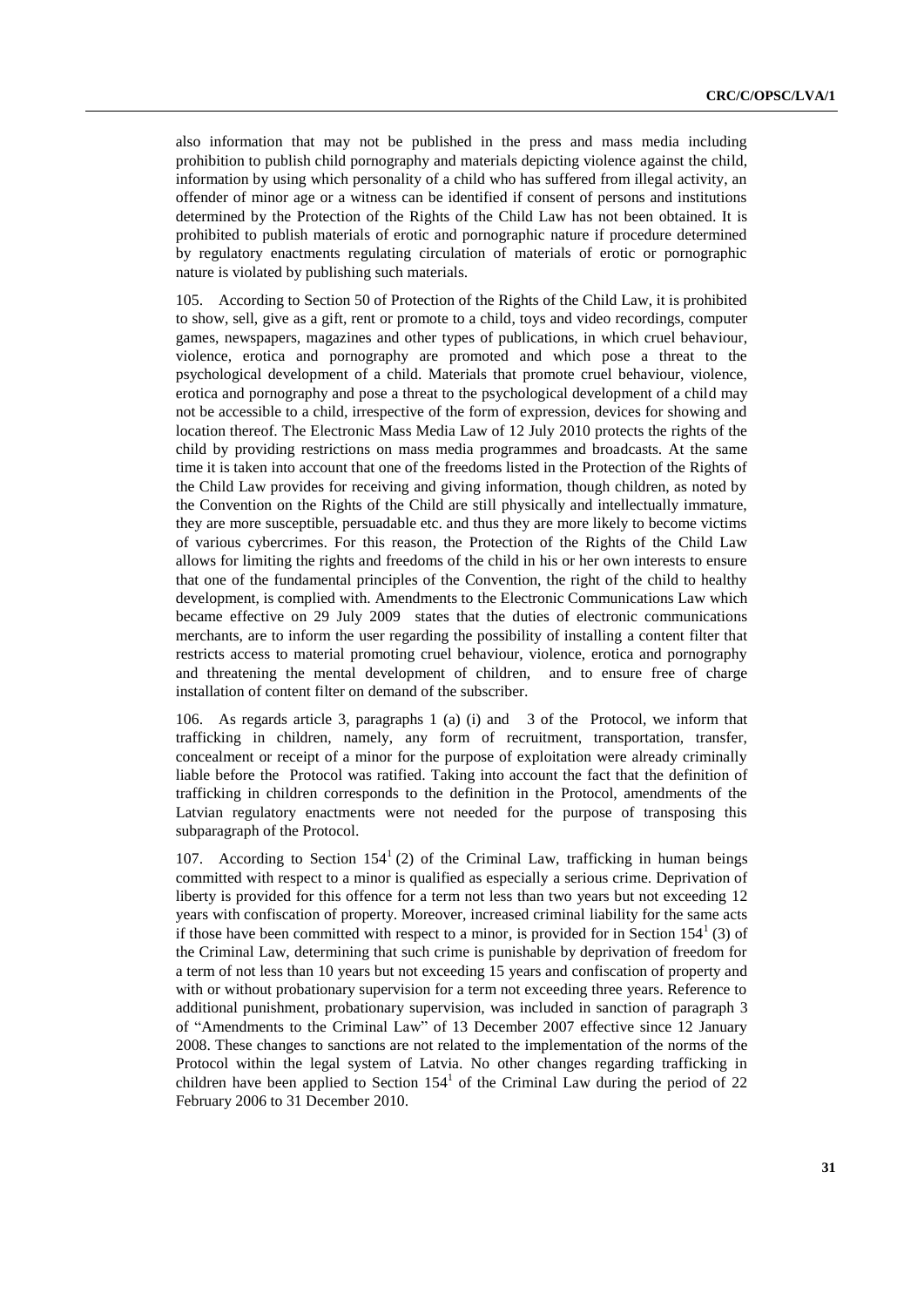108. The criminal liability limitation period for trafficking in human beings committed with respect to a minor (including underage) becomes applicable in 15 years after the commitment day of the crime. Criminal liability for trafficking in human beings can apply both to adults and minors from 14 years of. Persons are subject to criminal liability in Latvia for committing any criminal offence beginning with 14 years of age. Underage persons who have not attained 14 years of age may not be held criminally liable only for criminal offences that have age of majority as obligatory constituent element of the offence.

109. The sanctions imposed for criminal offences are not graded according to the age of the offender; therefore a punishment is determined for the underage offender using the same range of sanctions as in a case with an adult offender committing the respective offence, although the special nature of the application of punishment determined for a minor is provided for in Section 65 of the Criminal Law. Section 65 (2) provides that the term of deprivation of liberty for especially serious crimes for a person who has committed such crime before attaining 18 years of age may not exceed ten years, while deprivation of liberty may not exceed five years for serious crimes associated with violence or the threat of violence or which have given rise to serious consequences, or two years for other serious crimes. But in case of a criminal offence or less serious crime, the punishment of deprivation of liberty is not applicable for such a person. Likewise according to Section  $65 (2<sup>1</sup>)$  the court is not bound by the minimum limit of the punishment of deprivation of liberty – the court may impose a punishment below this minimum limit also in cases when the court has found that the criminal offence was committed in aggravating circumstances. But a fine is applicable according to Section 65 (4) only to those minors who have their own income. Moreover, an applicable fine shall not be less than one and not exceeding fifty times the amount of the minimum monthly wage prescribed in the Republic of Latvia.

110. Legal employment relations are regulated by Section 37 (1) of the "Labour Law" of 20 June 2001 wherein it is stated in that it is prohibited to employ the children permanently. A child according to this law is a person who has not attained 15 years of age or a person who is acquiring basic education until he or she is 18 years of age. As a matter of exception children under 13 years of age may be employed for doing light work which is not harmful to health, morality and development of the child if one of the parents (guardian) has given written consent. Such employment may not interfere with child's education. The types of work for which employment of children under 13 years of age is permitted are determined by the Cabinet of Ministers (Cabinet Regulation of 8 January 2002 No. 10 "Regulations regarding Work in which Employment of Children from the Age of 13 is permitted", in effect since 1 June 2002). It is prohibited to employ adolescents in jobs under special conditions associated with increased risk to their safety, health, morality and development. Adolescent, within the meaning imposed by the Labour Law, is a person of 15 to 18 years of age, who is not regarded a child within the meaning of Section 37 (1) of the Labour Law. The types of work for which employment of adolescents is prohibited and exceptions when employment for such work is permitted in relation to vocational training of the adolescent are determined by the Cabinet of Ministers (Cabinet Regulation of 28 May 2002 No. 206 "Regulations regarding Work in which Employment of Adolescents is prohibited and Exceptions when Employment in such Work is Permitted in Connection with Vocational Training of the Adolescent", effective since 1 June 2002). It is the employer's obligation to inform one of the parents (guardian) on risk assessment of the working environment and labour protection measures for the respective working place. Persons under 18 years of age are hired only after a prior medical examination and they must, until reaching 18 years of age, undergo a mandatory medical examination once a year. Provisions of Council Directive 94/33/EC of 22 June 1994 on the protection of young people at work have been included in the Labour Law. Administrative liability is determined for violation of the regulatory enactments regulating employment legal relations to labour according to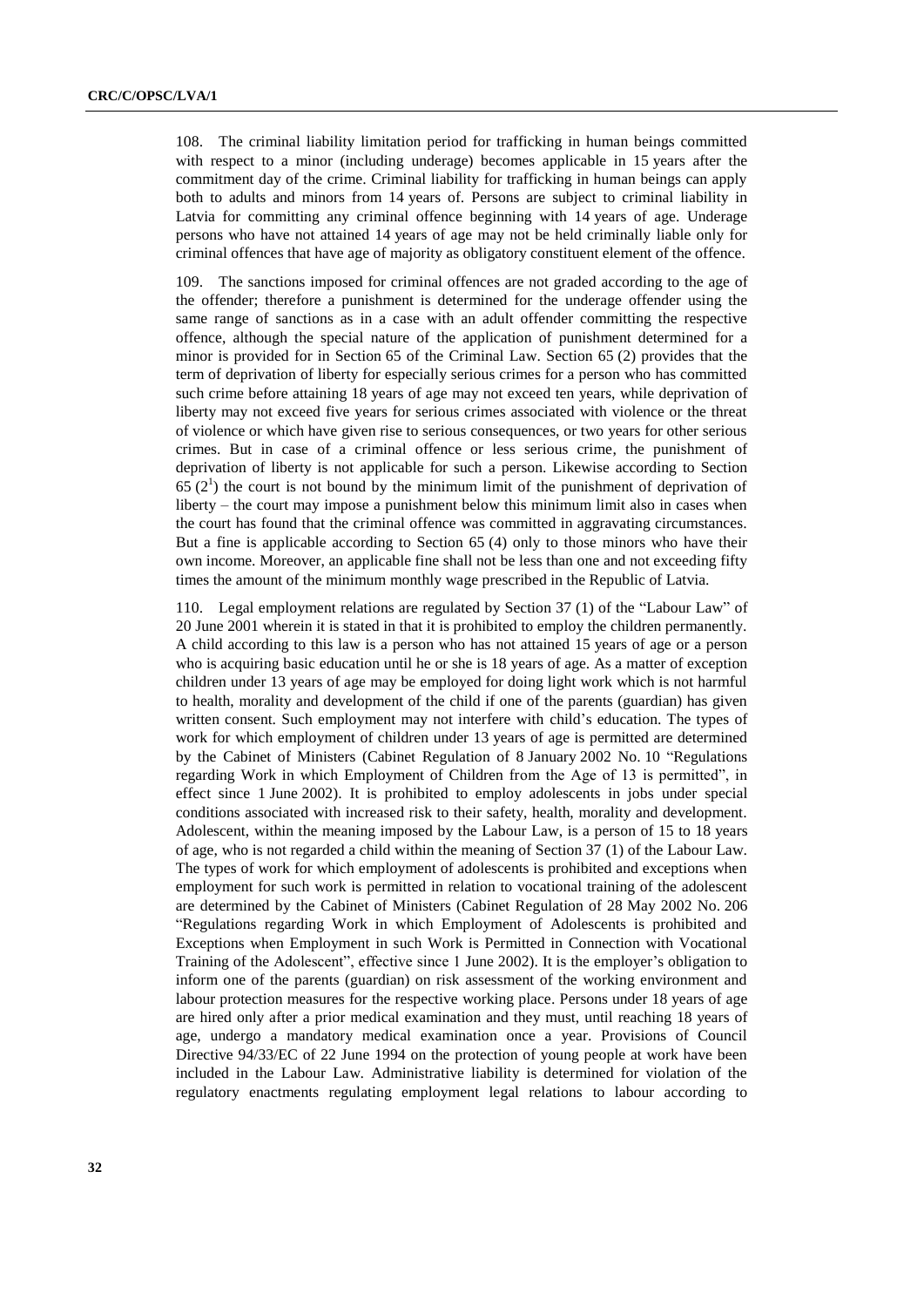Section 41 of the Latvian Administrative Violations Code "Violation of the Regulatory Enactments regulating Employment Legal Relations to Labour".

111. Administrative liability is provided for since 7 October 2009 if a minor (up to 16 years of age) is involved or utilised in begging by a person of legal age according to Section 172.<sup>1</sup> of the Latvian Administrative Violations Code. When "involving a minors in begging" which is ordinarily fined by up to LVL 250, is recommitted within a year by a person who has been sanctioned for the same violation specified in Section  $172<sup>1</sup>$  (1) then a fine of up to LVL 250 is imposed.

112. As to article 3, paragraphs(1) (a) (ii) and 3 of the Protocol, criminal liability has been provided by the Criminal Law for joint participation in criminal offences from the moment the Law became effective on 1 April 1999. Consequently, criminal liability for joint cooperation in trafficking in human beings becomes applicable according to Section 154.<sup>1</sup> (2) or (3) and Section 20 (2), (3) or (4) of the Criminal Law, in case of intermediation of trafficking in children if it does not manifest itself as activities qualifying for trafficking in humans as provided for in Section  $154<sup>2</sup>$  (2) of the Criminal Law. Thus the same sanctions are applicable to a person for joint participation in trafficking in human beings as for the traffickers (see information regarding article  $3(1)$  (a) (i)). In addition to the joint participation in trafficking in human beings mentioned above or even when the purpose of exploitation of the child is not detected (so  $-$  the person has not participated in trafficking in human beings), the person can be held criminally liable for a less severe offence – illegal acts in handling of adoptions. (See paragraph 93 for more details.)

113. Criminal liability for illegal removal of tissues and organs from a living or deceased human for medical purposes if accomplished by a medical practitioner is provided for in Section 139 of the Criminal Law, determining deprivation of liberty for a term not exceeding five years with deprivation of the rights to engage in the practice of medical treatment for a period not exceeding five years (less serious crime) as a punishment for such offence. Criminal liability limitation period for illegal acts in handling of adoptions becomes applicable in five years after the commitment day of the crime.

114. As for "sex tourism", no definition of the notion is stipulated by regulatory enactments of Latvia, as well as no elements of such a criminal offence are provided for by the criminal law system. At the same time this is largely covered by criminal liability for joint participation or uncompleted criminal offence. For example, a person who organizes trips with a purpose of providing possibility for committing a criminal offence, may be held criminally liable for joint participation in the respective criminal offence (supporting), while a person who participated in such a trip for the purpose of committing a criminal offence may be held liable for the preparation for the relevant offence, if it can be qualified as serious or especially serious crime.

115. As for articles 3, paragraph 1 (b) and 3 of the Protocol, criminal liability for serious crimes, inducing or compelling a minor to engage in prostitution or providing premises to minors for purposes of prostitution, is regulated by Section 164 (3) of the Criminal Law. Such activities are punishable by deprivation of liberty for a term not less than five years but not exceeding eight years with or without confiscation of property. The criminal liability limitation period for such a criminal offence becomes applicable ten years after the day the crime was committed. Inducing or compelling a minor to engage in prostitution is qualified as an especially serious crime for which a punishment of deprivation of liberty for a term not less than five years but not exceeding 12 years with or without confiscation of property is provided for in Section 164 (4) of the Criminal Law. Accordingly, the criminal liability limitation period is longer;– it becomes applicable 15 years after the day the crime was committed.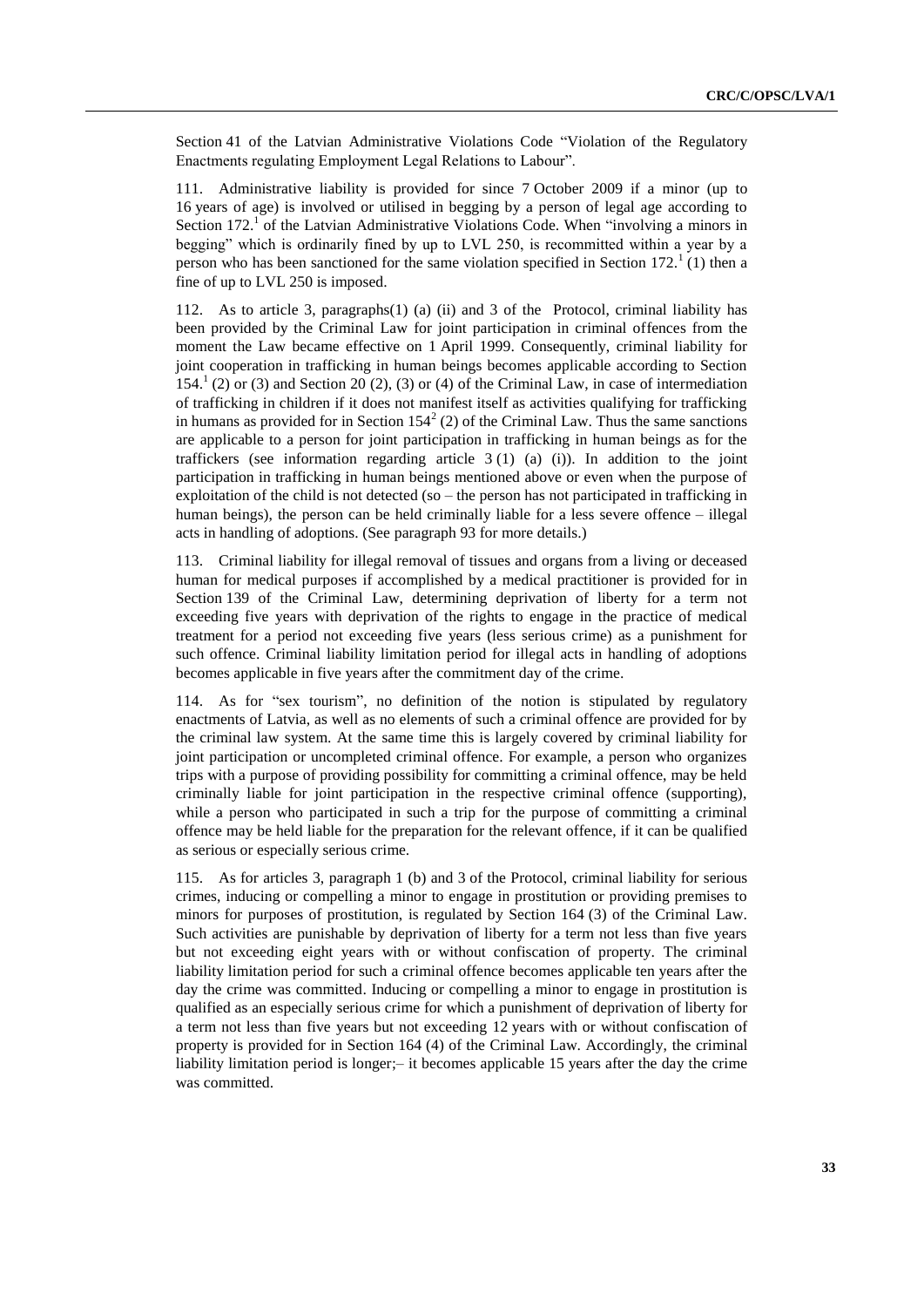116. As far as it is not qualified as trafficking in human beings, offering, obtaining, procuring or providing a child for the purpose of prostitution mentioned in the Protocol is regarded joint participation in child prostitution. Thus, according to Section 20 (5) of the Criminal Law, perpetrators of such activities shall be held criminally liable as provided for in Section 164 (3) or (4) of the Criminal Law. Thus, there was no need for amendments by which article 3, paragraph 1 (b) of the Protocol would be implemented within the normative regulations of Latvia. Amendments were made by "Amendments to the Criminal Law" of 21 May 2009, effective since 1 June 2009 to the sanction provided for by Section 164 (3) substantially increasing the term of deprivation of liberty. Deprivation of liberty for a term not exceeding six years was determined for respective offences before these amendments became effective.

117. Section 162<sup>1</sup> "Leading into Depravity" was amended by "Amendments to the Criminal Law" of 30 October 2008, effective since 27 November 2008. As provided by this Section criminal liability becomes applicable for encouraging a person who has not attained 16 years of the age to involve in sexual acts or encouraging such person to meet with the aim to commit sexual acts or enter into a sexual relationship regardless of the way in which the encouraging is expressed, if it has been committed by a person who has attained the age of majority. This Section can be applied when a certain characteristic of prostitution, namely provision of sexual services for fee, is not detectable. The person who involves or encourages a person who has not attained 16 years of age in doing the respective acts shall be punished by deprivation of liberty for a term not exceeding two years or custodial arrest or community services (criminal offence). The Criminal liability limitation period for such offences becomes applicable two years after the day that the crime was committed. When the same acts have been committed against an underage person, the applicable punishment is deprivation of liberty for a term not exceeding five years (a less serious crime). But criminal liability limitation period in this case becomes applicable five years after the the day the crime was committed. The age limit of 16 years has been determined, as according to Section 161 of the Criminal Law, a person who has not attained 16 years of age is considered a child who has not attained the age of sexual maturity and who cannot be involved in sexual relationships of any nature. Criminal liability for such offences can become applicable only for persons who have attained the age of maturity. A child cannot be the perpetrator of such criminal offence.

118. Criminal liability for living on the avails of prostitution is provided for by Section 165 of the Criminal Law. It is determined by Section 165 (2) that taking advantage, for purposes of enrichment, of a person of minor age who is engaged in prostitution shall be punished by deprivation of liberty for a term not exceeding eight years, with confiscation of property (serious crime). The criminal liability limitation period for such offences becomes applicable in ten years after the commitment day of the crime. More severe liability for the same acts is provided for by Section 165 (3) if those are committed with respect to underage persons providing for deprivation of liberty for a term not less than five years but not exceeding fifteen years with confiscation of property and with probationary supervision not exceeding three years (especially serious crime). Thus any person shall be punished for taking advantage, for purposes of enrichment, of a person who is engaged in prostitution even with consent of the person who is taken advantage of. A person who must be incriminated with this crime is a person who though does not induce of or compel another person to engage in prostitution, for the purpose of taking advantage, for purposes of enrichment, of a person who is engaged in prostitution, becomes an intermediary (a pimp) between a prostitute's client and a person who is engaged in prostitution or, for example, is organizing sexual contacts determining place and time, furnishing premises, determining prices of sexual services, supervising prostitutes etc. the criminal liability limitation period for living on the avails of prostitution of a person of minor age becomes applicable in fifteen years after the commitment day of the crime.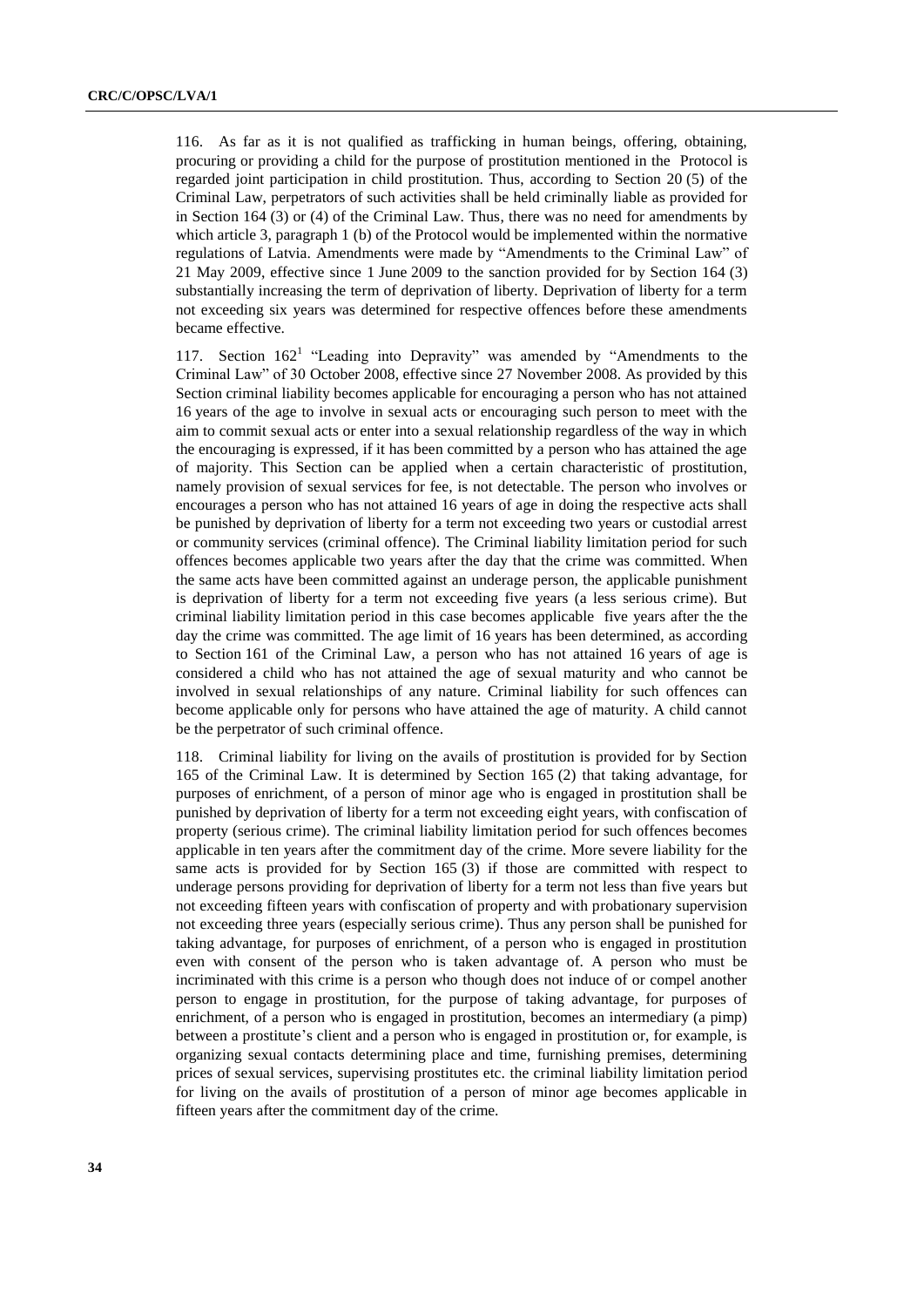119. As to articles 3, paragraph 1 (c) and 3 of the Protocol, we inform that criminal liability is provided for in Section 166 (2) of the Criminal Law for downloading, acquisition, importation, production, public demonstration, advertising or other distribution of such pornographic or erotic materials that relate or portray the sexual abuse of children or the keeping of such materials, and the applicable punishment is deprivation of liberty for a term not exceeding three years, or custodial arrest, or community service, or a fine not exceeding fifty times the minimum monthly wage, with or without confiscation of property (less serious crime). The criminal liability limitation period for such offences becomes applicable in five years after the commitment day of the crime. Section 166 (3) and (4) provides for criminal liability for involvement of minors or underage persons in the production (manufacturing) of pornographic or erotic materials. Such offences with respect to a minor are qualified as especially serious crimes and a punishment of deprivation of liberty for a term not exceeding six years, or a fine not exceeding eighty times the minimum monthly wage, with or without confiscation of property is provided for committing such crimes. The criminal liability limitation period in this case becomes applicable in ten years after the commitment day of the crime. Such acts are regarded as especially serious crimes if committed with respect to an underage person and are punishable by deprivation of liberty for a term not less than five years but not exceeding twelve years with or without confiscation of property. Moreover, if the underage person or person of minor age has been involved in the manufacturing by an organized group, deprivation of liberty for a term not less than five years but not exceeding fifteen years with confiscation of property and with probationary supervision not exceeding three years (especially serious crime) is provided for such crime by Section 166 (5) of the Criminal Law. The criminal liability limitation period for committing especially serious crimes becomes applicable in fifteen years after the commitment day of the crime.

120. It can be concluded taking into account the aforesaid that Section 166 (2), (3) and (4) of the Criminal Law currently encompass all activities regulated by article 3, paragraph 1 (c) of the Protocol. We inform at the same time that criminal liability for acquisition of materials of respective nature has been provided for by Section 166 (2) of the Criminal Law since 15 November 2006 when "Amendments to the Criminal Law" of 12 October 2006 became effective. However, in order to apply the criminal liability for downloading such materials, an amendment has been made to Section 166 (2) of the Criminal Law by "Amendments to the Criminal Law" of 21 June 2007, effective since 19 July 2007.

121. Section 166 was supplemented by Paragraph 5 regarding organized group as of 29 December 2007 when "Amendments to the Criminal Law" of 13 December 2007 became effective. This amendment is not related to transposition of norms of the Protocol to the legal system of Latvia.

122. As regards article 3, paragraph 2 of the Protocol, according to Section 15 (5) of the Criminal Law, liability for preparation for a crime becomes applicable in accordance with the same Section providing for liability for the specific offence. Criminal liability for the preparation for a crime becomes applicable when the offence can be qualified as a crime, namely, deprivation of liberty for a term exceeding two years. All criminal offences mentioned in article 3, paragraph 1 of the Protocol are qualified as crimes; therefore criminal liability becomes applicable for preparing for any of these offences. Moreover, if a crime is serious or especially serious, namely, if a punishment of deprivation of liberty for a term exceeding five years is determined for such crime by the Criminal Law criminal liability may become applicable already for preparation for the crime. The preparation according to Section 15 (3) is locating of, or adaptation of, means or instrumentalities, or the intentional creation of circumstances conducive for the commission of an intentional offence, if, in addition, it has not been continued for reasons independent of the will of the guilty party. Likewise, a person must be held liable for joint participation in any of criminal offences regulated by the Criminal Law according to the same section of the Criminal Law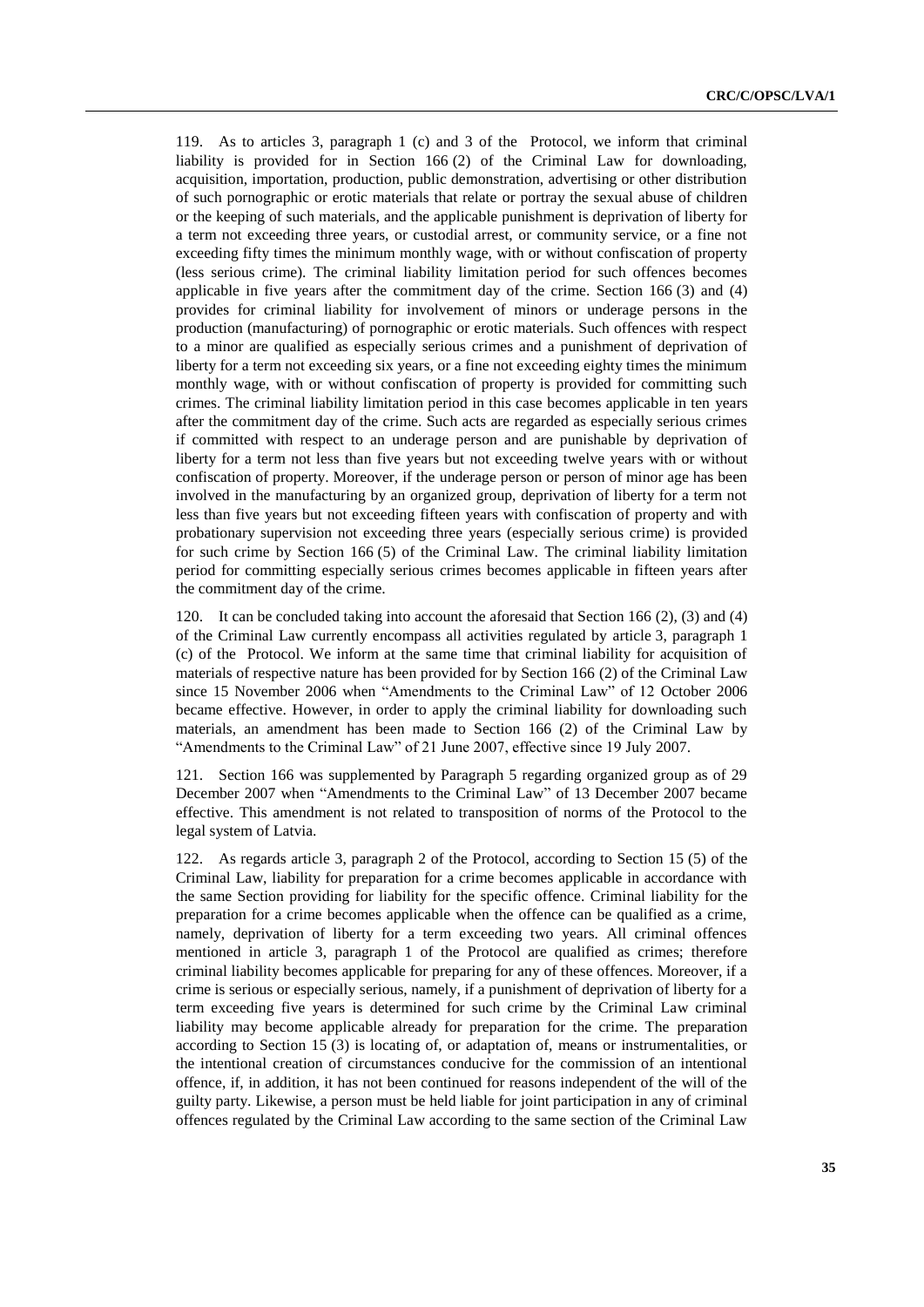providing for the liability of the perpetrator (Section 20 (5)). Thus taking into account that such approach regarding uncompleted criminal offences and joint participation in criminal offences is provided for since 1 April 1999 when the Criminal Law became effective, no amendments have been made to ensure compliance of normative regulations to these requirements of the Protocol.

123. As regards article 3, paragraph 4 of the Protocol, we are pointing your attention to the fact that the Criminal Law has been amended by Chapter VIII<sup>1</sup> "Coercive Measures" Applicable to Legal Persons" since 1 October 2005. As provided for by Section  $70^1$  (1), coercive measures may be applied to a legal person for the criminal offences provided for in the Special Part of the Criminal Law, if the criminal offence has been committed in the interests of the legal person by a natural person. Such order is determined based on the understanding that a legal person is not a person existing in the physical world and, consequently, is not able to commit a criminal offence. However, a criminal offence can be committed in its interests, therefore, although the criminal liability for committing the particular criminal offence becomes applicable to the natural person who has actually committed the offence, in cases when it is detected that the offence was committed in the interests of the legal person, a possibility of applying one of these basic coercive measures is provided for the legal person:

- 1) Liquidation;
- 2) Limitation of rights;
- 3) Confiscation of property;
- 4) Monetary levy;

as well as these additional coercive measures:

- 1) Confiscation of property;
- 2) Compensation for harm caused.

124. As regards article 3, paragraph 5 of the Protocol, we are informing you that the Criminal Law was amended with Section  $169<sup>1</sup>$  "Illegal Acts in Handling of Adoptions" by the law "Amendments to the Criminal Law" of 21 June 2007, effective as of 19 July 2007. The amendment of the Criminal Law by adding Section  $169<sup>1</sup>$  was not performed for the purpose of implementation of requirements of the Protocol. Criminal liability is provided for by this Section of the Criminal Law for giving of consent for the adoption of a minor if such consent was given by the mother, father or guardian of such minor for the purpose of acquiring property (Section  $169<sup>1</sup>$  (1)) and for asking of consent for the adoption of a minor from the mother, father or guardian of such minor personally or through an intermediary using violence, threats, by means of fraud, bribes, or other unlawful means, as well as for such intermediation (Section  $169<sup>1</sup>$  (2)). The punishment applicable for these offences is deprivation of liberty for a term not exceeding two years, or a fine not exceeding forty times the minimum monthly wage (criminal offence). The criminal liability limitation period for such offences becomes applicable in two years after the commitment day of the crime. The punishment of deprivation of liberty for a term not exceeding four years or community service, or a fine not exceeding eighty times the minimum monthly wage, with or without confiscation of property is due for the asking of consent (less serious crime). The criminal liability limitation period for such criminal offence becomes applicable in five years after the commitment day of the crime. Increased criminal liability is provided for by Section  $169<sup>1</sup>$  (3) of the Criminal Law for asking of consent for the adoption of a minor from the mother, father or guardian of such minor personally or through an intermediary, using violence, threats, by means of fraud, bribes, or other unlawful means, as well as for such intermediation, if it has been committed by a group of persons pursuant to prior agreement. Deprivation of liberty is provided for this offence for a term not less than three years but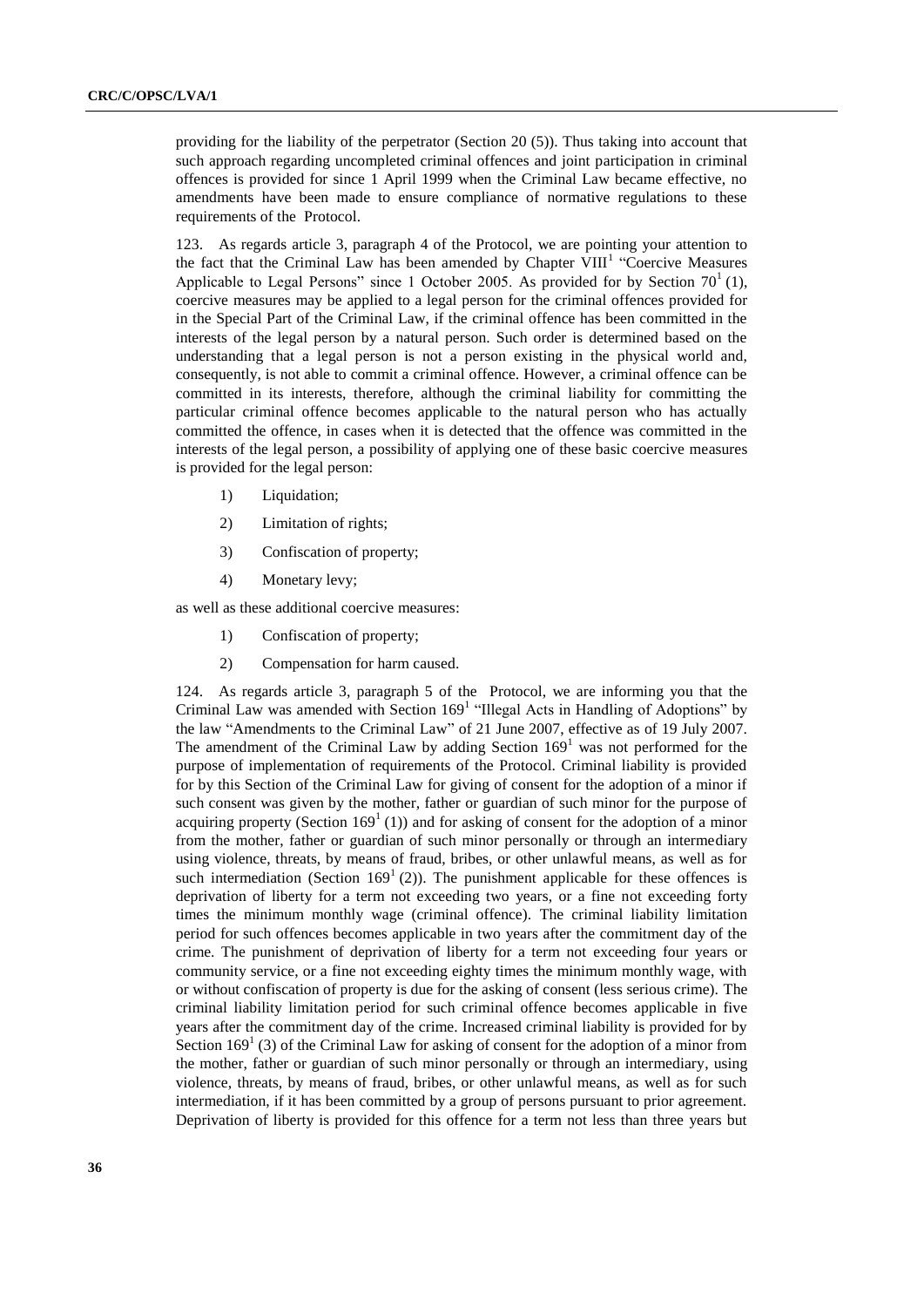not exceeding eight years with confiscation of property (serious crime). Criminal liability limitation period for commitment of a serious crime becomes applicable in ten years after the commitment day of the crime.

125. As regards prevention of kidnapping and forgery of a birth certificate, criminal liability for kidnapping, namely, seizure, using violence or threats, or abduction of a person by fraud or using the state of helplessness of a person, and forgery of a document, a seal or a stamp, as well as using or selling a forged document, seal or stamp is regulated by Sections 153 and 275 of the Criminal Law. Deprivation of liberty for a term not exceeding ten years, with or without confiscation of property (serious crime) is applicable for kidnapping of a person of minor age but deprivation of liberty for a term not less than five years but not exceeding twelve years with or without confiscation of property (serious crime) is applied to a person for kidnapping of an underage person (especially serious crime). The criminal liability limitation period for kidnapping of a minor becomes applicable in 10 years after the commitment day of the crime, for kidnapping of an underage person – 15 years after the commitment day of the crime. A punishment of deprivation of liberty for a term not exceeding two years, or custodial arrest, or by community service, or a fine not exceeding forty times the minimum monthly wage is applicable for forgery of a document conferring rights or a release from obligations, of a seal or a stamp, as well as using or selling a forged document, seal or stamp (criminal offence). When these offences are repeated, or for the purpose of acquiring property, or by a group of persons pursuant to prior agreement, or substantial harm is caused thereby to the State power or administrative order or to rights and interests of a person protected by law, the perpetrator shall be punished by deprivation of liberty for a term not exceeding four years or community service, or a fine not exceeding sixty times the minimum monthly wage (less serious crime). Intention of the criminal offence must be taken into account though, if the aforesaid acts have been committed for the purpose of supporting, for example, trafficking in human beings, child prostitution, illegal acts in handling of adoptions, the person should be held criminally liable also according to provisions of Sections of the Criminal Law regarding joint participation in the respective criminal offence. The criminal liability limitation period for a criminal offence becomes applicable in two years after the commitment day of the crime, while liability limitation period for less serious crime becomes applicable in five years after the commitment day of the crime.

126. Latvia has joined the following international agreements to ensure that all persons involved in adoption of children, act in compliance with applicable documents of international law: The Hague Convention on Protection of Children and Co-operation in Respect of Intercountry Adoption (ratified on 9 August 2002, effective since 1 December 2002), and the European Convention on the Adoption of Children (ratified on 13 July 2000, effective since 14 October 2000). In the cases and in accordance with the procedures provided for in law, a child may be adopted to a foreign State, if the Hague Convention of 29 May 1993 on Protection of Children and Co-operation in Respect of Intercountry Adoption is binding to this State, or if Latvia has entered into a bilateral agreement with the relevant State that determines legal co-operation in the field of adoption. In exceptional cases a child may be adopted to a foreign State, to which the referred to Convention is not binding or with which Latvia has not entered into a bilateral agreement that determines legal co-operation in the field of adoption, if prior to commencement of the adoption process genuine relationship of children and parents has formed between the child and the adopter and the Orphan's court that has decided on extra-familial care, has recognised that adoption conforms to the interests of the child. (Protection of the Rights of the Child Law, Section 31 (3)). The national legal order is constantly being improved to ensure observation of principles of the rights of the child regarding the process of adoption.

127. As regards article 4 of the Protocol, the basis of jurisdiction covered in this Section the place of commitment of a criminal offence, namely, that it has been committed in the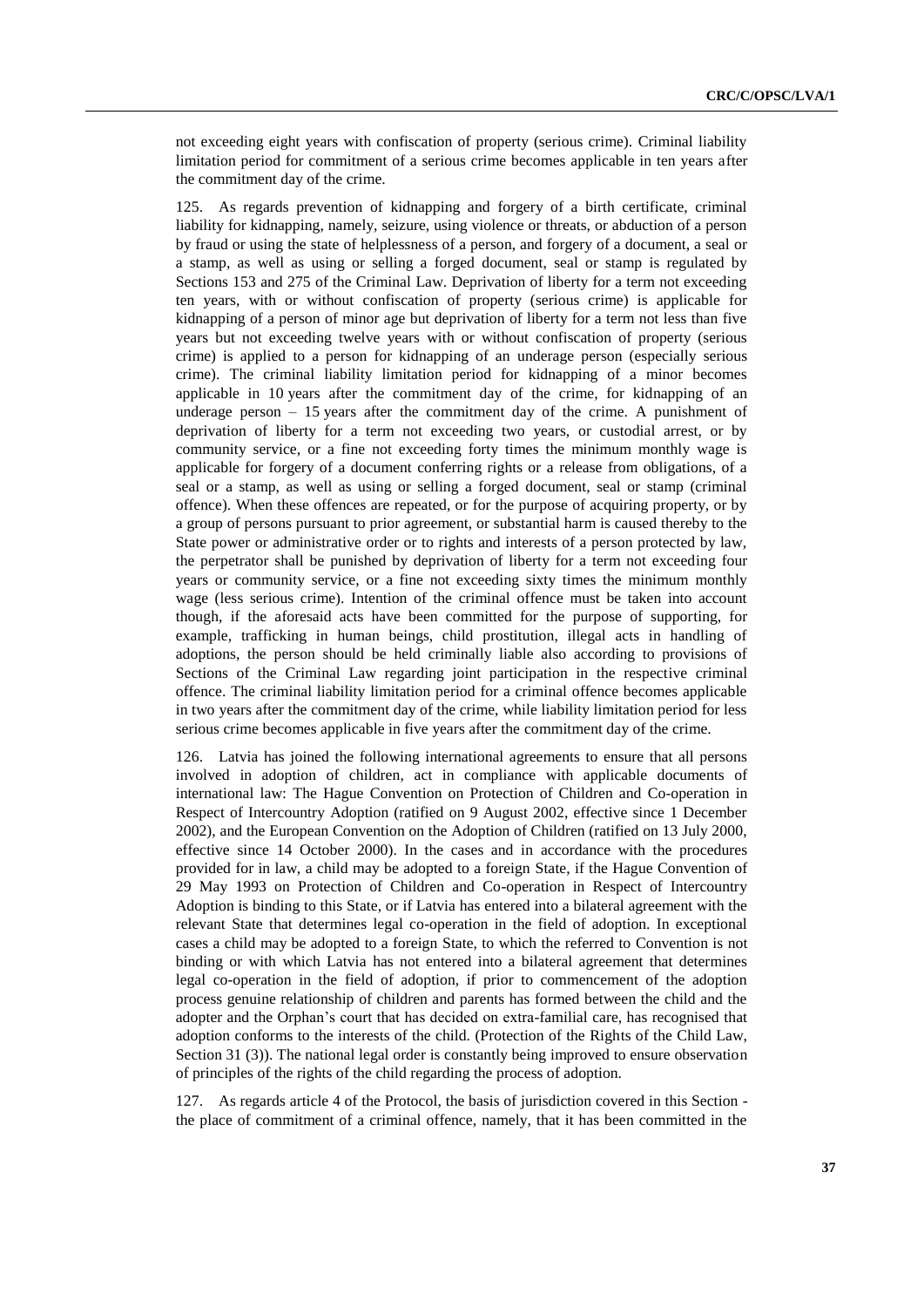territory of Latvia (Section 2 (1) of the Criminal Law) or on a sea vessel or an aircraft registered in the Republic of Latvia (Section 3 of the Criminal Law); that the possible perpetrator is a Latvian citizen (Section 4 (1) of the Criminal Law) – had been provided for by the Criminal Law prior to ratification of the Protocol. The basis of jurisdiction is that mentioned in article 4, paragraph 2 (b) of the Protocol, namely, that the victim is a Latvian citizen (except the cases, when it is provided for by international agreements binding for the Republic of Latvia). The jurisdiction regarding criminal offences is also not provided for because the place of residence of the possible perpetrator is in the territory of Latvia, even if the respective person has not obtained permanent residence permit for the Republic of Latvia. Non-citizens and foreigners who have a permanent residence permit for the Republic of Latvia, not residents of Latvia according to Section 4 (1) of the Criminal Law shall be held liable, in accordance with this Law, in the territory of Latvia for an offence committed in the territory of another State or outside the territory of any State regardless of whether it has been recognised as criminal and punishable in the territory where it was committed. However, taking into account that the Protocol does not impose any obligations on Member States to implement in their criminal law systems this basis of jurisdiction regulated by article 4, paragraph 2 of the Protocol, Latvia does not see the necessity of doing such implementation, and respective amendments of the Criminal Law are not planned in the future.

128. Any other floating vessel registered in the Republic of Latvia is provided for by Section 3 of the Criminal Law in addition to sea vessels and aircraft mentioned in the Protocol. Also according to Section 4 (3) of the Criminal Law, foreigners who do not have permanent residence permits for the Republic of Latvia and who have committed serious or especially serious crimes in the territory of another State which have been directed against the Republic of Latvia or against the interests of its inhabitants, shall be held criminally liable in accordance with this Law irrespective of the laws of the State in which the crime has been committed, if they have not been held criminally liable or committed to stand trial in accordance with the laws of the State where the crime was committed. Also foreigners who do not have a permanent residence permit for the Republic of Latvia and who have committed a criminal offence in the territory of another State, in the cases provided for in international agreements binding upon the Republic of Latvia, irrespective of the laws of the State in which the offence has been committed, shall be held liable in accordance with this Law if they have not been held criminally liable for such offence or committed to stand trial in the territory of another State (Section 4 (4) of the Criminal Law).

129. As regards article 5 of the Protocol, no changes have been necessary to the Latvian regulatory enactments to implement requirements of this Section, as normative regulations of Latvia were compliant with provisions of the respective Section. According to Section 696 (1) and (2) of the Criminal Procedure Law (hereinafter – CPL), a person who is located in the territory of Latvia may be extradited for criminal prosecution and trial, if a request has been received from a foreign State to extradite such person regarding an offence that, in accordance with the law of Latvia and the foreign State, is criminal and the committing of which provides for a punishment of deprivation of liberty the maximum limit of which is not less than one year, or a more serious punishment, if the international agreement does not provide otherwise. The words "if the international agreement does not provide otherwise" have been included in "Amendments to the Criminal Procedure Law" of 11 June 2009, however, this Amendment is not related to transposition of regulations of the Protocol.

130. Taking into account the aforesaid, a person who has committed any of the criminal offences mentioned in the Protocol may be extradited for criminal prosecution and trial. The reasons that do not allow extradition of a person are regulated by Section 697 (2) of the Criminal Procedure Law and are as follows: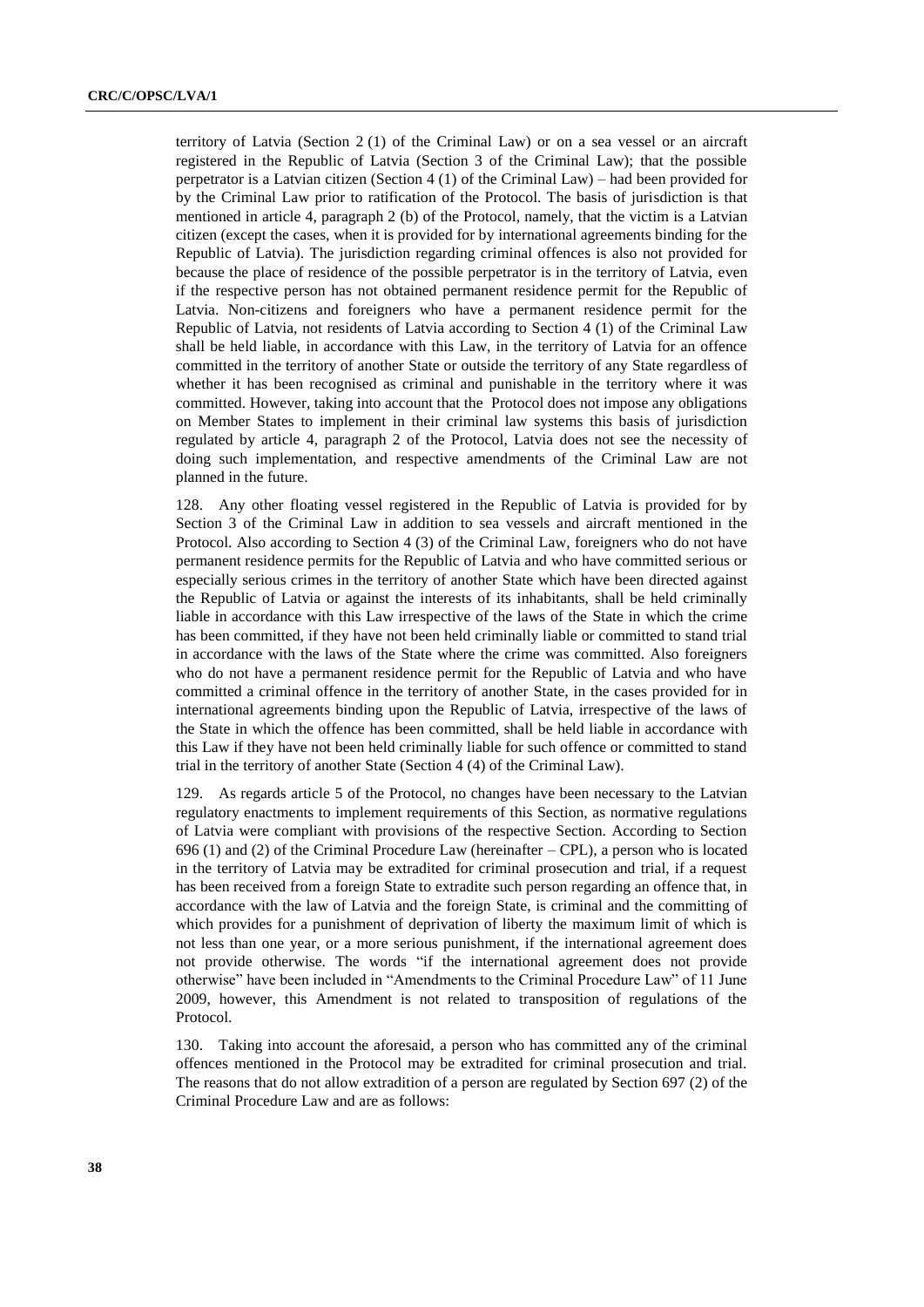1) The person is a Latvian citizen or non-citizen — entity of the law "On the Status of those Former U.S.S.R. Citizens who do not have the Citizenship of Latvia or that of any other State";

2) The request for the extradition of the person is related to the aim of commencing criminal prosecution of such person or punishing such persons due to his or her race, religion affiliation, nationality, or political views, or if there are sufficient grounds for believing that the rights of the person may be violated due to the referred to reasons;

3) A court adjudication has entered into effect in Latvia in relation to the person, regarding the same criminal offence;

4) The person may not, in accordance with Latvian law regarding the same criminal offence, be held criminally liable, tried, or execute a punishment in connection with a limitation period, amnesty, or another legal basis;

5) The person has been granted clemency in accordance with the procedures specified by law regarding the same criminal offence;

The foreign state does not provide a sufficient bail that the death punishment will not be imposed on the person and the person will not be executed;

7) The person may be threatened with torture in the foreign state.

131. We draw your attention to the fact that, according to article 5, paragraph 5 of the Protocol, criminal proceedings will be commenced in Latvia if the circumstance mentioned in Section 696 (2) 1) can be applied that is an impediment for extradition of the person, namely, the person is a Latvian citizen or non-citizen – entity of the law "On the Status of those Former U.S.S.R. Citizens who do not have the Citizenship of Latvia or that of any Other State". Latvian citizenship or a non-citizenship status or non-citizenship status of the possibly guilty person is one of the grounds for implementing jurisdiction, thus criminal proceedings concerning the particular criminal offence will be initiated in Latvia if there are grounds for such proceedings.

132. The extradition may be refused according to Section 697 (1) when:

1) A criminal offence has been committed completely or partially in the territory of Latvia;

2) The person is being held as a suspect, is accused, or is being tried in Latvia regarding the same criminal offence;

3) A decision has been taken in Latvia to not commence, or to terminate, criminal proceedings regarding the same criminal offence;

4) Extradition has been requested in connection with political or military criminal offences;

5) A foreign State requests the extradition of a person for the execution of a punishment imposed in a judgment by default, and a sufficient guarantee has not been received that the extradited person will have the right to request the repeated adjudication of the case;

6) Extradition has been requested by a foreign State with which Latvia does not have an agreement regarding extradition.

133. Regardless of the provision by Section 697 (1) 6) of the Criminal Procedure Law determining that extradition may be refused if Latvia does not have an agreement regarding extradition with the respective State, this article is not applicable in relation to the States which have ratified the Protocol. Taking into account that the Protocol is an international document that is binding to Latvia, such situations are regulated by article 5, paragraph 2 of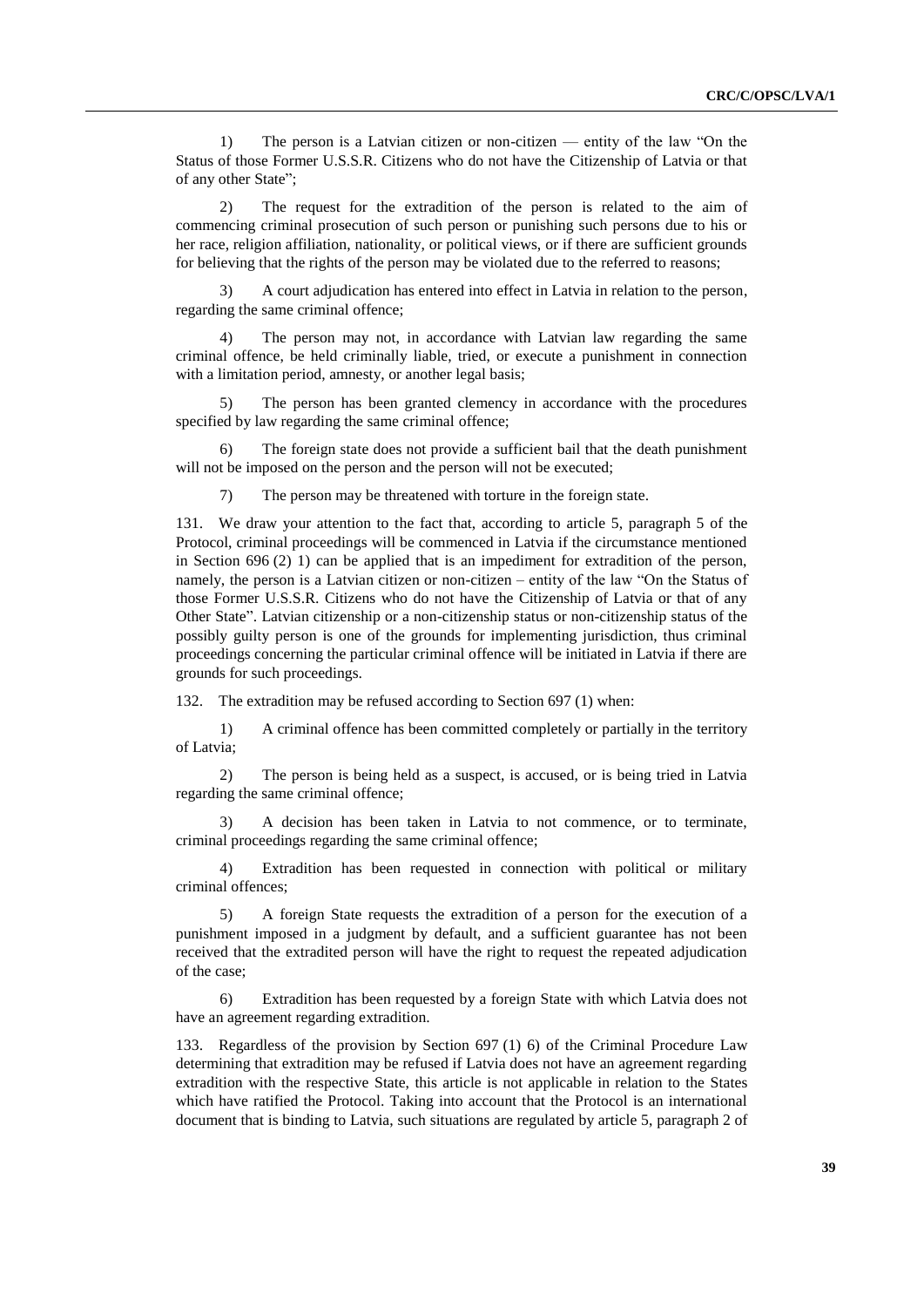the Protocol prescribing that the participating States may consider this Protocol as legal basis for extradition regarding criminal offences mentioned in the Protocol.

134. As regards article 6 of the Protocol, normative regulations of the Criminal Procedure Law were compliant with provisions of the Protocol prior to ratification of the Protocol as the Protocol also prescribes assistance to a foreign State in performing the procedural activities. Such assistance may be provided according to Section 811 of the Criminal Procedure Law, based on a request by a foreign State for provision of assistance in performing the procedural activities and for a decision of a competent institution of Latvia on admissibility of performing of such procedural activity. Thus amendment of the Criminal Procedure Law was not necessary when ratifying the Protocol.

135. The aforesaid must be attributed also to provisions of article 7 of the Protocol. As regards article 7 (a) of the Protocol, it is regulated by Section 240 (1) (2), 3) and 6) of the Criminal Procedure Law, the instrumentalities of a criminal offence owned by a suspect or accused as well as criminally obtained property and documents, objects that were intended or had been used for commitment of a criminal offence shall be confiscated. But the instrumentalities of a criminal offence owned by a suspect or accused and objects that were intended or had been used to commit a criminal offence, if they do not have any value – shall be destroyed. An addition in relation to instrumentalities and objects that do not have any value has been made to Section 240 (1) (2) and (6) of "Amendments to the Criminal Procedure Law" of 21 December 2010, effective as of 1 January 2011. However, these amendments are not related to the implementation of norms of the Protocol.

136. The provisions of article 7 (b) of the Protocol fully comply with the effective regulation of the Criminal Procedure Law by which an object necessary as material evidence may be transferred to a foreign State on the basis of a request of such foreign State according to provisions of Chapter 73 "Assistance to a Foreign State in the Performance of Procedural actions" and Section 824. According to Section 785 of the Criminal Procedure Law a confiscation of property to be executed in Latvia shall be determined, if such confiscation has been imposed in a foreign State and if the Criminal Law of Latvia provides for such confiscation as a basic punishment or additional punishment regarding the same offence, or if property would be confiscated in criminal proceedings taking place in Latvia on grounds provided for in another law. At the same time the confiscation of property is applicable also when the Criminal Law of Latvia does not provide for the confiscation of property as a basic punishment or additional punishment, and confiscation shall be applied only in the amount determined in the judgment of the foreign state, that the object to be confiscated is an instrumentality of the committing of the offence or has been obtained by criminal means.

137. As regards article 7 (c) of the Protocol, normative regulations of Latvia comply with provisions of the Protocol as it is also provided for by Section 160 of the Criminal Procedure Law that the guarding of the object of an inspection including premises may be organised in order to ensure the preservation thereof. The inspection according to provisions of Section 159 (1) is an investigative action during the course of which the performer of the investigative action directly detects, determines, and records the features of an object, if the possibility exists that such object is related to the criminal offence being investigated. Moreover, imposition of an attachment on the property of a detained person, suspect, or accused (including real estate) in order to ensure the solution of financial matters in criminal proceedings, as well as the possible confiscation of property is regulated by Section 361 (1). Attachment may be imposed also on property due to a detained person, suspect, or accused from other persons, or the property of persons who are materially liable for the actions of the suspect or accused. An attachment may also be imposed on criminally acquired property, or property related to criminal proceedings located with other persons. An attachment may be imposed on property since 1 June 2009 when "Amendments to the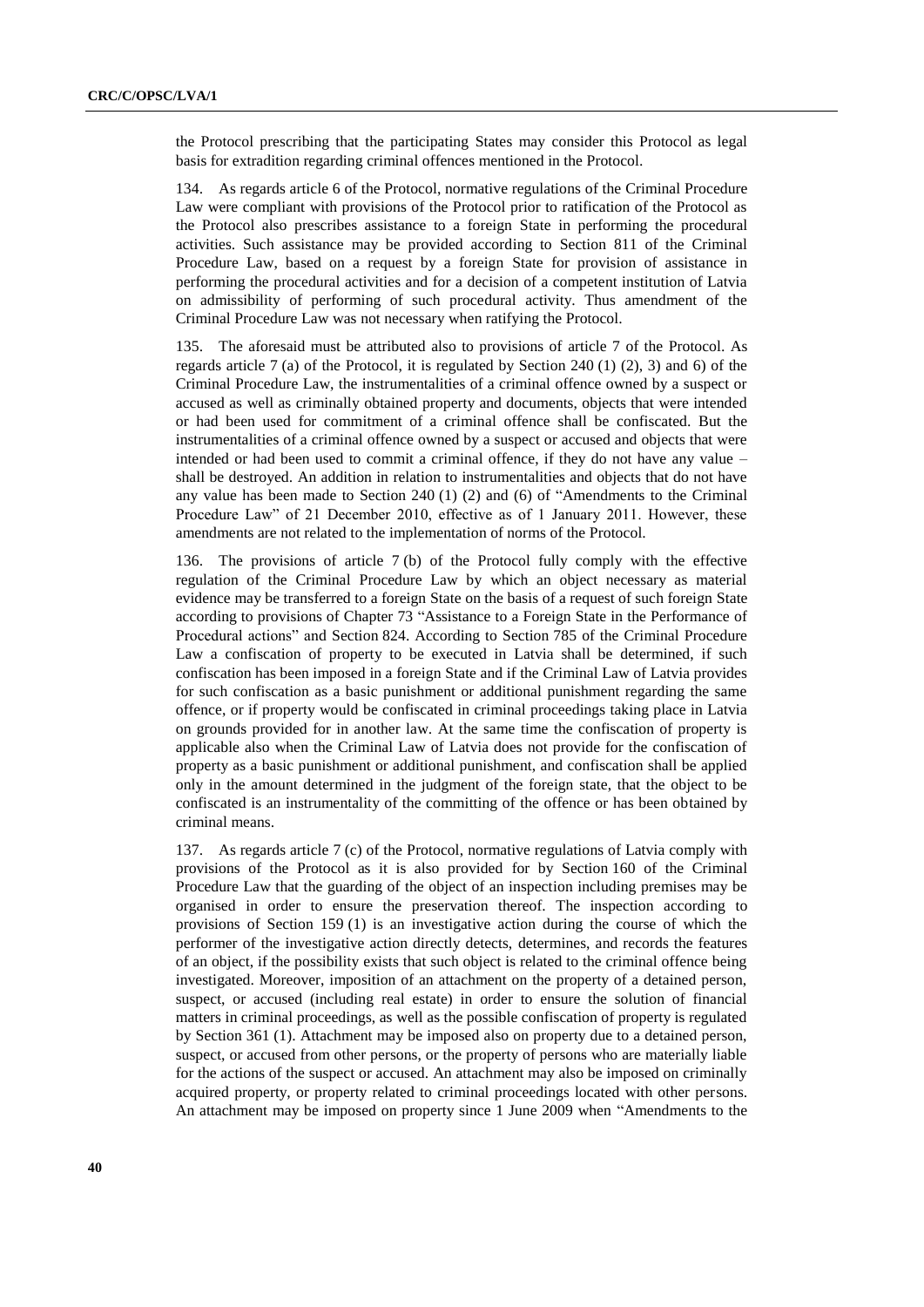Criminal Procedure Law" of 12 March 2009 became effective also to ensure the collection of the value of an instrumentality of criminal offence to be confiscated, if such instrumentality is owned by another person. However is not related to coordination of the normative regulations of Latvia with provisions of the Protocol either.

## **VI. Protection of the rights of the victims (arts 8 and 9, paras. 3 and 4)**

138. As regards article 8 as a whole and article 8, paragraph3 of the Protocol, the Criminal Procedure Law since it became effective on 1 October 2005 provided special conditions and procedures for performing the procedural activities to ensure protection of the rights and interests of the child. Involvement of a representative in criminal proceedings is provided for by the Criminal Procedure Law, namely, all the rights of a victim belong completely to his or her representative, and the victim may not independently implement such rights, except for the rights of a minor to provide testimony and express his or her view. However, the representative of a minor victim who has reached 15 years of age may implement his or her rights together with the person to be represented according to Section 107 (2).

139. A victim of minor age according to Section 104 (2) of the Criminal Procedure Law, shall be represented during the course of the criminal proceedings by:

1) A mother, father, or guardian;

2) One of the grandparents, a brother or sister of legal age, if the minor has lived together with one of such persons and the relevant kinsperson takes care of the minor;

3) A representative of an authority protecting the rights of children;

4) A representative of such non-governmental organisation that performs the function of protecting the rights of children.

140. Moreover, if the rights of a minor and the protection of the interests thereof are encumbered or otherwise not ensured, or the representatives submit a substantiated request, a person directing the proceedings shall take a decision on the retaining of an advocate as the representative of a minor victim.

141. It is determined in Section 104 (9) that in deciding a matter regarding permission to participate in criminal proceedings regarding a representative of a minor victim, the person directing the proceedings shall observe not only the sequence specified by this Law (see above), but the possibilities and desire of certain persons to truly protect the interests of the victim as well. Thus if determined that conflict of interest is possible between a child and his parents or a guardian, the person directing the proceedings shall take a decision to appoint the representative by choosing for the purpose any other of the persons mentioned previously.

142. A General principle is prescribed in Section 22 of the Criminal Procedure Law in relation to the rights of the victim to compensation for inflicted harm regulating that a person upon whom the harm has been inflicted by a criminal offence shall, taking into account the moral injury, physical suffering, and financial loss thereof, be guaranteed procedural opportunities for the requesting and receipt of moral and financial compensation. The failure to ascertain a person being held criminally liable shall not be an impediment to the submission of a compensation application (Section 351 (4)). Likewise, it is not regarded as impediment if the victim is a national of another State – the respective criminal proceedings are taking place in Latvia and therefore is in jurisdiction of the State and, as a consequence, the nationality of the victim is not of importance. Equal rights for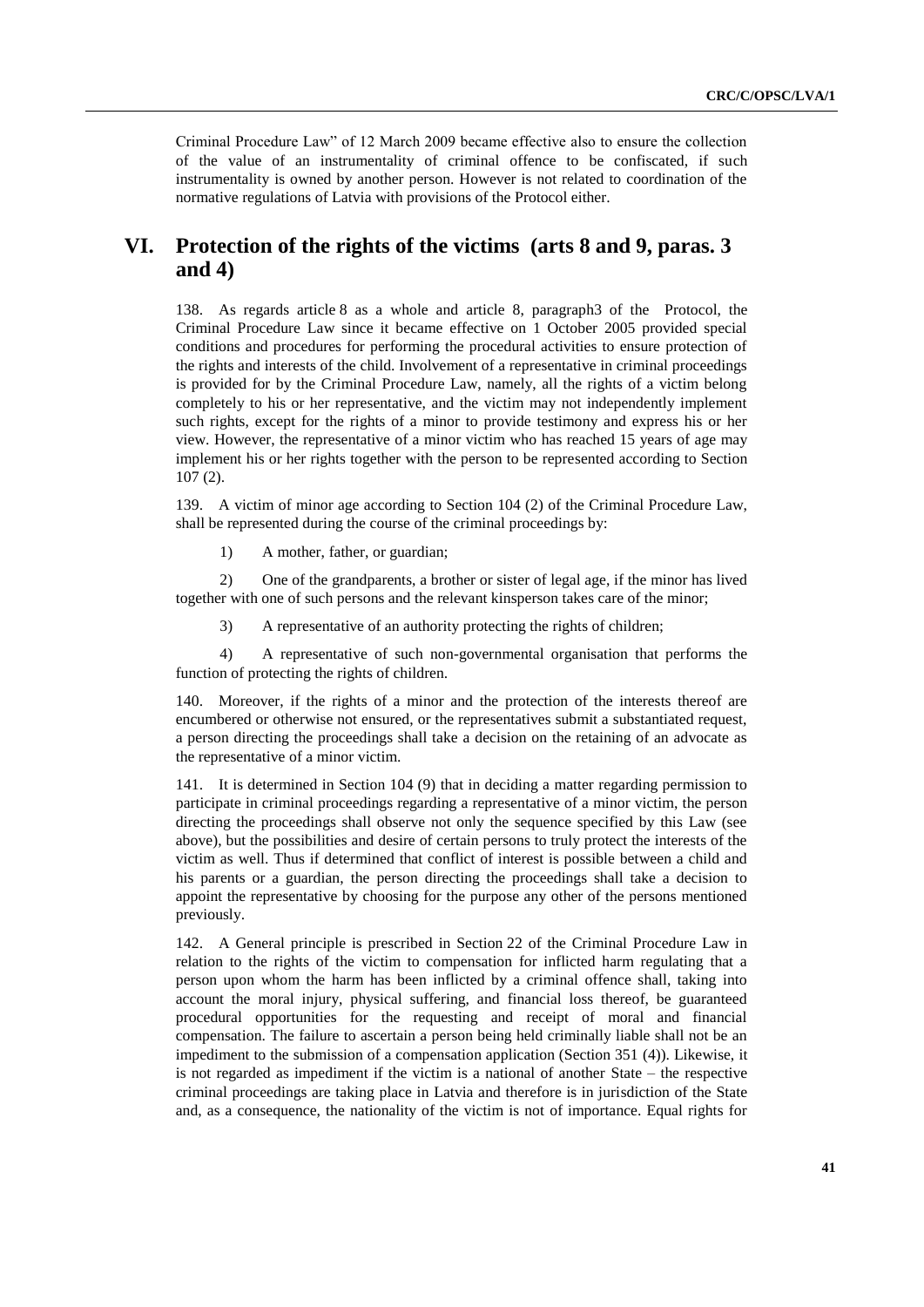compensation are guaranteed for all victims. The law "On State Compensation to Victims" provides any person (regardless of nationality) who, in accordance with the procedures specified in the Criminal Procedure Law, has been recognised a victim with the right to receive a State compensation for moral injury, physical suffering or financial loss resulting from an intentional criminal offence, if criminal offence has resulted in death of the person or severe, moderate bodily injuries have been caused to the victim or the criminal offence has been directed against sexual inviolability of the person or the victim has been infected with human immunodeficiency virus, Hepatitis B or C.

143. As regards article 8, paragraph 1 (a) of the Protocol specific features of interrogation of a minor are regulated by Section 146 (3) and Section 152 and 153 of the Criminal Procedure Law, providing a specific procedure for summoning a minor to an interrogation and decreased length of an interrogation. Interrogation of an underage person, or any minor on the basis of the discretion of the performer of investigative action shall be interrogated in the presence of a teacher or a specialist who has been trained to perform the tasks of a psychologist for children in criminal proceedings, or interrogation of a minor person with the intermediation of the above specialist if a direct interrogation may harm the minor. The right to participate in an interrogation is also provided to one of the lawful representatives of the minor: a kinsperson of the minor, or a trustee. It is provided for in the Section 152 (4) of the Criminal Procedure Law that in cases if a psychologist indicates to a person directing the proceedings that the psyche of an underage person or of a minor who has been recognised as a victim of violence committed by a person upon whom the victim is materially dependent or otherwise dependent, or a victim of sexual abuse, may be harmed by repeated direct interrogation, such direct interrogation shall be performed only with the permission of the investigating judge, but in a court – with a court decision. According to Section 244 (3) of the Criminal Procedure Law a procedural compulsory measure, namely, detention, placement in a medical institution for the performance of an expert-examination, or conveyance by force may not be applied to a victim who is a minor who has suffered from violation committed by a person from whom the victim is materially or otherwise dependent, or sexual abuse, as well as to a victim who is a juvenile. It is provided for in Section 311 of the Criminal Procedure Law that if the measures to be performed may not guarantee the safety of a protected person, the testimony of such person is not used as evidence in the criminal case.

144. Amendments to Sections 152 and 153 have been made by "Amendments to the Criminal Procedure Law" of 12 March 2009, effective since 1 June 2009, however, these amendments are not related to transposition of regulations of the Protocol to normative regulations of Latvia – according to the amendments the phrase "close relative" had to be replaced by "kinsperson", which essentially is a broader notion as it encompasses also the persons with whom the minor is living together and with whom he or she has a common (joint) household, as well as betrothed and spouses. However, essentially the circle of persons provided for in Section 152 (2) of the Criminal Procedure Law who have the right to participate in the interrogation of the minor, was not broadened by this Amendment as the respective persons had been allowed to participate in the interrogation as trustees of the minor person. Moreover, the amendment to the second sentence of Section 153 (5) providing that only an underage person does not sign minutes of the interrogation and not any minor.

145. Restrictions on the age of a child as a witness are not provided for by the Criminal Procedure Law. A person directing the proceedings takes a decision in every particular case, if the child is able to express his or her point of view on circumstances that must be proved by the proceedings and the respective facts. A witness of minor age or a victim who has not reached 14 years of age according to Section 152 (3) of the Criminal Process Law shall not be notified regarding liability for refusal to testify and for the conscious provision of false testimony.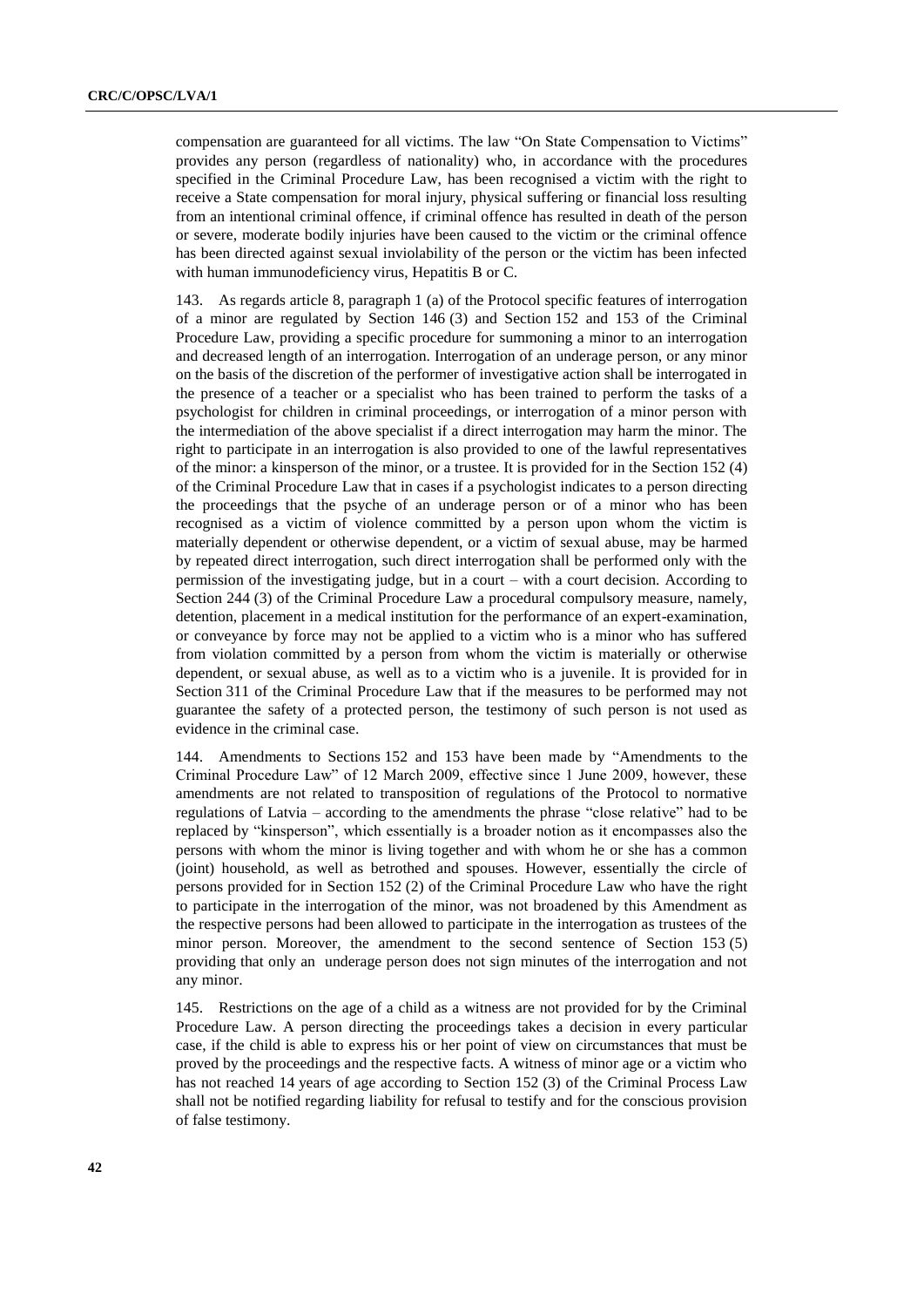146. Regulations of the Criminal Process Law determine that if a psychologist indicates to a person directing the proceedings that the psyche of a person who has not reached 14 years of age, the psyche of a minor who has been recognised as a victim of violence committed by a person upon whom the victim is materially dependent or otherwise dependent, or the psyche of a minor who has been recognised as a victim of sexual abuse, may be harmed by repeated direct interrogation, such direct interrogation shall be performed with the intermediation of technical means and a psychologist. In such cases the victim does not see the person who is directing the proceedings and interrogating, as well as other persons present at the proceedings (for example, the accused, if the interrogation takes place during the adjudication) and does not hear questions posed by him or her. The person who is conducting the interrogation, poses his or her questions to the psychologist, who in turn poses them to the minor after, in the case of need, reformulating the questions in a way acceptable to perception and psyche of the minor. If it is not possible to interrogate the minor during the adjudication neither directly, nor with the intermediation of psychologist, it is allowed not to interrogate such minor during the court session. With permission of the court, his or her testimony provided during pre-trial investigation shall be read in the court session. Thus the judge when taking the decision about inviting or not inviting the child to testify, takes into account the best interests of the child.

147. According to Section 153 (1) and (2), the interrogation of a minor person may take place with the intermediation of technical means and a psychologist. Thus protection of the interests of the child is ensured while performing procedural activities allowing as much as possible to avoid negative feelings and inflicting negative experiences and psychic traumas.

148. The rights of the child to be informed provided for by article 8, paragraph 1 (b) of the Protocol are implemented with intermediation of a representative of a minor. According to Section 107 of the Criminal Procedure Law the representative of the victim has all the rights of the victim, however, the representative of a minor who has attained the 15 years of age uses these rights together with the person he or she represents. Thus amendments are not necessary to ensure correspondence of normative regulations of Latvia to the Protocol.

149. The normative regulations of Latvia were compliant also with provisions of Article 8 (1) (c):, as it has been mentioned before, a possibility to testify and obtain the status of a victims is provided for by the Criminal Procedure Law regardless of their age, including persons of minor age.

150. As regards article 8, paragraph 1 (d) of the Protocol in addition to support activities provided for in the law "On Social Services and Social Assistance" including the right to social rehabilitation for a victim of trafficking in human beings who is a citizen of the European Union, and a minor accompanied by him provided for in Section 3 (4) such services are also provided for by the law "On Residence of a Victim of Trafficking in Human Beings in the Republic of Latvia". It is stipulated by the law that the rights to social rehabilitation are provided for a victim of trafficking in human beings who is not a citizen of the European Union and an underage child accompanied by the citizen. According to Section 7 of this Law a victim of trafficking in human beings and a minor in the accompaniment thereof during the period of time when the submission regarding granting of the reflection period is examined, during the reflection period and until the moment when the Office of Citizenship and Migration Affairs takes the decision regarding the issue of a temporary residence permit, have the right to a safe asylum and accommodation, first aid, consultations of a psychologist, a lawyer, a medical practitioner and other specialists, a possibility to receive emergency medical treatment, as well as a possibility to get involved in training and educational programmes. The law "On Residence of a Victim of Trafficking in Human Beings in the Republic of Latvia" has been developed for the purpose of transposing the norms of Council Directive [2004/81/EK](http://eur-lex.europa.eu/LexUriServ/LexUriServ.do?uri=CELEX:32004L0081:LV:HTML) on the residence permit issued to third-country nationals who are victims of trafficking in human beings or who have been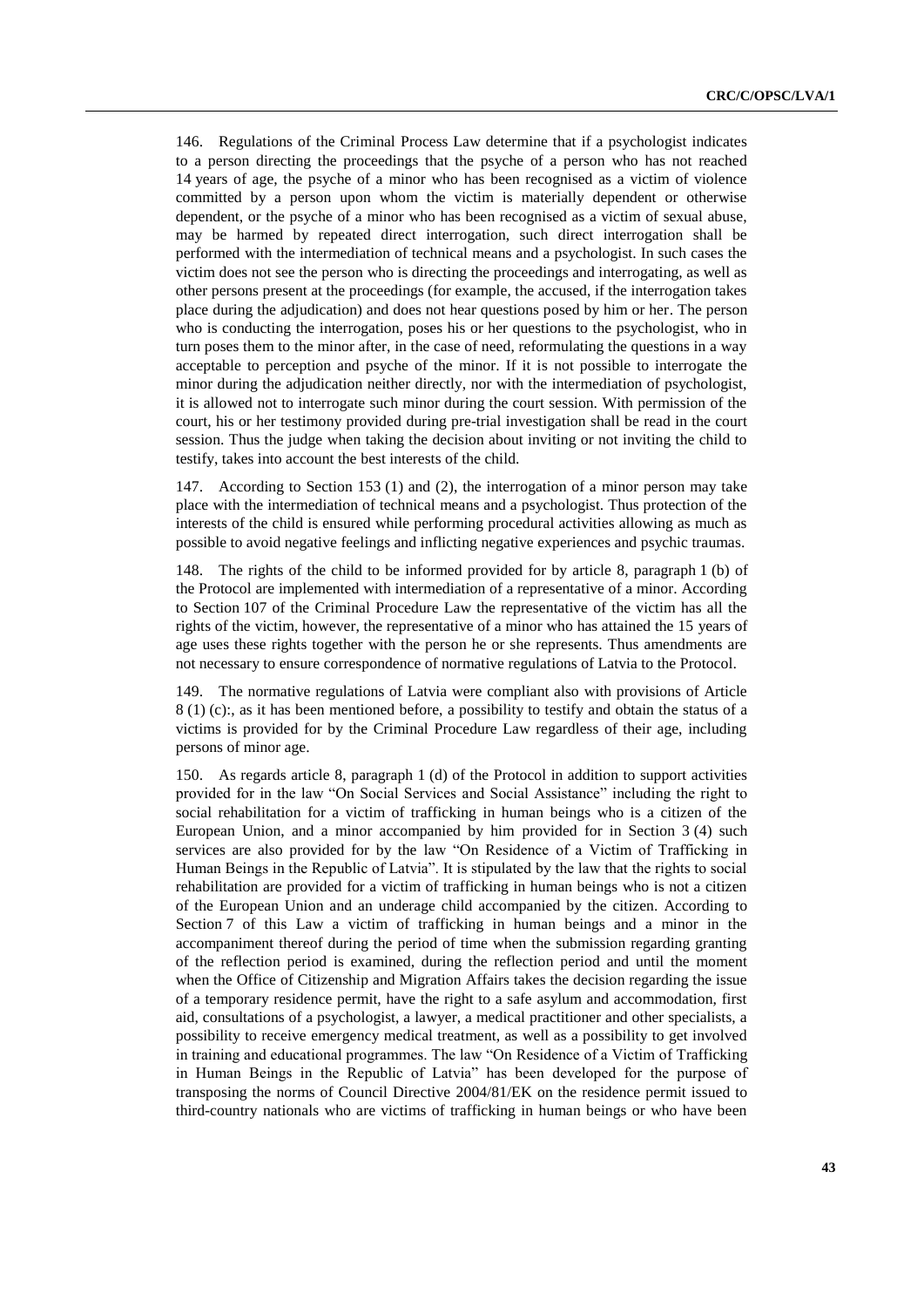the subject of an action to facilitate illegal immigration, who co-operate with the competent authorities. It became effective 22 February 2007.

151. Mandatory participation of a defence counsel in the criminal proceedings has been determined by the legislator in Section 83 (1) of the Criminal Procedure Law if a minor has the right of assistance of a defence counsel. According to Section 104 (2) of the Criminal Procedure Law, in order to ensure the rights and interests of a minor he or she is represented in the criminal proceedings by one of the legal representatives of the minor (mother, father, guardian) or one of the grandparents, a brother or sister of legal age, if the minor has lived together with one of such persons and the relevant kinsperson takes care of the minor, a representative of an authority protecting the rights of children, a representative of such non-governmental organisation that performs the function of protecting the rights of children. According to Section 104 (5) of the Criminal Procedure Law, if the rights of a minor and the protection of the interests thereof are encumbered or otherwise not ensured, or the representatives submit a substantiated request, a person directing the proceedings shall take a decision on the retaining of an advocate as the representative of a minor victim. In this case the amount paid to the advocate for the state-provided legal aid and reimbursable costs related to the state-provided legal help and the amount of such reimbursable costs and procedure of payment thereof is determined by the Cabinet of Ministers (the Cabinet Regulation of 22 December 2009 "Regulations on the volume of State-provided legal aid, amount paid, costs reimbursed and procedure of payment thereof" (the Cabinet Regulation of 22 December 2008 "Regulations on the volume of stateprovided legal aid, amount paid, costs reimbursed and procedure of payment thereof" expired on 1 January 2010)). The representative of the victim may participate in all court debates and express requests to hear a testimony of the child outside the courtroom and to hear the child while the accused is absent.

152. According to Section 450 (3) of the Criminal Procedure Law the court may determine a closed court session with a reasoned decision in a criminal case regarding a criminal offence against morals and sexual inviolability.

153. As regards article 8, paragraph 1 (e) of the Protocol the prohibition to publish an image of a victim recorded as a photograph, video, or by other types of technical means in the mass media during procedural actions without the consent of such victim if such publication is not necessary for the disclosure of a criminal offence was provided for by Section 97 (9) the Criminal Procedure Law before the Protocol was ratified. According to Section 450 (3) the Criminal Procedure Law the court may determine a closed court session with a reasoned decision in a criminal case regarding a criminal offence against morals and sexual inviolability as well as not to disclose intimate circumstances of the lives of persons involved in the criminal proceedings or to ensure protection of persons involved in the criminal proceedings. In a criminal case that has been tried in a closed court session, only the introductory part and operative part of the court adjudication shall be announced publicly, however, the reasoned and descriptive part shall be announced afterwards in a closed session. Thus amendments to legal enactments of Latvia have not been necessary after the Protocol was ratified.

154. According to Section 71 of the Protection of the Rights of the Child Law of 16 June 1998, information regarding a child obtained by an employee of a child care, educational, social assistance or other institution or by an employee of a State or local government institution in fulfilling the duties of their office, shall be confidential, and information that could in any way harm the future development of the child or the maintenance of the psychological balance of the child may not be divulged. According to the law "Amendments to the Protection of the Rights of the Child Law" of March 17 2005 (in effect as of 15 April 2005), it is prohibited to disseminate information obtained personally regarding a child who has become a victim, a witness or has committed a violation of the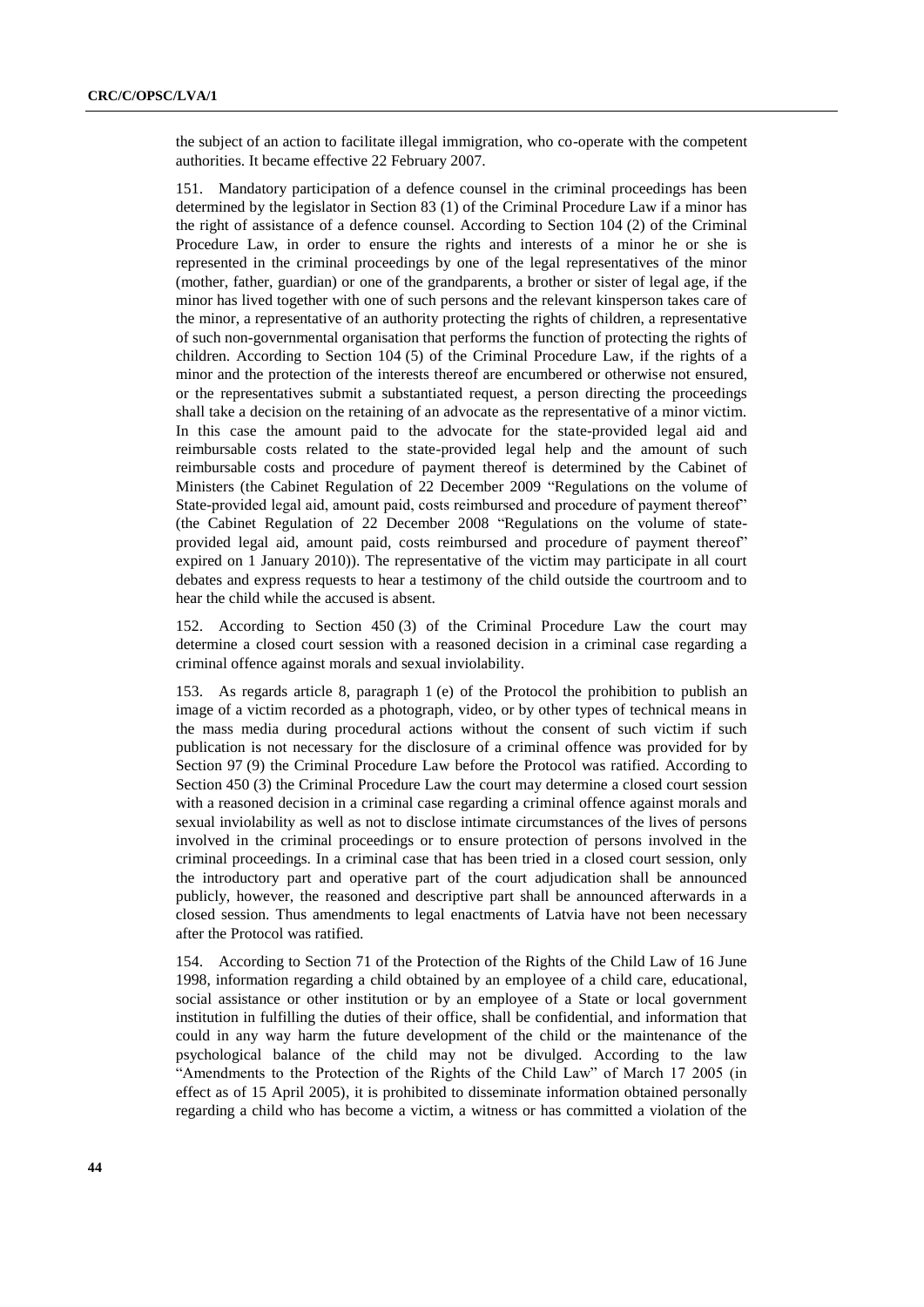law, as well as such information that could harm the child now or in the future; it is prohibited to interview a child and disseminate information to the press and other mass media as regards the child who has become a victim or a witness of an illegal activity or has committed a violation of the law, except in cases where the child himself or herself expresses the desire to openly disclose what has been experienced and the parents or other lawful representatives of the child consent to it. If criminal procedure has been commenced, the permission of the person directing the proceedings is also necessary. It was initially provided for in Section 71 (2) and (4) of the Protection of the Rights of the Child Law adopted on 19 June 1998. It is prohibited to disseminate information obtained personally regarding a child who has become a victim or a witness of a violation of the law and such information that could harm the child now or in the future. It is prohibited to interview a child and disseminate information to the press and other mass media as regards the child who has become a victim or a witness of an illegal activity or has committed a violation of the law, except in cases where the child himself or herself expresses the desire to openly disclose what has been experienced and the parents or other lawful representatives of the child consent to it and the person directing the proceedings has no objections thereto. The law "Amendments to the Protection of the Rights of the Child Law" of March 17 2005 specifies legal norms provided for in Section 71 (2) and (4) of the Protection of the Rights of the Child Law.

155. The special procedural provided for in article 8, paragraph1 (f) of the Protocol is provided for by regulations of the special procedural protection in Section 17 of the Criminal Procedure Law. As provided for by Section 299 of the Criminal Procedure Law, it is protection of the life, health, and other lawful interests of victim, witness, and other persons who testify or have testified in criminal proceedings regarding serious or especially serious crimes, as well as a minor who testifies regarding the crimes provided for in Section 161 "Sexual Connection, Pederasty and Lesbianism with a Person who has not Attained the Age of Sixteen Years", 162 "Leading to Depravity", and 174 "Cruelty Towards and Violence Against a Minor" of the Criminal Law, and of a person the threat to whom may influence the referred to persons. Protection is also provided for security measures that shall be applied as procedural compulsory measures to a suspect or an accused, if there are grounds for believing that the relevant person will continue criminal activities, or hinder pre-trial criminal proceedings or court or avoid such proceedings and court as provided for by Section 243 of the Criminal Procedure Law. As regards the safety measure of arrest it is provided for by Section 272 (2) (1) of the Criminal Procedure Law, that in addition to other grounds for the application of procedural sanctions, arrest may also be applied to a person being held on suspicion of, or accused of the committing of an especially serious crime, if the crime was directed against a minor, a person who was or is materially dependent, or dependent in another manner, on the suspect or accused. Amendments to Sections 241, 243 and 272 of the Criminal Procedure Law that were made by the law "Amendments to the Criminal Procedure Law" of 12 March 2009 are not related to transposition of norms provided for by the Protocol into the Criminal Procedure Law.

156. The purpose of the Special Protection of Persons Law is to ensure the protection of the life, health and other legal interests of persons testifying in criminal proceedings or participating in the uncovering, investigation or adjudication of a serious or especially serious crime. In case of necessity the norms of this Law are applicable to victims of trafficking in human beings, witnesses or relatives thereof.

157. The principle of the right to termination of proceedings within a reasonable term is secured by Section 14 of the Criminal Procedure Law thus not allowing the ungrounded delay of any criminal proceedings as mentioned in article 8, paragraph 1 (g) of the Protocol. This Section has been regulated by the Criminal Procedure Law since it became effective on 1 October 2005 and amendments to the Criminal Procedure Law that have been made by "Amendments to the Criminal Procedure Law" of 12 March 2009 are not related to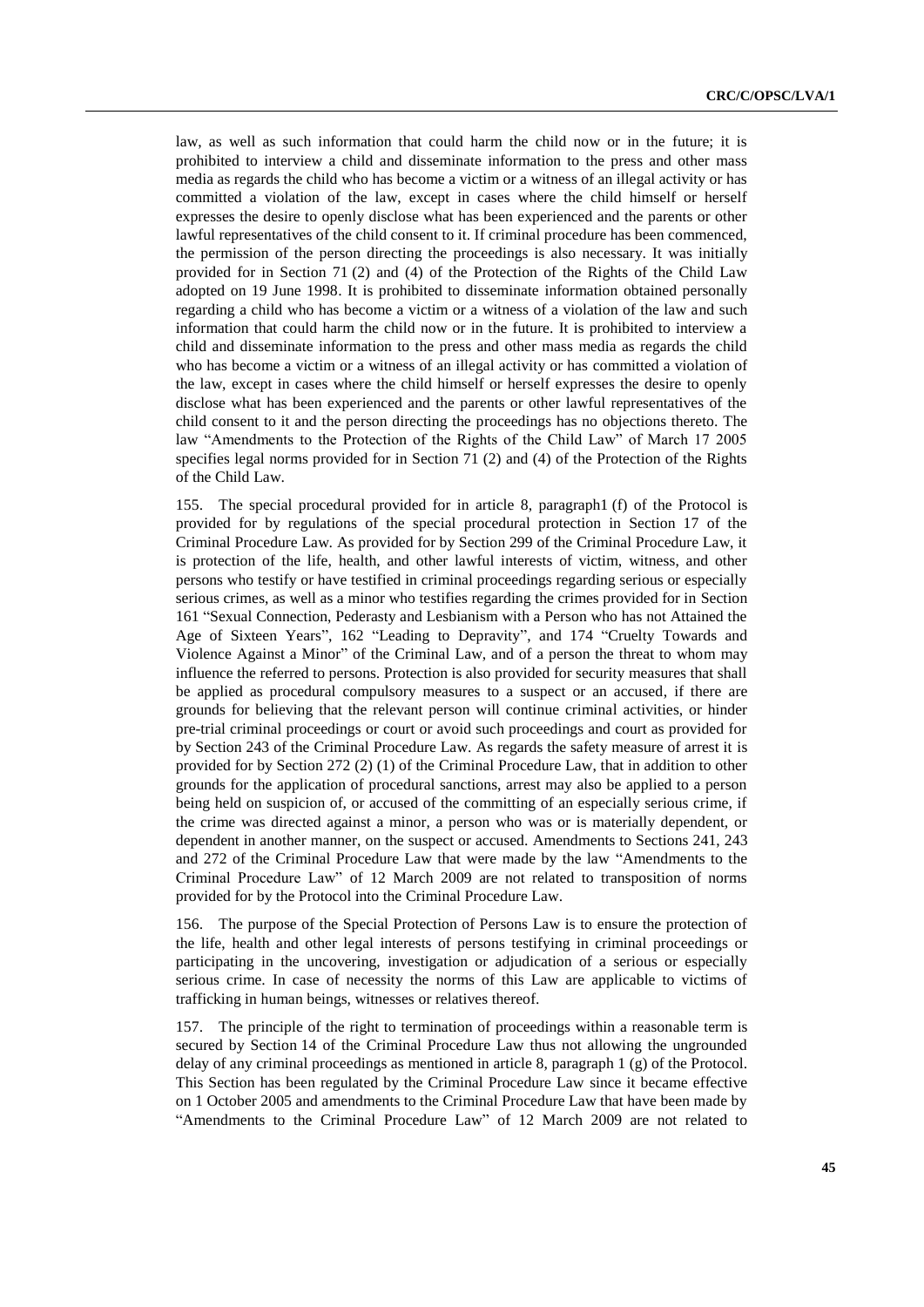implementation of norms stated by the Protocol. Criminal proceedings against an under-age person shall have preference, in comparison with similar criminal proceedings against a person of legal age, in the ensuring of a reasonable term.

158. According to Section 20 (4) of the Protection of the Rights of the Child Law matters related to ensuring the rights or best interests of a child, and criminal matters in which the defendant is a minor, shall be adjudicated in court pursuant to special procedures. This norm is applicable also to the categories included on the Optional protocol.

159. It is provided for by Section 6 of the Criminal Procedure Law that the official who is authorised to perform criminal proceedings has a duty within his or her competence to initiate criminal proceedings and to lead such proceedings to the fair regulation of criminal legal relations provided for in the Criminal Law in each case where the reason and grounds for initiating criminal proceedings have become known. Also according to Section 29 (1) (1) and (2) of the Criminal Procedure Law An investigator has a duty to examine information that indicates the possible commitment of a criminal offence, and to initiate criminal proceedings as soon as reason and grounds specified in the Law have been determined, as well as to perform investigative actions in order to ascertain whether a criminal offence has taken place, who committed such an offence, whether a person must be held criminally liable regarding such offence, and to ascertain such person and acquire evidence that gives a basis for holding such person criminally liable.

160. As regards article 8, paragraph 4 of the Protocol it is provided for by Section 20 (1) of the Protection of the Rights of the Child Law the State shall ensure that specialists who have special knowledge in this field shall examine matters related to the protection of the rights of the child in all State and local government institutions. Regarding the aforesaid, regular educational activities, classes and trainings are provided to specialists involved in the protection of the rights of the child (policemen, representatives of orphan's courts, social workers, prosecutors, judges, medical practitioners and teachers). Special training is provided in the area of the protection of the rights of the child for the specialists who examine cases related to the protection of the rights of the child, according to the procedures provided for by the Cabinet Regulation of 27 September 2005 No. 729 "Regulations regarding Procedures for the Acquisition of Special Knowledge in the Field of Protection of the Rights of the Child and the Content of Such Knowledge". The following themes have been included in the training programme: the system for protection of the rights of the child and regulatory enactments regarding protection of the rights of the child; application of international legal enactments for protection of the rights of the child; rights and duties of parents and children; violence against a child, the types and indications thereof, inter-institutional cooperation if violence has occurred; the basic principles of developing contact according to specific features of age groups of children.

161. In order to ensure due training, especially of legal and psychological training of the State Police officials who investigate criminal offences mentioned in article 2 of the Protocol, training courses "Psychology of violence", "Specifics of the communication with victims", "Aspects of prevention, fighting and investigation of Criminal Offences Related to Trafficking in Human Beings", "The Features of Using and Methods of Use of Special Investigative Actions in the Criminal Procedure", "International Cooperation Regarding the Criminal Police", "The Aspects of Cooperation Between the Criminal Police and SIRENE, Interpol and Europol".

162. The training programme "Interrogation of a minor victim or witness" provided by the NGO foundation "Centrs Dardedze" can be attended by the policemen since 2009. The purpose of the programme is to provide the necessary theoretical and practical knowledge in order to ensure high professional quality of interrogation of minor victims and witnesses. The training programme covers extensive theoretical overview of the normative regulation of the rights of the child and interrogation of children, features of child development, and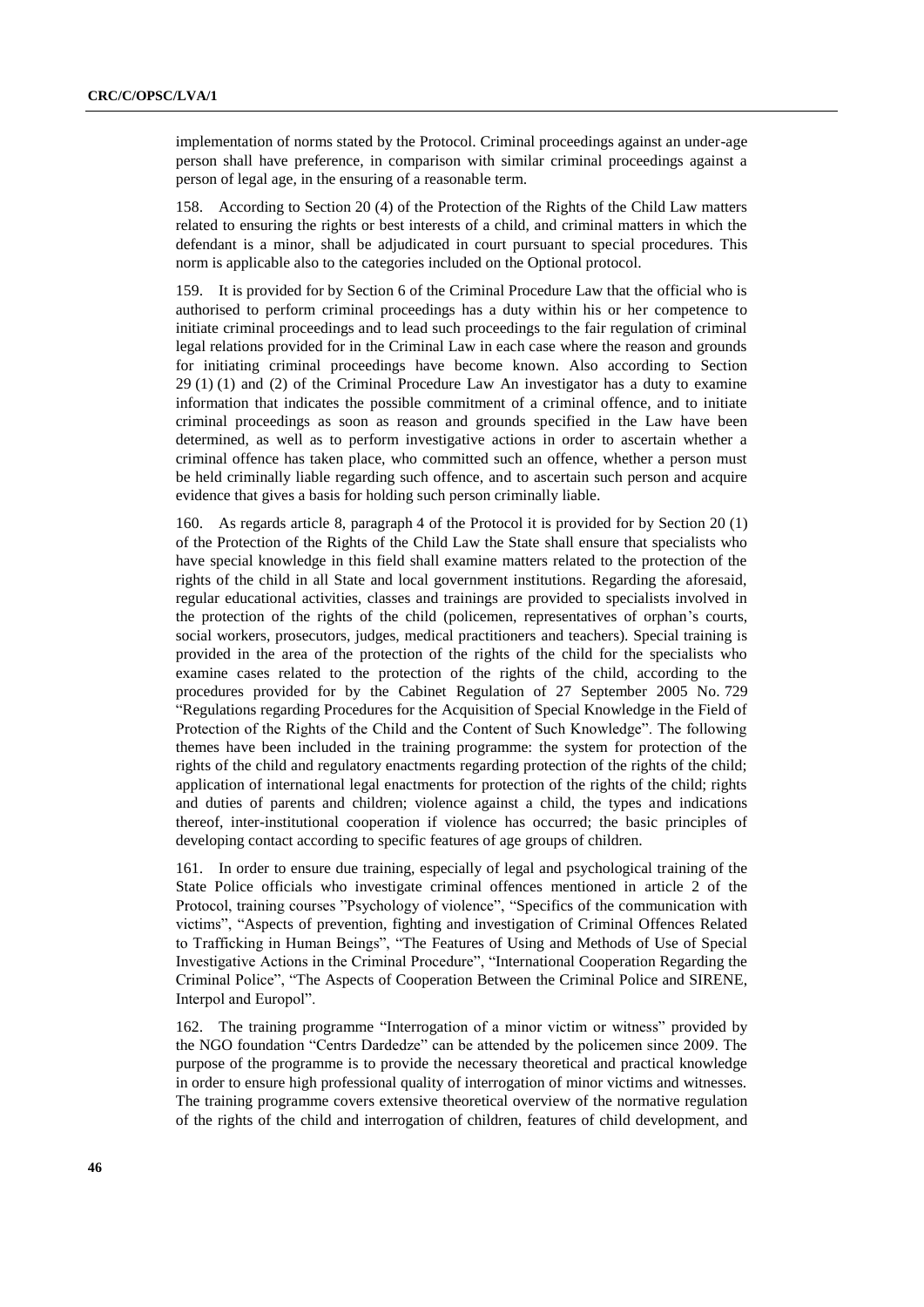theoretical aspects of violence. Techniques for friendly interrogation of children for all stages of interrogation (planning, introduction, collection of information and conclusion) can be acquired during the programme on both the theoretical and practical level. Participants in the training are offered the opportunity to improve their professional skills and promote professional growth.

163. According to Section 64.3 of the Protection of the Rights of the Child Law the training of prosecutors on issues as regards protection of the rights of the child is organized by Prosecutor General Office. Prosecutors are engaged in local and international educational processes, thematic and regular education by a written instruction or order issued by the Prosecutor General. Moreover, aspects of protection of the rights of the child are addressed, either directly or not, by educational activities (courses, conferences etc.) on problems of trafficking in human beings, on aspects of the rights of victims in criminal procedure etc. Training of 143 prosecutors was accomplished during the years 2006 to 2010 by Prosecutor General Office in cooperation with the foundation "Centrs Dardedze" in compliance with the Cabinet Regulation No. 729 "Regulations regarding Procedures for the Acquisition of Special Knowledge in the Field of Protection of the Rights of the Child and the Content of Such Knowledge" on such themes: "Violence against the child, its forms and characteristics, inter-institutional cooperation in case of violation against the child" and "Basic principles of developing contact according to specific features of age groups of children". Four prosecutors took part in the seminar "Issues related to participation of the children as crime victims or witnesses in the criminal procedure in Eastern European countries".

164. Representatives of law enforcement institutions have participated in seminars and trainings on issues of protection of the rights of the child, of identification of suffered children, on observation of special rights, interests and needs of the child by court systems. The seminars were organized by International Organization for Migration, AGIS programme (structured programme regarding cooperation of the police and legal cooperation on criminal cases) as part of the EU action programme DAPHNE.

165. As regards article 9, paragraph 3 of the Protocol, according to Section 51 (2) of the Protection of the Rights of the Child Law a child who is a victim of a criminal offence, exploitation, sexual abuse, violence or any other unlawful, cruel or demeaning acts, shall be provided with emergency assistance free of charge, in order that a child may regain physical and mental health and reintegrate into society. Such medical treatment and reintegration shall take place in an environment favourable to the health, self-esteem and honour of a child, carefully guarding the child's intimate secrets.

166. Social rehabilitation for children who have suffered from violence has been provided since 2000. The Ministry of Welfare is the leading institution in the area of social rehabilitation as it develops policy of the social rehabilitation and implements it through institutions within the system of the Ministry. The Law on Social Services and Social Assistance of 31 October 2002 determines that the State provides social rehabilitation to children who are victims of violence within means assigned for the purpose according to the State Budget Law. The form, scope, content, conditions of receiving the social rehabilitation service is determined by the Cabinet Regulation of 22 December 2009 No. 1613 "Procedure of providing the required help for a child who is a victim of illegal activities". The Regulation prescribes the procedure of providing help to a child who is a victim of illegal activities, criminal offence, exploitation, sexual exploitation, violence or any other unlawful, cruel action or action against his dignity, so the child can regain physical and mental health and reintegrate in the society, including the procedure of providing State-funded social rehabilitation services to children, victims of violence by the foundation "Latvian Children's Fund" delegated by the State to coordinate and organize the procedure.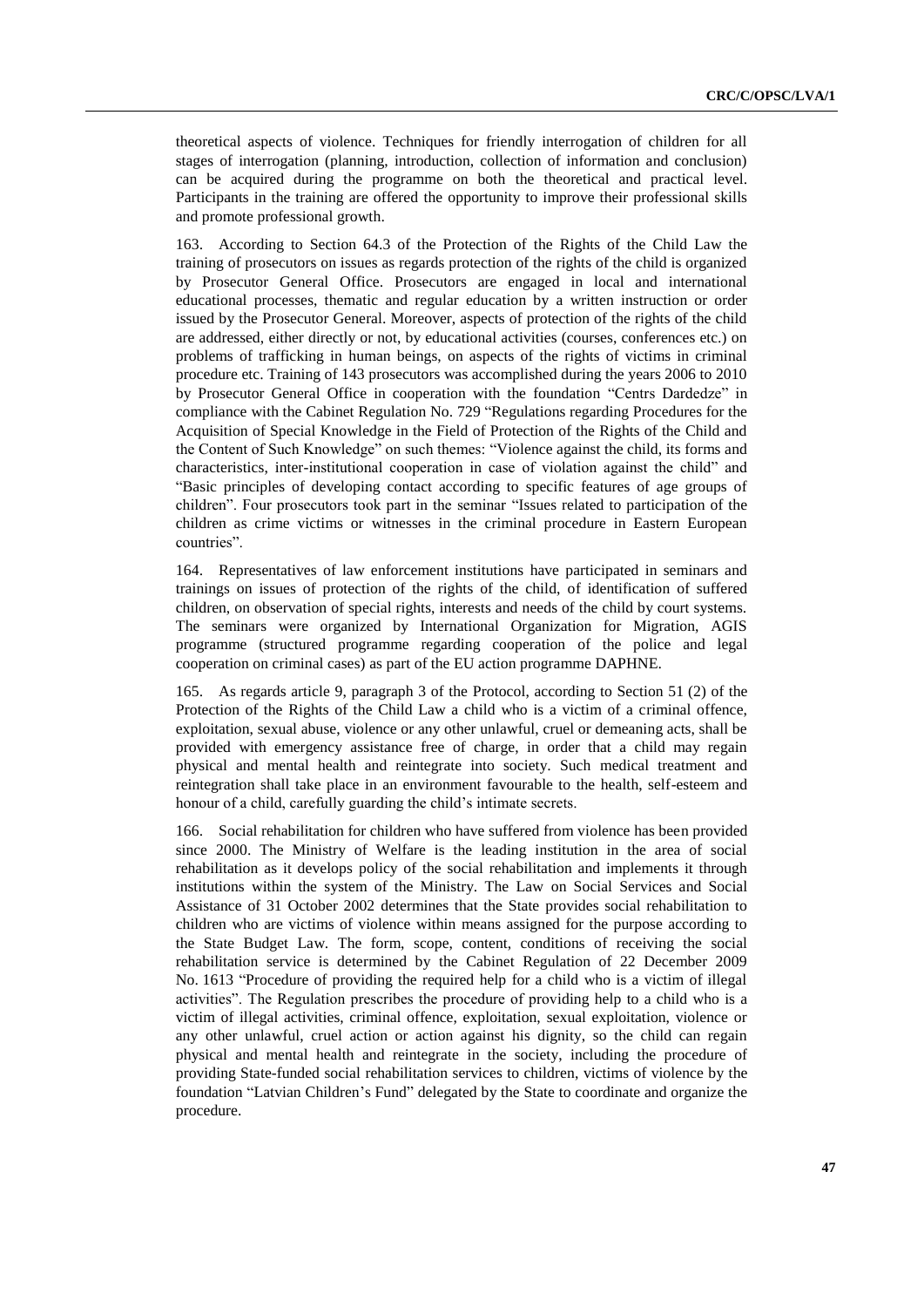167. Residential and institutional services of social rehabilitation are provided in the form of consultations being one of the social rehabilitation activities (not more than 10 consultations that are 45 minutes long), or as a course of social rehabilitation provided at a social rehabilitation institution. Under a reasoned application submitted to Latvian Children's Fund by the provider of social rehabilitation services, a course of social rehabilitation up to 30 days or a complex course of social rehabilitation up to 60 days might be prolonged. The provision of social rehabilitation services is coordinated by social service office of the local government.

| Year | Total | Of them served<br>in an institution | Of them served in<br>a place of residence | Finances assigned<br>(LVL) |
|------|-------|-------------------------------------|-------------------------------------------|----------------------------|
| 2003 | 1.312 | 473                                 | 839                                       | 159.873                    |
| 2004 | 1.501 | 560                                 | 941                                       | 180.019                    |
| 2005 | 1.434 | 562                                 | 872                                       | 191.737                    |
| 2006 | 1.615 | 749                                 | 866                                       | 357.698                    |
| 2007 | 1.840 | 952                                 | 888                                       | 413.522                    |
| 2008 | 1.807 | 870                                 | 937                                       | 483.676                    |
| 2009 | 2.025 | 816                                 | 1.209                                     | 586.054                    |
| 2010 | 1.937 | 1.083                               | 854                                       | 817.567                    |

#### **Children-victims of illegal activities who have received services of social rehabilitation funded by the State**††

*Source*: Ministry of Welfare.

168. The crisis centres where social rehabilitation services are provided are based on rehabilitation programmes: identification of the a problem by cooperation of all team members of the centre, assessment of consequences caused by the traumatic event, development of an individual help plan, where description of the situation is of substantial importance, the point of view of specialists, agreement on rehabilitation expenses and the rehabilitation plan – alleviation of consequences of violence, motivation of the client, use of his inner and outer resources.

169. As the duration of the State-funded programme for children who have suffered from violence is 30 or 60 days, the crisis centres choose shorter term strategies and methods aimed at finding a solution to the problem actively employing external resources. Consultations with psychologists, consultations regarding the upbringing of children, psychological research, consultations by social workers, alleviation of consequences of violence, consultations by ergotherapists are provided as part if out-patient care.

170. A common objective is set by employing inter-institutional cooperation that results in provision of qualitative service and finding as good as possible solution of the problematic situation. The following aspects are observed during the cooperation: immediate and long-term needs of children (the need for safety, care and special help), the needs and interests of attendant for a child (legal representative).

<sup>††</sup> None of the children suffered from illegal activities and received social rehabilitation services thereafter have *not* become victims of trafficking in human beings. These children have received social rehabilitation services due to suffering from other criminal offences, exploitation, sexual abuse, violence or any other unlawful, cruel or demeaning acts (the list of illegal activities according to Clause 1 of the Cabinet Regulation of 22 December 2009 No. 1613 "Procedure of providing the required help for a child who has suffered from unlawful actions").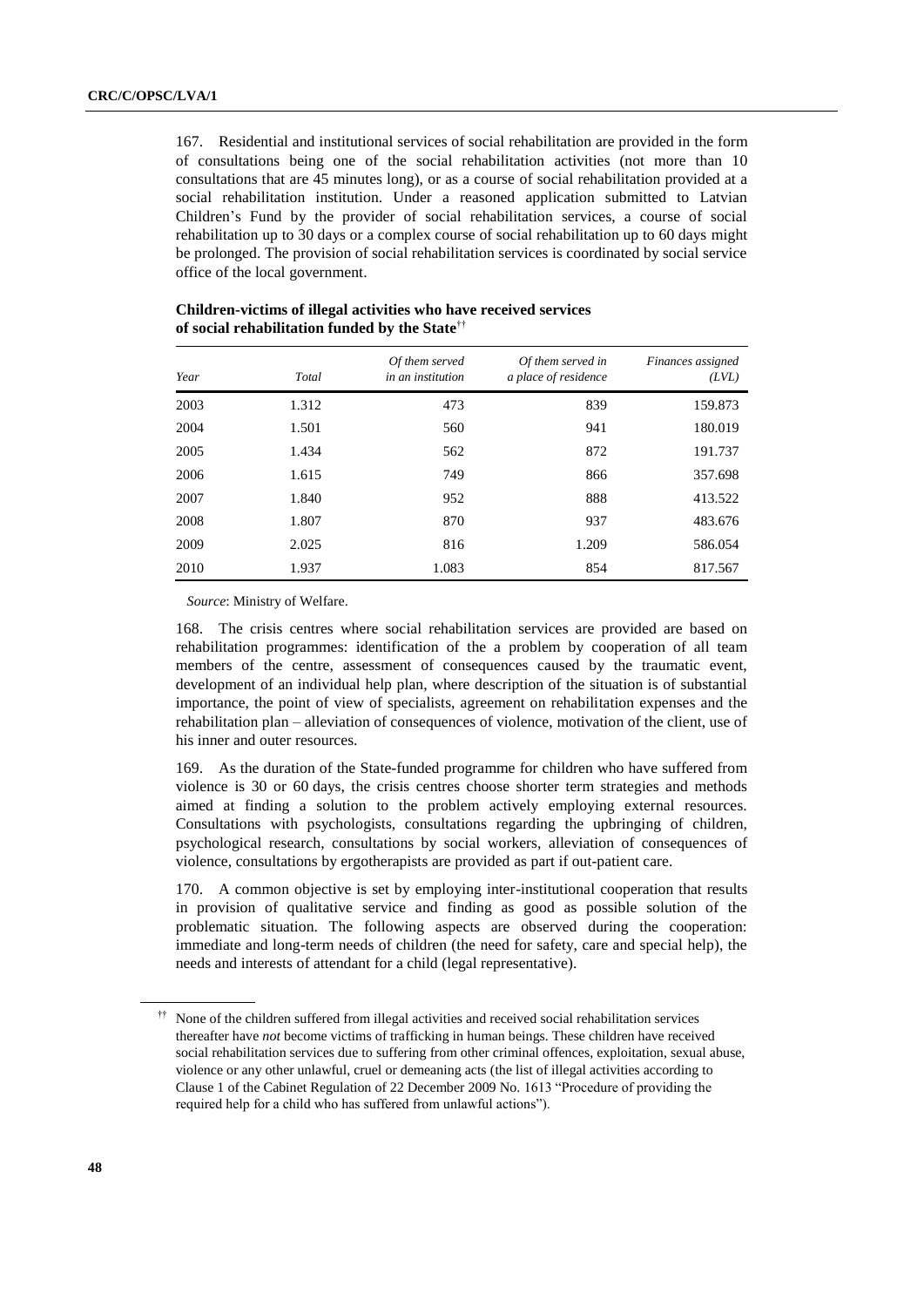171. Since 1 February 2006 helpline for Children and Adolescents has been open within the functions of the State Inspectorate for Protection of Children's Rights (hereinafter – Helpline), that has been provided to help children who are facing difficult life situations. The primary task of the Helpline is provision of help and support to children in crisis situations. The secondary feature of the Helpline is being and effective and operative way allowing not only children but also other people to report on possible violations of the rights of the child. The information received by the officials of the department operating the Helpline is promptly transferred to the child inspectors, to the responsible authorities or law enforcement institutions.

172. The operating hours of the Helpline are: 8.00 to 23.00 during working days, 8.00 to 22.00 on Saturdays, and 10.00 to 22.00 on Sundays.

| Year | Calls received | Consultations<br>provided | Information transferred<br>to the child Inspectors | Information transferred to<br>the responsible authorities |
|------|----------------|---------------------------|----------------------------------------------------|-----------------------------------------------------------|
| 2006 | 279.642        | 20.593                    | 151                                                | 77                                                        |
| 2007 | 395.515        | 22.091                    | 114                                                | 103                                                       |
| 2008 | 259.077        | 15.369                    | 96                                                 | 137                                                       |
| 2009 | 128.477        | 9.821                     | 42                                                 | 62                                                        |
| 2010 | 121.643        | 9.985                     | 41                                                 | 44                                                        |

**Operation indices of the Helpline for children and adolescents**

*Source:* The State Inspectorate for Protection of Children's Rights.

173. The effectiveness of the Helpline of the State Inspectorate for Protection of Children's Rights is evaluated in accordance with several mechanisms and procedures:

(a) The incoming calls are summarized by a computer system allowing registration of incoming calls, provided consultations, issues. The registration of calls allows summarizing and gathering precise statistics and assessing the present problems of children in Latvia. Every year the analysis of the calls on the current problems of children and of the accomplished activities is submitted to the Ministry of Welfare along with information on the analysis is published in the annual report of the Inspectorate;

(b) The consultants of the Helpline are professional psychologists the work of whom is evaluated once in a quarter and annually. All consultations are recorded thus permitting to evaluate adequacy of the service;

(c) The Helpline is a full member of the association Child Helpline International since 2008. Every year according to the requirements of the association the Helpline evaluates the compliance with the standards set by the association (Principles and Standards Assessment Tool).

174. According to Section 13 (1) of the Social Services and Social Assistance Law social rehabilitation is provided by the State within the limits of budgetary funds for victims of trafficking in human beings. Regarding the fact that no cases of trafficking in children have been registered by the law enforcement institutions during the reporting period, there have not been provided any of the State-funded services during the reporting period. The statefunded social rehabilitation services are provided to the victims of trafficking in human beings by the Ministry of Welfare in cooperation with the society "Shelter ʻSafe House'". The social rehabilitation services are provided since 1 January 2008 to the victims of trafficking in human beings by society "Shelter ʻSafe House'", formerly known as "Resource Centre for Women Marta".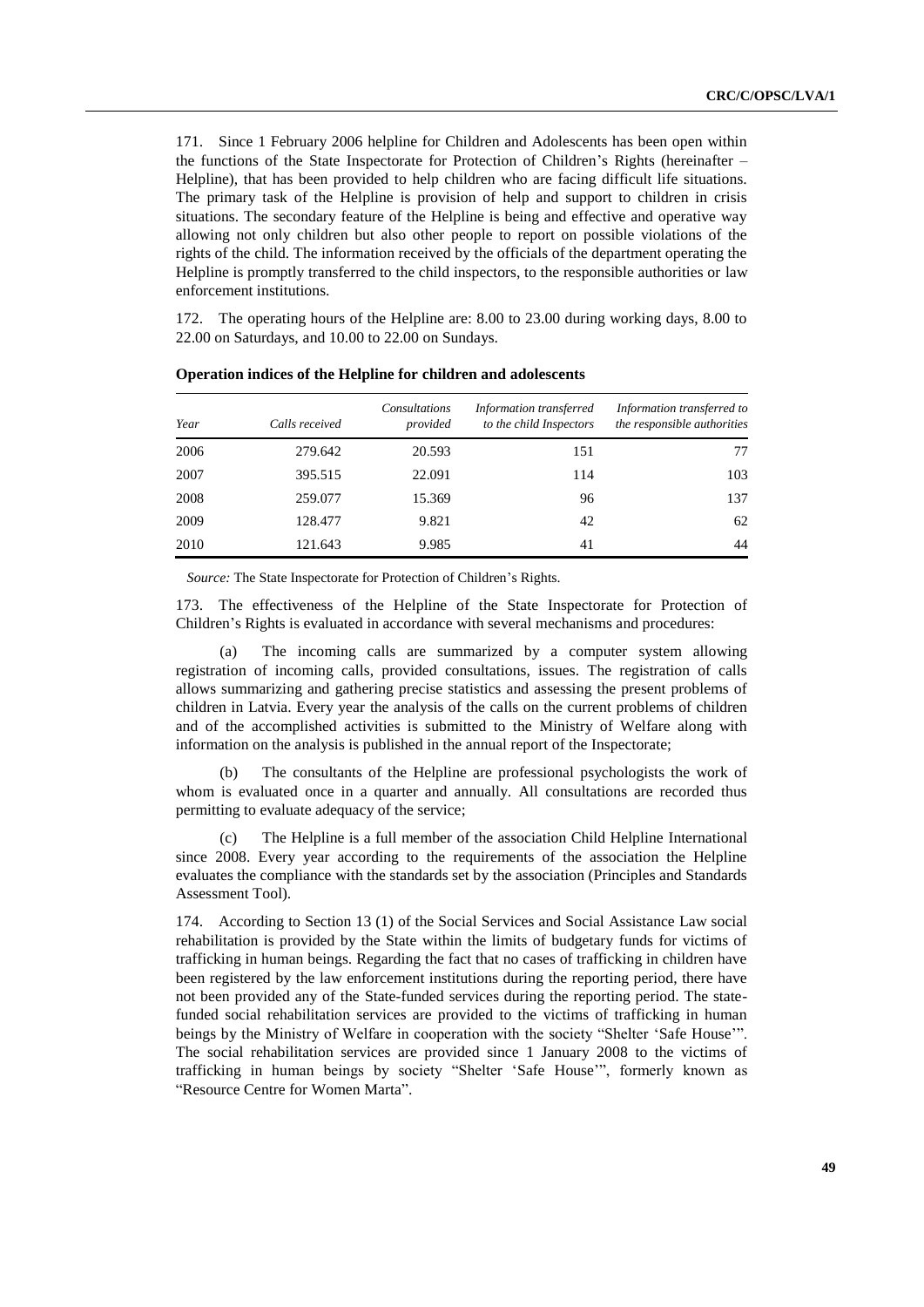175. The Cabinet Regulation No. 889 "Regulations Regarding the Procedures, by Which Victims of the Traffic in Human Beings Receive Social Rehabilitation Services, and the Criteria for the Recognition of a Person as a Victim of the Traffic in Human Beings" approved on 31 October 2006 provides for the procedure by which a person recognized as a victim of trafficking in human beings receives State-funded social rehabilitation services, and the criteria for the recognition of a person as a victim of the traffic in human beings. A person can be recognized as a victim of trafficking in human beings by law enforcement institutions, prosecutor office or provider of the service (NGO). NGO has no right of independent detection of a victim of trafficking in human beings. Gathering of a specialist commission must be initiated by the NGO in case the service provider is the first contact of a probable victim of trafficking in human beings. A social worker, psychologist, lawyer, medical practitioner, an official of the State Police and, if necessary, also specialists of other areas are included in the commission. A protocol is drafted by the commission after the person has been evaluated. Grounded indication is given in the protocol as to if the person complies with the criteria of a victim of trafficking in human beings.

176. The victims of trafficking in human beings according to the Cabinet Regulation of 3 June 2003 No. 291 "Requirements for Social Service Providers" are provided assistance to be put in contact with a social services provider, if they are not able to do so independently; safe shelter and accommodation; confidentiality and protection of data; psychosocial support and individual consultations are provided by specialists (for example, social worker, psychologist, lawyer, medical practitioner) in accordance with rehabilitation plan; support during criminal procedure and, if necessary, after the procedure; boarding, leisure activities, self-care and self-service skills; involvement in training and educational programmes, aiding the reintegration of the person in the society; five free consultations, if necessary, are provided after a course of social service has been completed. The help to the victims of trafficking in human beings is independent of the form of trafficking to which the person has been subjected. It is possible, if necessary, to place both adult and minor persons in crisis centres throughout the territory of Latvia.

177. A six-month long rehabilitation programme is provided by the society "Shelter ʻSafe House". During these six months most of the attention was focused on alleviating the consequences of trafficking in human beings. Five consultations of a specialist are prescribed by the State rehabilitation programme for provider of the service. This programme does not include integration (inclusion) of victims of trafficking in children in the society.

178. The count of persons who have received State-funded social rehabilitation services intended for victims of trafficking in human beings has increased since 2006 when such services became available – respectively: 6 in 2006, 12 in 2007, 18 in 2008, 12 in 2009, 14 in 2010 (4 of these victims of trafficking in human beings were minors). The increase can be explained by the changes in regulatory enactments, providing that a person can receive social rehabilitation services since 1 January 2007 based not only on a decision of a person directing the criminal proceedings, by which a person has been acknowledged a victim in a criminal case on trafficking in human beings or on a notice by law enforcement institutions that a person has suffered from trafficking in human beings in a foreign country, but on an assessment protocol of a person by a service provider.

179. It is provided for by the Cabinet Regulation No. 889 "Regulations Regarding the Procedures, by Which Victims of the Traffic in Human Beings Receive Social Rehabilitation Services, and the Criteria for the Recognition of a Person as a Victim of the Traffic in Human Beings" approved on 31 October 2006 that State-funded social rehabilitation services may not continue longer than six months. The Ministry of Welfare provides State-funded social rehabilitation services. The Ministry of Welfare takes a decision concerning refusal to provide these services, concludes a contract with the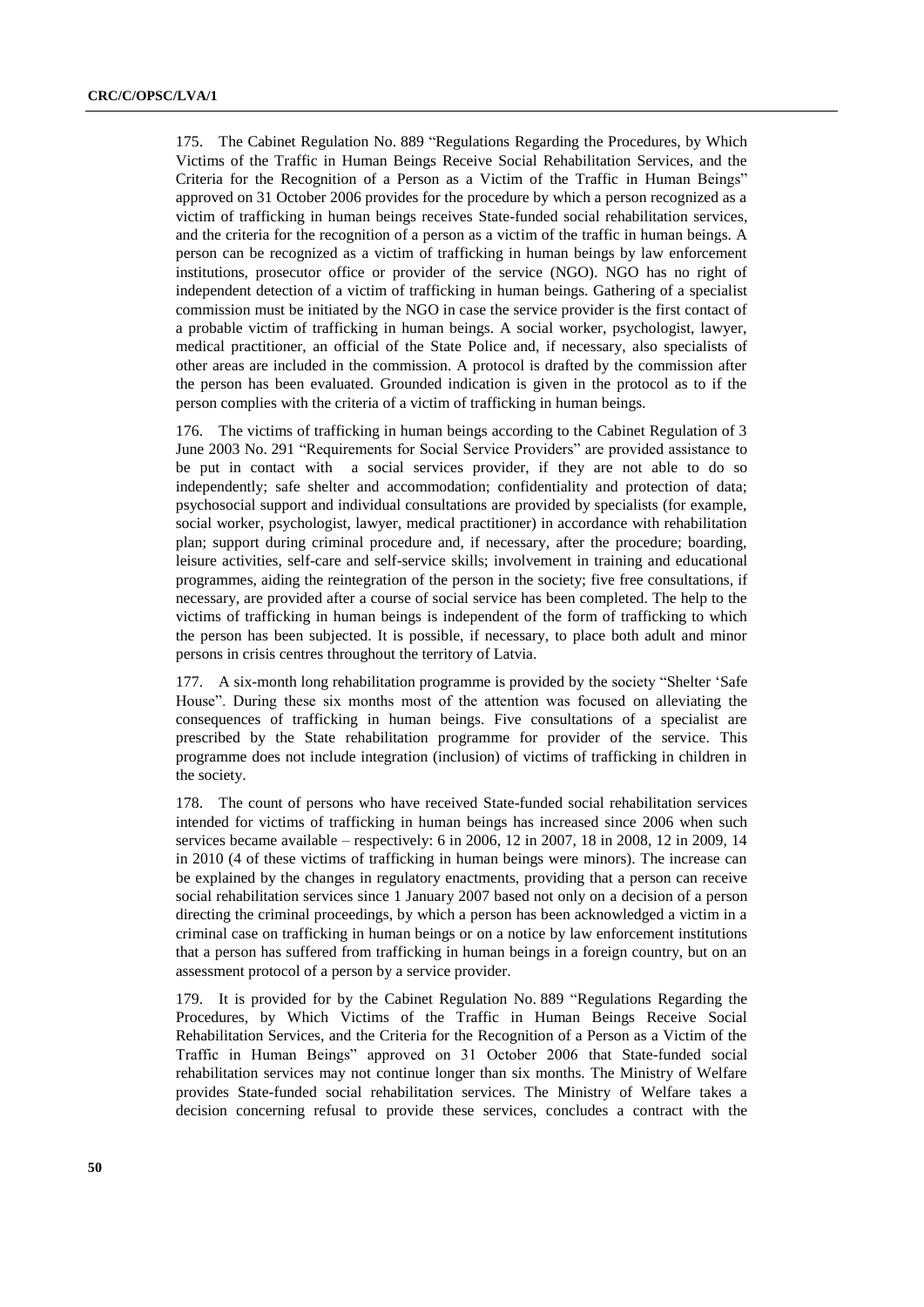provider of services on provision of services, and controls execution of the contract and correspondence of the scope of the provided services to terms of the contract, controls quality of the provided services, maintains a database of provided services, and informs public organizations, law enforcement organizations, social services, medical and other involved institutions on possibilities for victims of trafficking in human beings to receive State-funded social rehabilitation services.

180. As regards article 9, paragraph 4 of the Protocol, any person according to Section 22 of the Criminal Procedure Law, a person upon whom harm has been inflicted by a criminal offence shall, taking into account the moral injury, physical suffering, and financial loss thereof, be guaranteed procedural opportunities for the requesting and receipt of moral and financial compensation. Moreover, according to Section 1 of the law "On State Compensation to Victims" any person who, in accordance with the procedures specified in the Criminal Procedure Law, has been recognised a victim with the right to receive a State compensation for moral injury, physical suffering or financial loss resulting from an intentional criminal offence, if the criminal offence has resulted in death of the person or it has caused severe, moderate bodily injuries to the victim or the criminal offence has been directed against sexual inviolability of the person or the victim has been infected with human immunodeficiency virus, Hepatitis B or C. The law "On State Compensation to Victims" became effective on 20 June 2006.

181. The Ministry of Justice does not possess statistical data and information on whether statistical data is being gathered on how much compensation for losses has been received from persons who have caused harm by a criminal offence (Section 350 of the Criminal Procedure Law "Compensation for Harm Caused to a Victim").

|                                                                        | 2006           | 2007                          | 2008                          | 2009 | 2010 |
|------------------------------------------------------------------------|----------------|-------------------------------|-------------------------------|------|------|
| Total number of minor victims, who have<br>received state compensation | $\overline{4}$ | 31                            | 84                            | 129  | 67   |
| The death that has been caused by a<br>criminal offence                | $\Omega$       |                               | 5                             | 13   | 6    |
| Severe bodily injuries caused by a criminal<br>offence                 | $\Omega$       | $\mathfrak{D}_{\mathfrak{p}}$ | $\mathfrak{D}_{\mathfrak{p}}$ | 4    |      |
| Moderate bodily injuries caused by a<br>criminal offence               | $\Omega$       |                               | 2                             | 9    |      |
| Sexual inviolability affected by a criminal<br>offence                 | $\overline{4}$ | 27                            | 75                            | 103  | 52   |

**Statistics on State compensations for the harm done to victims of criminal offences of minor age, in accordance with regulations of the law "On State Compensation to Victims"**

*Source*: Legal Aid Administration.

182. Regarding the fact that the Legal Aid Administration was established on 1 January 2006, but the law "On State Compensation to Victims" became effective on 20 June 2006, as well as, regarding the circumstance, that a victim may turn to the Legal Aid Administration in a year's time after the day when the person was recognized a victim, there were less requests for State compensations and for paid off state compensations in 2006 than in following years of operation of the Legal Aid Administration.

183. The Legal Aid Administration does not gather information on how many times State compensation has been paid to minor victims of trafficking in children, child prostitution or child pornography. However, total statistics on State compensations paid for harm caused to minor victims of criminal offences is available at the Legal Aid Administration.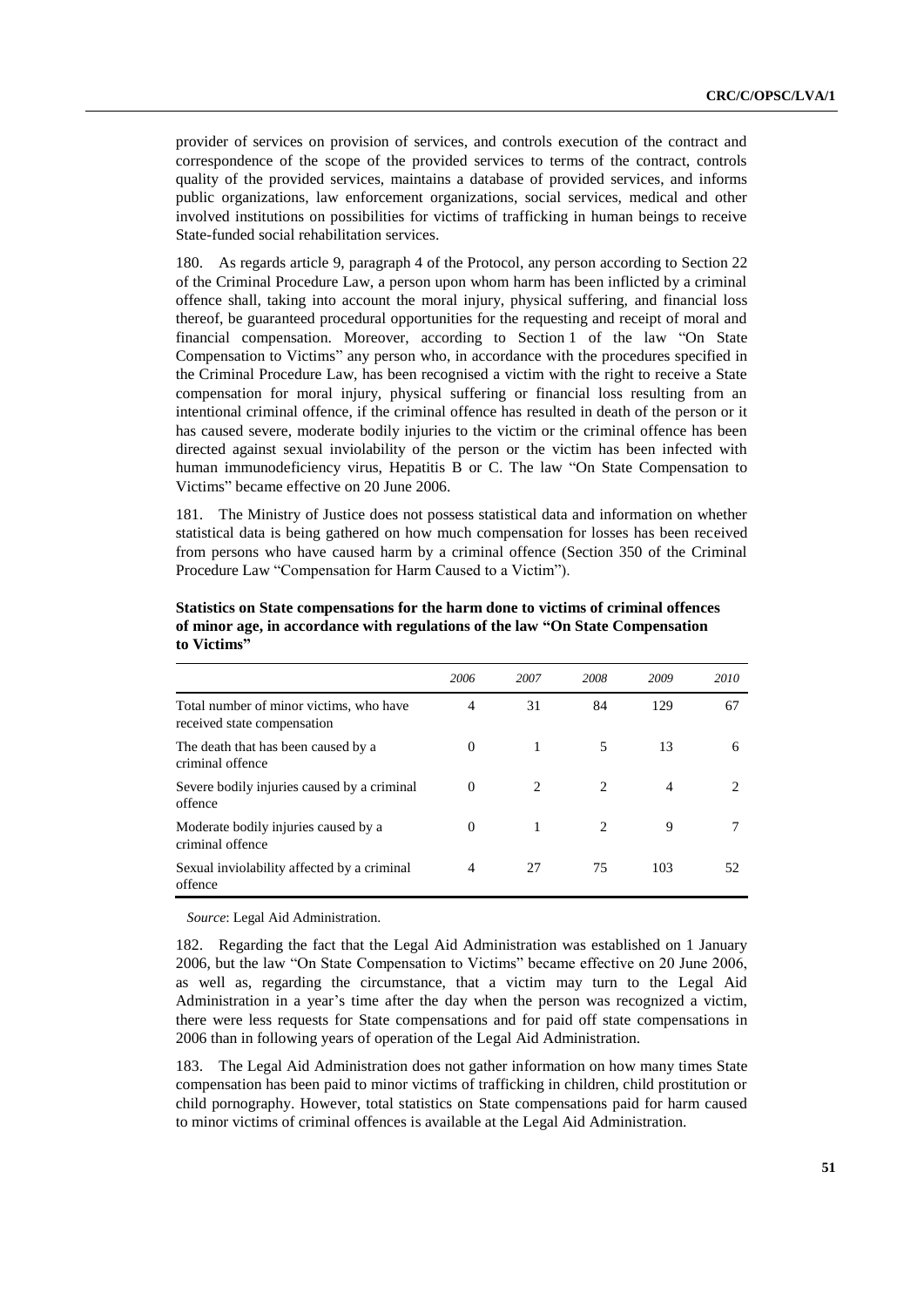184. As regards article 9, paragraph 5 of the Protocol, a joint participant according to Section 20 (5) of the Criminal Law shall be held liable in accordance with the same Section of this Law that provides for the liability of the perpetrator. The manufacture of promotion materials of criminal offences is regarded as a joint participation according to Section 20 (4) of the Criminal Law. No amendments have been done to this norm of the Criminal Law.

### **VII. International assistance and cooperation (art.10)**

185. The Expert Group for Co-operation on Children at Risk, established on 31 October 2001 within the framework of the Council of the Baltic Sea States (an international organization formed by States of the Baltic sea region), hereinafter – Expert Group, operates as part of the Council for the purpose of promoting the rights of the child in the region. The Expert Group identifies, supports and implements activities for protection of the rights and for support in the region of the Baltic sea of children who are in risk situations. The Expert Group implements activities regarding the priority areas approved by the Expert Group in cooperation with State and local authorities, local and international non-governmental organizations (the priority areas of the Expert Group in 2009-2011 are: protection of children against any kind of sexual exploitation, protection of children against criminal offences committed online; protection of children against engagement in prostitution, protection of minor persons without attendance and victims of trafficking in children); protection of children of any kind of sexual abuse and other criminal offences against morality and sexual inviolability, and protection of the rights of the children who live in institutions or take other kind of care outside their family environment.

186. The Expert Group is implementing several initiatives in the region in order to prevent the risk of abuse of the rights of the child (see also: www.childcentre.info). The most significant projects for protection of children against illegal actions of the Expert Group currently are: ROBERT – Risktaking Online Behaviour Empowerment through Research and Training, European Commission Safer Internet Programme. Project "Baltic Sea Region Information Management to Prevent Trafficking", EU Daphne III programme.

187. Latvia has signed an agreement on criminal-legal cooperation with the European Union Member States to enable them to provide help regarding investigation of criminal cases including the criminal offences mentioned in article 3, paragraph 1 of the Protocol. Exchange of information, international criminal-legal and operative cooperation is provided for as part of the cooperation.

188. It is determined by Section 675 of the Criminal Procedure Law that requests for criminal-legal cooperation are sent and received by competent institutions determined by regulatory enactments that regulate international criminal-legal cooperation. A competent institution in Latvia can agree with a competent institution of a foreign State on direct communication between the courts, prosecutor offices and investigative institutions of the States. If there is no agreement with a foreign State concerning criminal-legal cooperation, the Minister of Foreign Affairs and the Prosecutor General have the right to submit or receive a request for criminal-legal cooperation with a foreign State.

189. Regarding the cross-border nature of offences related to trafficking in human beings, continuous activities for improvement and strengthening cooperation with Europol, Interpol and specialized units of some States are carried out by officials of Section 3 of OCED of the State Police. Several cases of downloading materials containing child pornography have been disclosed in Latvia as a result of the cooperation and other joint activities have been implemented as well. International cooperation with the main target States of trafficking in human beings is being broadened by Section 3 of OCED with respect to fighting trafficking